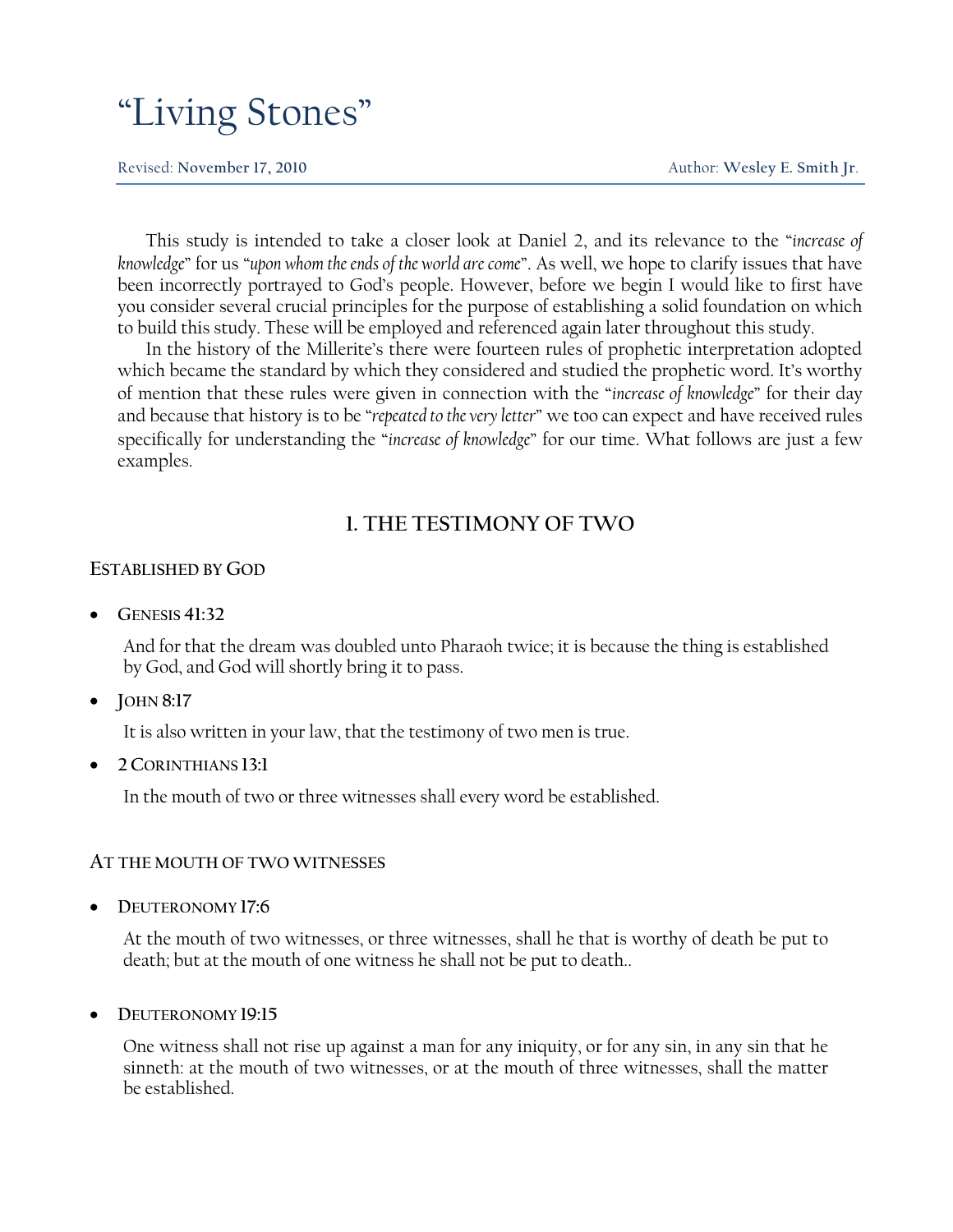# **A STATUTE OF JUDGMENT**

**NUMBERS 35:29–30**

So these things shall be for a statute of judgment unto you throughout your generations in all your dwellings. Whoso killeth any person, the murderer shall be put to death by the mouth of witnesses: but one witness shall not testify against any person to cause him to die.

**HEBREWS 10:28**

He that despised Moses' law died without mercy under two or three witnesses.

**1 TIMOTHY 5:19**

Against an elder receive not an accusation, but before two or three witnesses.

# **EVERY WORD MAY BE ESTABLISHED**

**MATTHEW 18:16**

But if he will not hear thee, then take with thee one or two more, that in the mouth of two or three witnesses every word may be established.

# **MY WITNESS IS NOT TRUE**

**JOHN 5:31–32**

If I bear witness of myself, my witness is not true. There is another that beareth witness of me; and I know that the witness which he witnesseth of me is true.

# **2. MILLERITE HISTORY REPEATED**

**ALSO ILLUSTRATES**

"The parable of the ten virgins of Matthew 25 also **illustrates the experience of the Adventist people**." The Great Controversy, 393.

**HAS BEEN AND WILL BE**

"When the third angel's message is preached as it should be, power attends its proclamation, and it becomes an abiding influence. It must be attended with divine power, or it will accomplish nothing. I am often referred to the parable of the ten virgins, five of whom were wise, and five foolish. **This parable has been and will be fulfilled to the very letter**, for it has a special application to this time, and, like the third angel's message, has been fulfilled and will continue to be present truth till the close of time. In the parable, the ten virgins had lamps, but only five of them had the saving oil with which to keep their lamps burning. This represents the condition of the Church. The wise and the foolish have their Bibles, and are provided with all the means of grace; but many do not appreciate the fact that they must have the heavenly unction. They do not heed the invitation, "Come unto me, all ye that labor and are heavy laden, and I will give you rest.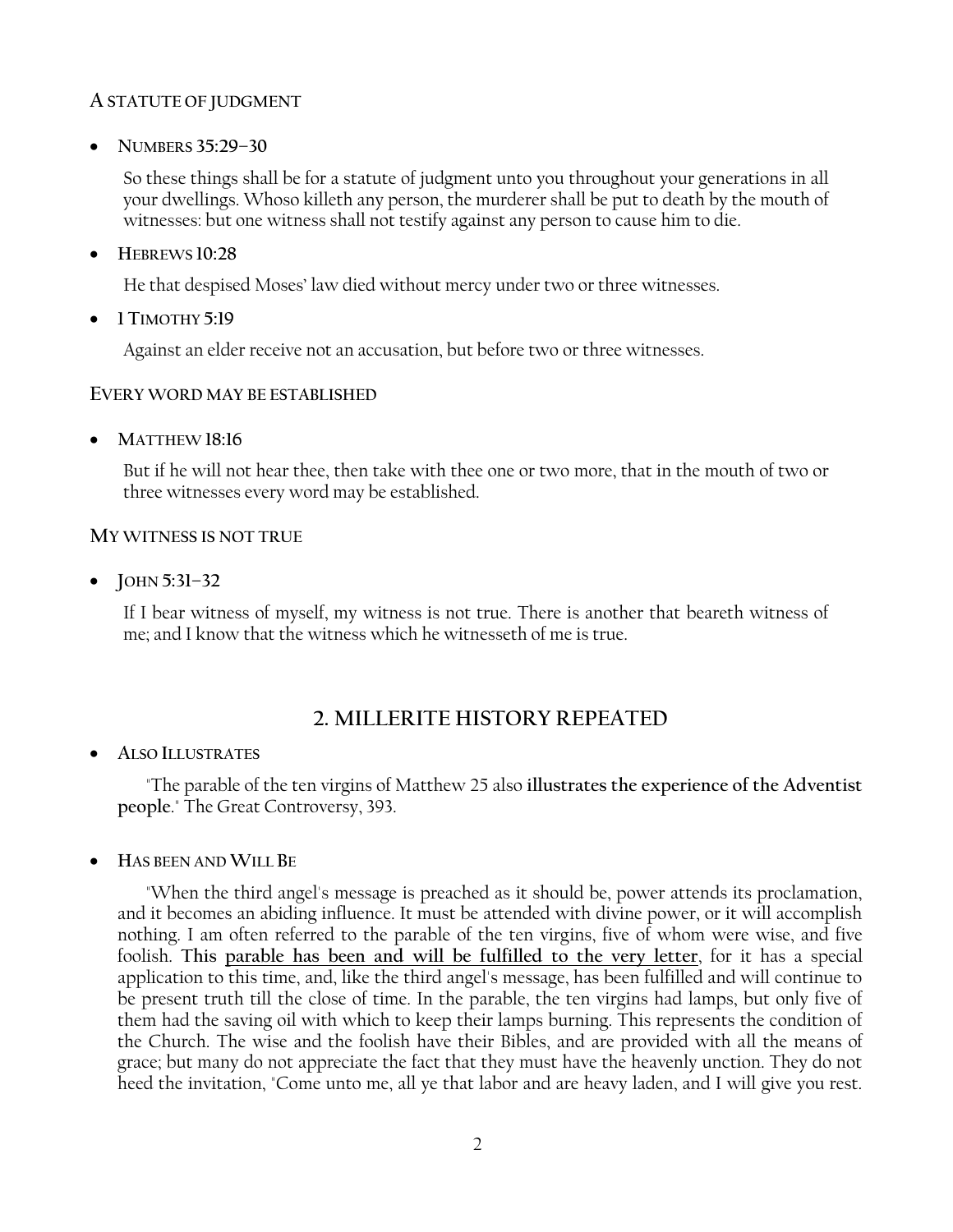Take my yoke upon you, and learn of me; for I am meek and lowly in heart: and ye shall find rest unto your souls. For my yoke is easy, and my burden is light." {RH, August 19, 1890 par. 3}

#### **THE SIGNAL WILL BE GIVEN**

"There is a world lying in wickedness, in deception, and delusion, in the very shadow of death,- -asleep, asleep. Who are feeling travail of soul to awaken them? What voice can reach them? **My mind is carried to the future when the signal will be given, "Behold the Bridegroom cometh; go ye out to meet Him."** But some will have delayed to obtain the oil for replenishing their lamps, and too late they will find that character, which is represented by the oil, is not transferable. That oil is the righteousness of Christ. It represents **character**, and character is not transferable. No man can secure it for another. Each must obtain for himself a character purified from every stain of sin. The Lord is coming in power and great glory. It will then be His work to make a complete separation between the righteous and the wicked. But the oil cannot then be transferred to the vessels of those who have it not. Then shall be fulfilled the words of Christ, "Two women shall be grinding together; the one shall be taken, and the other left. Two men shall be in the field; the one shall be taken, and the other left." The righteous and the wicked are to be associated together in the work of life. But the Lord reads the character, He discerns who are obedient children, who respect and love His commandments." {Bible Echo, May 4, 1896 par. 2}

### **A TIME WILL COME**

"The parable of the ten virgins was given by Christ Himself, and **every specification** should be carefully studied. A time **will come** when **the door will be shut**. We are represented either by the wise or the foolish virgins. We cannot now distinguish, nor have we authority to say, who are wise and who foolish. There are those who hold the truth in unrighteousness, and these appear outwardly like the wise." Manuscript Releases, volume 16, 271

# **3. PROPHECY AND HISTORY ARE REPEATED**

### **WILL BE REPEATED**

―In history and prophecy the Word of God portrays the long continued conflict between truth and error. That conflict is yet in progress. **Those things which have been, will be repeated**.‖ *Selected Messages*, book 2, 109.

**ECCLESIASTES 1:9–10**

The thing that hath been, it *is that* which shall be; and that which is done *is* that which shall be done: and *there is* no new *thing* under the sun. Is there *any* thing whereof it may be said, See, this *is* new? it hath been already of old time, which was before us.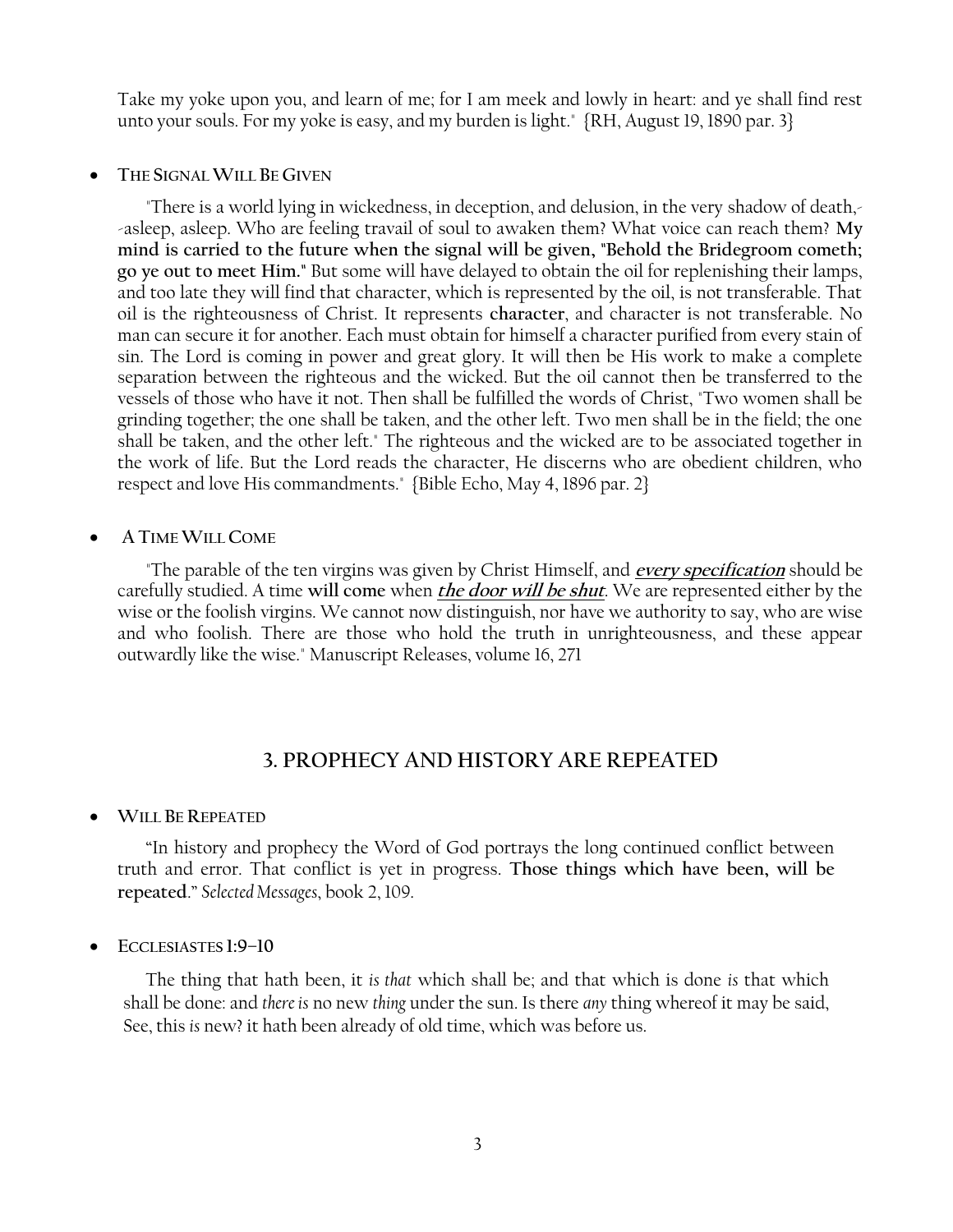### **WORLD'S GREAT EMPIRES**

―Every nation that has come upon the stage of action has been **permitted** to occupy its place on the earth, that it might be seen whether it would fulfill the purpose of 'the Watcher' and the Holy One.' **Prophecy has traced the rise and fall of the world's great empires— Babylon, Medo-Persia, Greece, and Rome.** With each of these, as with nations of less power, **history repeated itself**. Each had its period of test, each failed, its glory faded, its power departed, and its place was occupied by another.‖ *Education*, 177.

#### **HISTORY WILL BE REPEATED**

―Study Revelation in connection with Daniel, **for history will be repeated**. . . . We, with all our religious advantages, ought to know far more today than we do know.‖ *Testimonies to Ministers*, 116.

#### ANCIENT ISRAEL

―Satan's snares are laid for us as verily as they were laid for the children of Israel just prior to their entrance into the land of Canaan. We are repeating the history of that people." *Testimonies*, volume 5, 160.

# JOB

―God had given a lesson designed to prevent this. The history of Job had shown that suffering is inflicted by Satan, and is overruled by God for purposes of mercy. But Israel did not understand the lesson. **The same error for which God had reproved the friends of Job was repeated by the Jews** in their rejection of Christ.‖ *Desire of Ages*, 471.

### NEBUCHADNEZZAR

―**History will be repeated**. False religion will be exalted. The first day of the week, a common working day, possessing no sanctity whatever, will be set up as was the image at Babylon. All nations and tongues and peoples will be commanded to worship this spurious sabbath. This is Satan's plan to make of no account the day instituted by God, and given to the world as a memorial of creation.‖ *Signs of the Times*, May 6, 1897.

#### NEHEMIAH

―The experience of **Nehemiah** is **repeated** in the history of God's people **in this time**.‖ *The Signs of the Times*, December 13, 1883.

### ESTHER

―The decree which is to go forth against the people of God in the near future is in some respects similar to that issued by Ahasuerus against the Jews in the time of Esther. The Persian edict sprang from the malice of Haman against Mordecai. Not that Mordecai had done Haman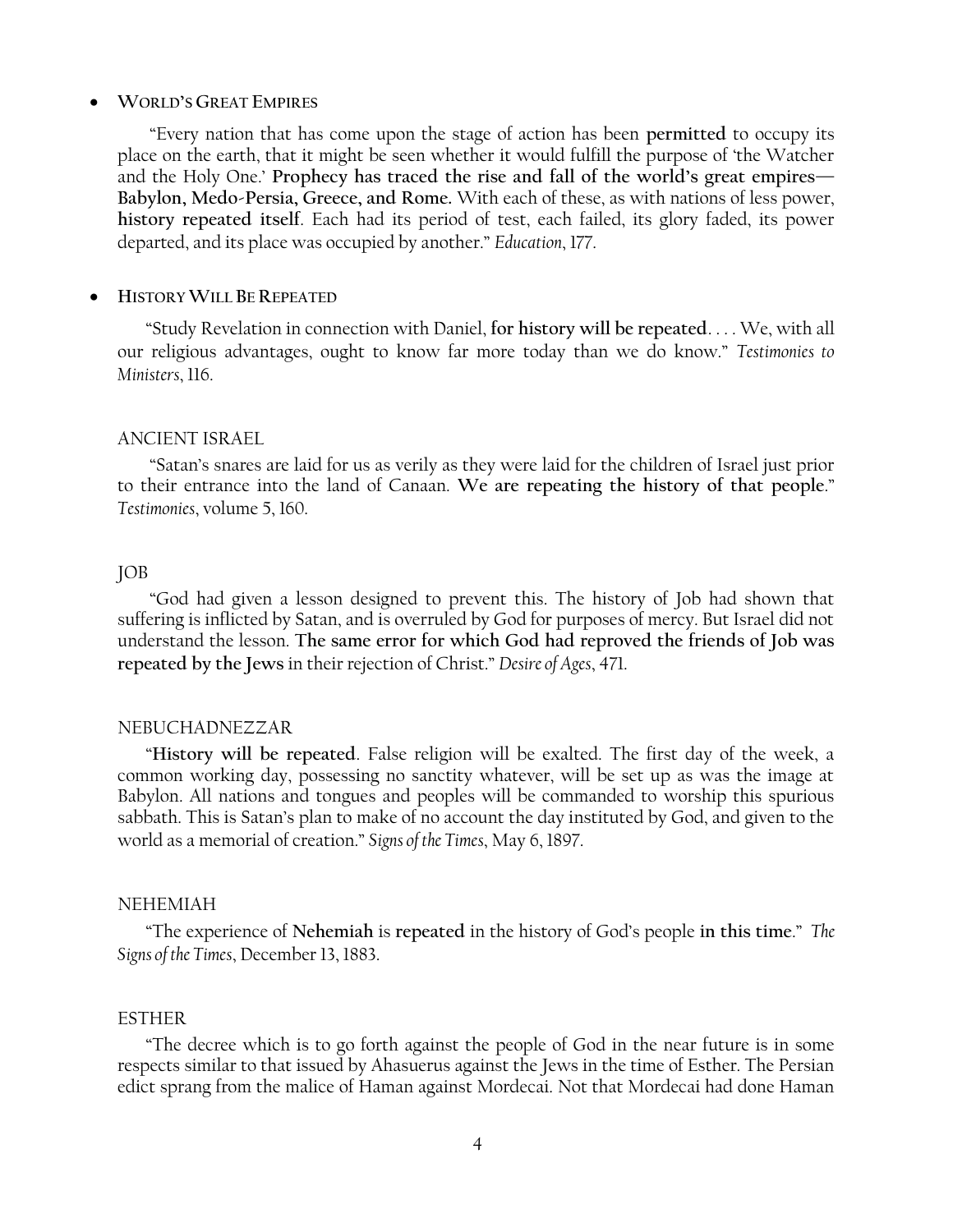harm, but he had refused to flatter his vanity by showing him the reverence which is due only to God. The king's decision against the Jews was secured under false pretenses. Satan instigated this scheme in order to rid the earth of those who preserved a knowledge of the true God. But his plots were defeated by a counter-power that reigns among the children of men. Angels who excel in strength were commissioned to protect the people of God, and the plots of their adversaries returned upon their own heads.

―**History repeats itself**. The same masterful mind that plotted against the faithful in ages past is now at work to gain control of the Protestant churches, that through them he may condemn and put to death all who will not worship the idol sabbath. We have not to battle with man, as it may appear. We wrestle not against flesh and blood, but against principalities, against powers, against the rulers of the darkness of this world, against spiritual wickedness in high places. But if the people of God will put their trust in Him, and by faith rely upon His power, the devices of Satan will be defeated in our time as signally as in the days of Mordecai.

―The decree is to go forth that all who will not receive the mark of the beast shall neither buy nor sell, and, finally, that they shall be put to death. But the saints of God do not receive this mark. The prophet of Patmos beheld those that had gotten the victory over the beast and over his image and over his mark and over the number of his name, standing on the sea of glass, having the harps of God, and singing the song of Moses and the Lamb." *Signs of the Times*, November 8, 1899.

#### ELIJAH

―Through the long centuries that have passed since Elijah's time, the record of his lifework has brought inspiration and courage to those who have been called to stand for the right in the midst of apostasy. And for us, 'upon whom the ends of the world are come' (1 Corinthians 10:11), it has special significance. **History is being repeated**. The world today has its Ahabs and its Jezebels. The present age is one of idolatry, as verily as was that in which Elijah lived." *Prophets and Kings*, 177.

―The Old and New Testaments are linked together by the golden clasp of God. We need to become familiar with the Old-Testament Scriptures. The unchangeableness of God should be clearly seen; **the similarity of his dealings with his people of the past dispensation and of the present, should be studied**. Under the inspiration of the Spirit of God, Solomon wrote, ‗That which hath been is now: and that which is to be hath already been; and God requireth that which is past.' In mercy God **repeats** his past dealings. **He has given us a record of his dealings in the past. This we need to study carefully; for history is repeating itself.** We are **more accountable** than were those whose experience is recorded in the Old Testament; for their mistakes, and the results of those mistakes, have been chronicled for our benefit.‖ *Review and Herald*, April 20, 1897.

#### GOD REQUIRES THAT WHICH IS PAST

I know that, whatsoever God doeth, it shall be for ever: nothing can be put to it, nor any thing taken from it: and God doeth *it*, that *men* should fear before him. That which hath been is now; and that which is to be hath already been; and **God requireth that which is past**. Ecclesiastes 3:14–15.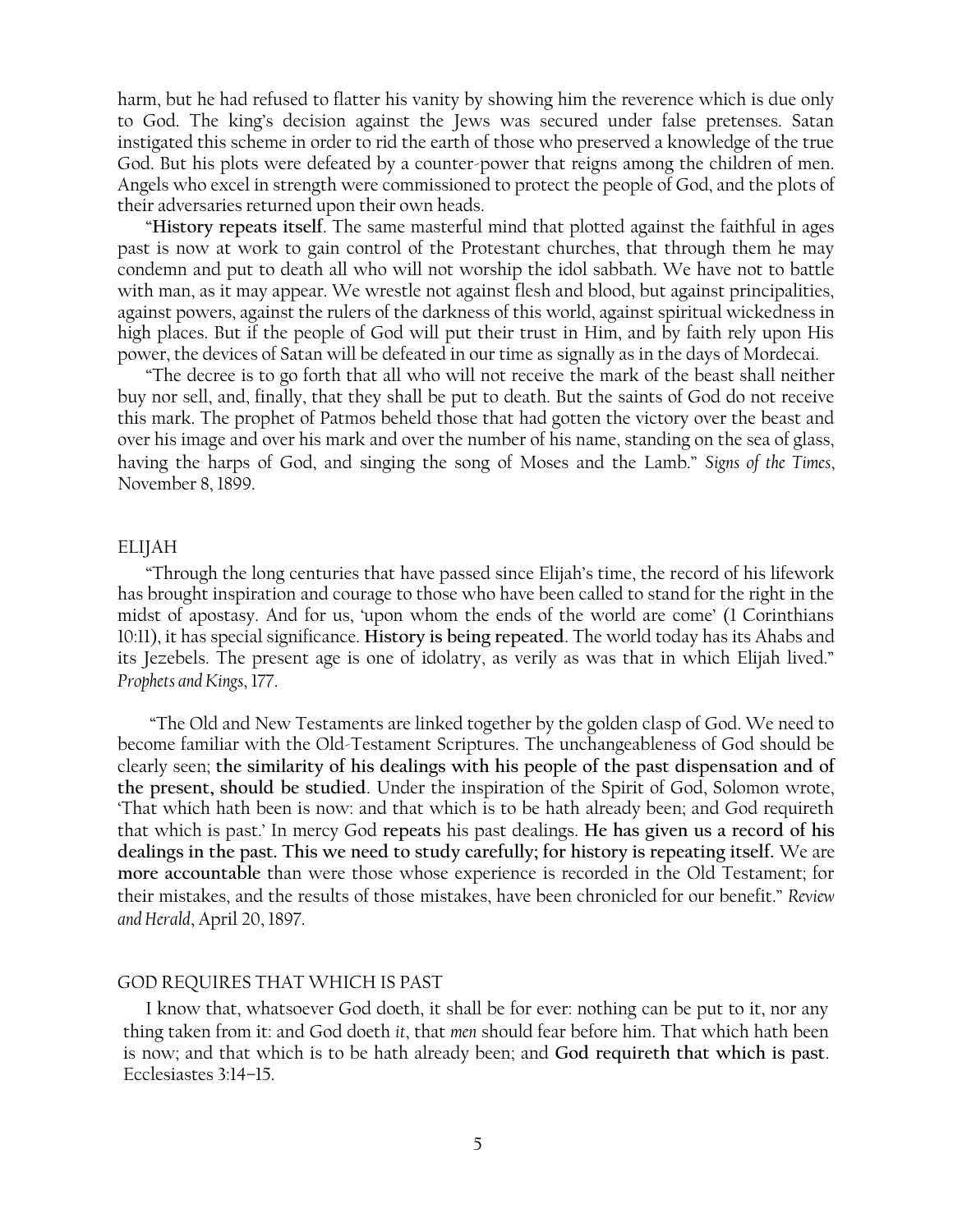# **4. SPOKE MORE FOR OUR TIME**

### **IN FORCE FOR US**

Never are we absent from the mind of God. God is our joy and our salvation. **Each of the ancient prophets spoke less for their own time than for ours, so that their prophesying is in force for us.** "Now all these things happened unto them for ensamples: and they are written for our admonition, upon whom the ends of the world are come" (1 Corinthians 10:11). "Not unto themselves, but unto us they did minister the things, which are now reported unto you by them that have preached the gospel unto you with the Holy Ghost sent down from heaven; which things the angels desire to look into" (1 Peter 1:12). {3SM 338.1}

#### **THE PRESENT PARALLELS THE PAST**

―The work of God in the earth presents, from age to age, **a striking similarity** in every **great reformation** or religious movement. The principles of God's dealing with men are **ever the same**. The important **movements of the present have their parallel in those of the past**, and the experience of the church in former ages has lessons of great value for our own time.‖ *The Great Controversy*, 343.

#### **THE GREAT REFORMATORY MOVEMENTS**

―There is a study of history that is not to be condemned. Sacred history was one of the studies in the schools of the prophets. In the record of His dealings with the nations were traced the footsteps of Jehovah. So today we are to consider the dealings of God with the nations of the earth. **We are to see in history the fulfillment of prophecy, to study the workings of Providence in the great reformatory movements, and to understand the progress of events in the marshalling of the nations for the final conflict of the great controversy**.‖ *Testimonies*, volume 8, 307.

### **THE BACKDROP**

### **MOTHER AND THE PROPHETS**

―The child Jesus did not receive instruction in the synagogue schools. His mother was His first human teacher. **From her lips** and from **the scrolls of the prophets**, He learned of heavenly things. The very words which He Himself had spoken to Moses for Israel He was now **taught at His mother's knee."** -DA 70 (1898).

Mother (Woman) = Church = the Body of Christ.

Scrolls of the Prophets = the prophetic word.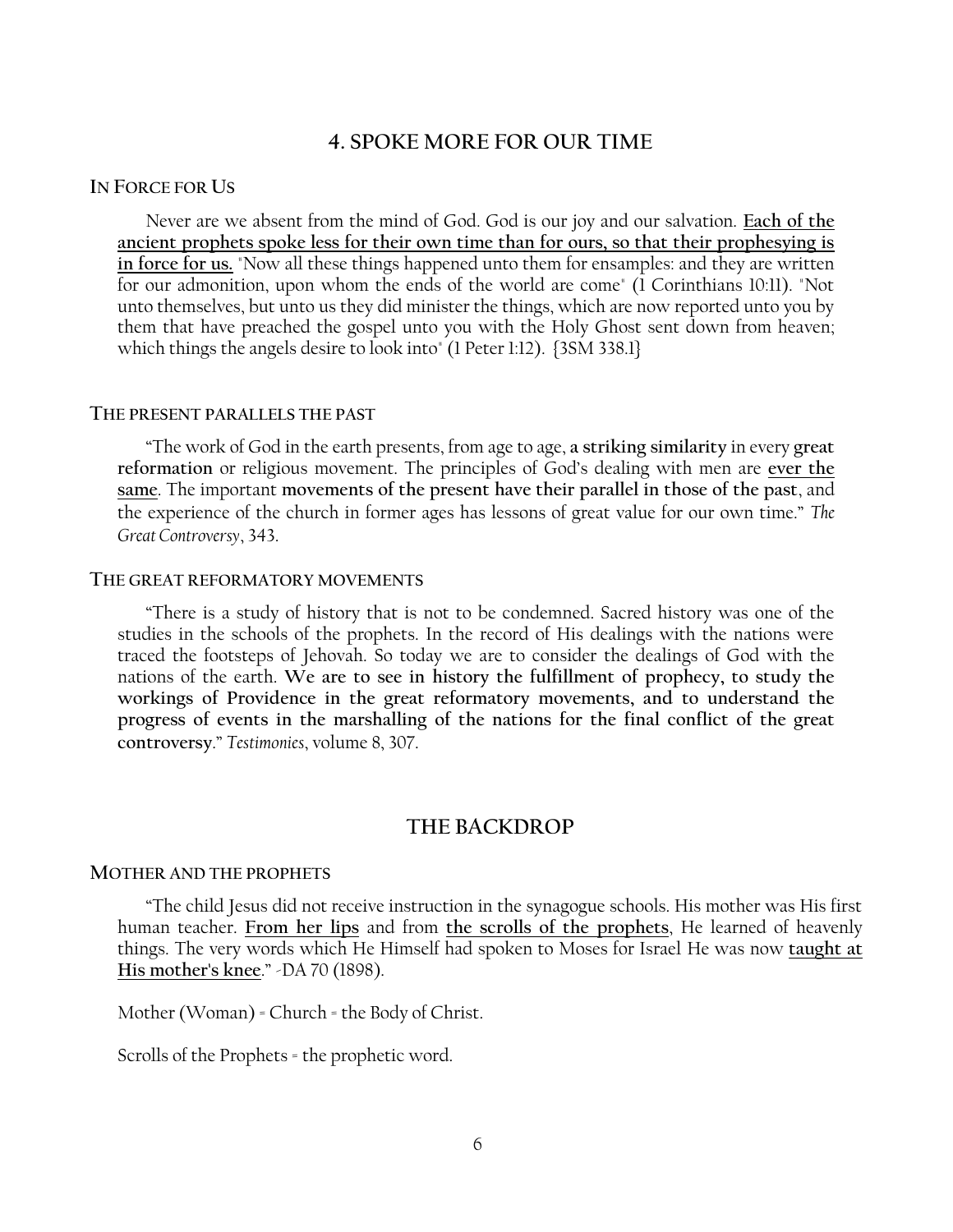### **ADVANCE LOOK**

Just as Jesus was given an advance understanding of the role he would fulfill in prophecythrough a two-step process (*the knee of* **His mother** *and scrolls of* **the prophets**), so too the one hundred and forty-four thousand who are a type of Christ are to have an advance understanding of their role to be fulfilled in these last days by the same means, the knee of their mother-*the church or body of Christ-the ―wise‖* and by the scrolls of the prophets-*the prophetic word.*

### **HEBREWS 5:12-6:3**

<sup>12</sup>For when for the time ye ought to be teachers, ye have need that one teach you again which *be* the first principles of the oracles of God; and are become such as have need of milk, and not of strong meat. <sup>13</sup>For every one that useth milk *is* unskilful in the word of righteousness: for he is a babe. <sup>14</sup>But strong meat belongeth to them that are of full age, *even* those who by reason of use have their senses exercised to discern both good and evil. <sup>1</sup>Therefore leaving the principles of the doctrine of Christ, let us go on unto perfection; not laying again the foundation of repentance from dead works, and of faith toward God, <sup>2</sup>Of the doctrine of baptisms, and of laying on of hands, and of resurrection of the dead, and of eternal judgment. <sup>3</sup>And this will we do, if God permit.

Paul teaches in Hebrews that the "*doctrine*" is the milk of God's word and that we need "strong *meat*" in order to become adults in Christ. It is the prophetic word that matures the Christian.

―The Word of God, just as it reads, is **the ground of our faith**. **That Word is the sure word of prophecy**, and it demands implicit faith from all who claim to believe it. It is authoritative, containing in itself the proof of its divine origin." $\sim$  {ST, June 2, 1898 par. 8}

### **REVELATION 10:8-11**

<sup>8</sup>And the voice which I heard from heaven spake unto me again, and said, Go *and* take the little book which is open in the hand of the angel which standeth upon the sea and upon the earth. <sup>9</sup>And I went unto the angel, and said unto him, Give me the little book. And he said unto me, Take *it*, and eat it up; and it shall make thy belly bitter, but it shall be in thy mouth sweet as honey.  $^{10}$ And I took the little book out of the angel's hand, and ate it up; and it was in my mouth sweet as honey: and as soon as I had eaten it, my belly was bitter. <sup>11</sup>And he said unto me, **Thou must prophesy again** before many peoples, and nations, and tongues, and kings.

While many correctly understand that Revelation ten is portraying the experience of the Millerites from 1840-44, it more fully represents the experience of the one hundred and forty-four thousand at the end of the world and here's why: John is commanded to take the little book and eat it up. That little book is the book of Daniel and it is the increase of knowledge that it brings that they were to eat. Before he eats it he is told IN ADVANCE that it will be bitter in his belly but it will be sweet in his mouth. John, representing the one hundred and forty-four thousand at the end of the world, is told in advance what his experience will be. The Millerite's were not allowed to know in advance because there was a disappointment that was calculated into the message in order to purify His people. Our Father wanted us to understand in advance what to expect as we give the "increase of knowledge" for our time, when Daniel will "stand in his lot" and "prophecy again" to the church of Laodicea.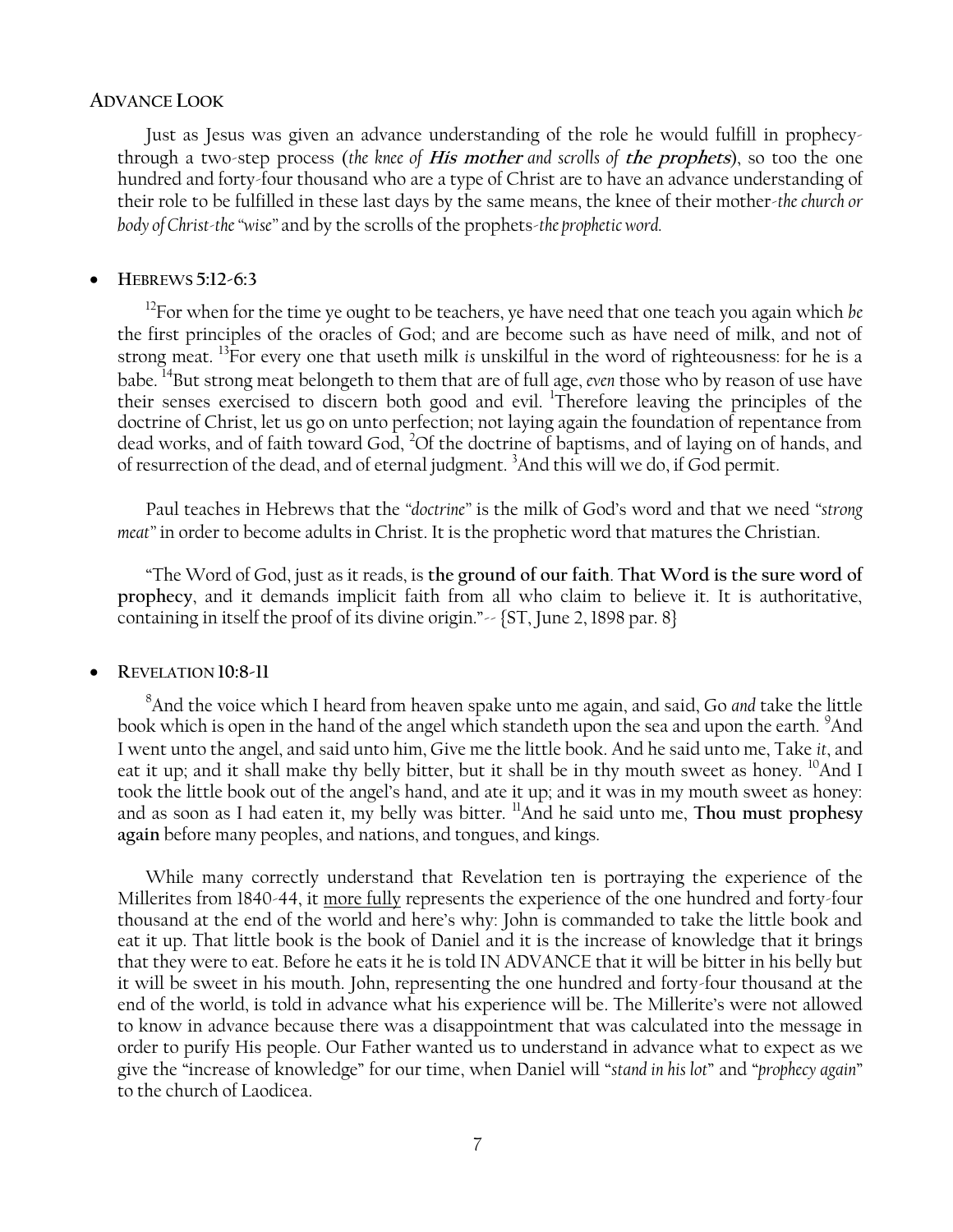### DEMAND OUR SPECIAL ATTENTION

―As we near the close of this world's history**, the prophecies recorded by Daniel** demand our special attention, as **they relate to the very time in which we are living**. With them should be linked the teachings of the last book of the New Testament Scriptures... **"The wise shall understand**" (verse 10), was spoken of the visions of Daniel that **were to be** unsealed **in the latter days**; and of the revelation that Christ gave to His servant John for the guidance of God's people all through the centuries, the promise is, "Blessed is he that readeth, and they that hear the words of this prophecy, and keep those things which are written therein." Revelation 1:3. *{PK 547.2}*

### WHEN CONSCIENCE IS A SURE GUIDE

―He whose conscience is a sure guide will not stop to reason when light shines upon him out of God's Word. He will not be guided **by human counsel**. He will not allow worldly business to stand in the way of obedience. He will lay every selfish interest at the door of investigation and will approach the Word of God as one whose eternal interest is hanging in the balance."~*MS* 27, *1900. {1MCP 325.2}*

### IN THE ATTITUDE OF A LEARNER

"In searching the Scriptures you are not to endeavor to interpret their utterances so as to agree with your preconceived ideas, but come as a learner to understand the foundation principles of the faith of Christ. With eager interest, with **fervent prayer**, come to the word of God, that you may know what is truth, manifesting the same spirit as did Nathanael when he earnestly besought the Lord that he might know the truth."  $\sim$  *Counsels on Sabbath School Work p25*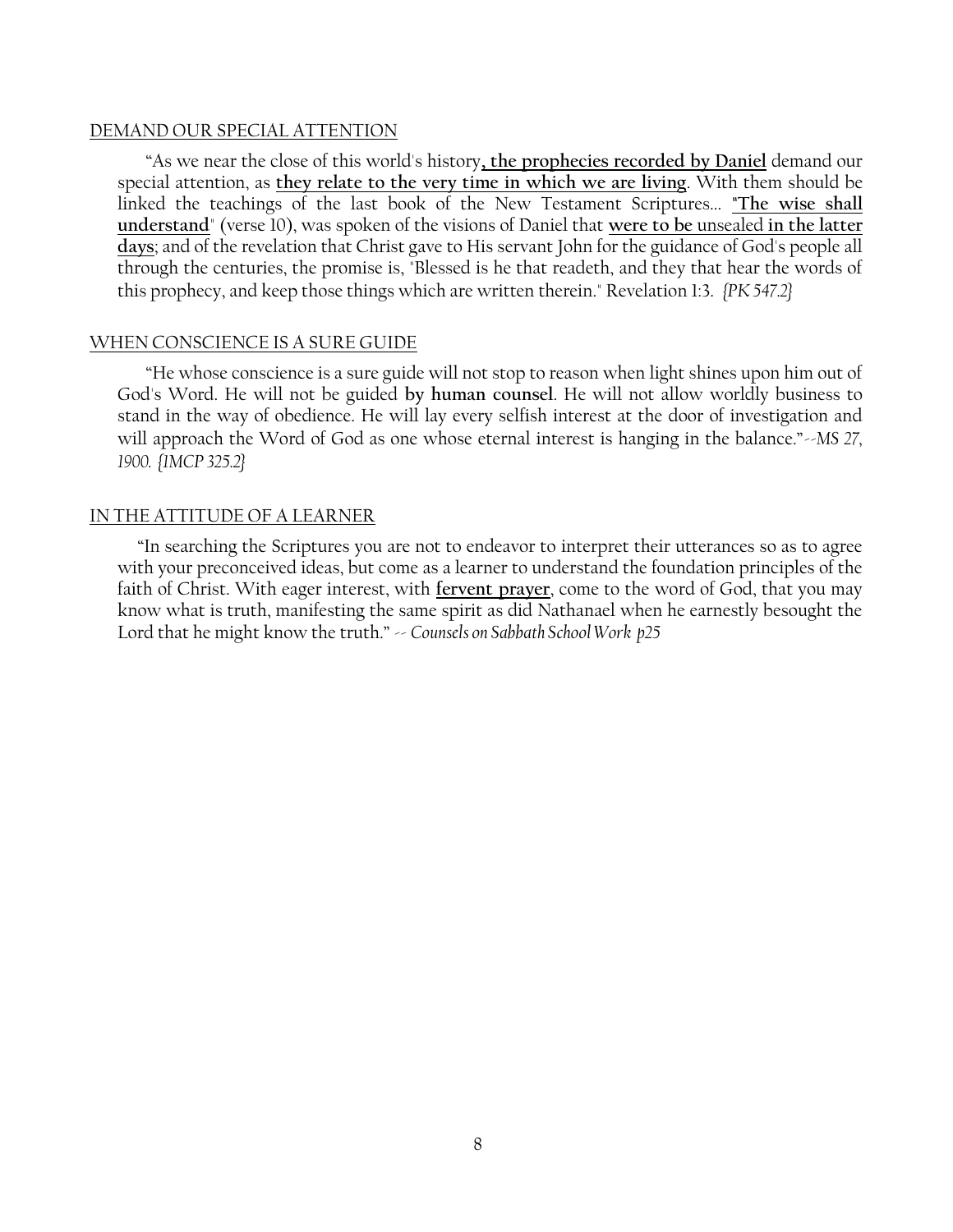# **THE STUDY**

### **DANIEL 2:28**

1. This vision pertains to "what shall be in the *latter days.*"

- When are the Latter Days? (H320, 319- the last or *end.*)
- a. The **latter days** applies to the time period of the feet and toes.

―**We are living in the time of the end.** The fast-fulfilling signs of the times declare that the coming of Christ is near at hand." -- {*Counsels for the Church 37*}

There are many who teach that the ten toes represent the time period of the ten divisions of pagan Rome. But their "time of the end" ( $476 - 508$  A.D.) was prior to the "*latter days*" ( $1844 \rightarrow ?$ )

### **VERSES 31-35**

 "Nebuchadnezzar's mind was to be awakened, if possible, to a sense of his responsibility to Heaven. The events of the future, reaching down **to the end of time**, were to be opened before him. *{Prophets and Kings 497.4}*

# **END OF TIME?**

### **1 CORINTHIANS 15:23-28**

<sup>23</sup>But every man in his own order: Christ the firstfruits; afterward they that are Christ's at his coming. <sup>24</sup>Then *cometh* **the end**, **when he shall have delivered up the kingdom to God**, even the Father; when he shall have put down all rule and all authority and power. <sup>25</sup>For he must reign, till he hath put all enemies under his feet. **<sup>26</sup>The last enemy that shall be destroyed is death.** <sup>27</sup>For he hath put all things under his feet. But when he saith all things are put under *him, it is* manifest that he is excepted, which did put all things under him. <sup>28</sup>And when all things shall be subdued unto him, then shall the Son also himself be subject unto him that put all things under him, that God may be all in all.

The "end of time" then, would occur only after the destruction of the wicked and "death". This vision of Nebuchadnezzar's therefore extends down to the other side of the executive judgment (Daniel 7:9-11) and as well would naturally include the complete destruction of all the wicked who will experience true "death". We will revisit this thought later in the study.

### **THE METALS REPRESENT KINGDOMS**

 ―The image shown to Nebuchadnezzar in the visions of the night represents the kingdoms of the world. **The metals** in the image, **symbolizing the different kingdoms**, became less and less pure and valuable, from the head down. The head of the image was of gold, the breast and arms of silver, the sides of brass, and the feet and toes iron mingled with clay. **So the kingdoms represented by them** deteriorated in value.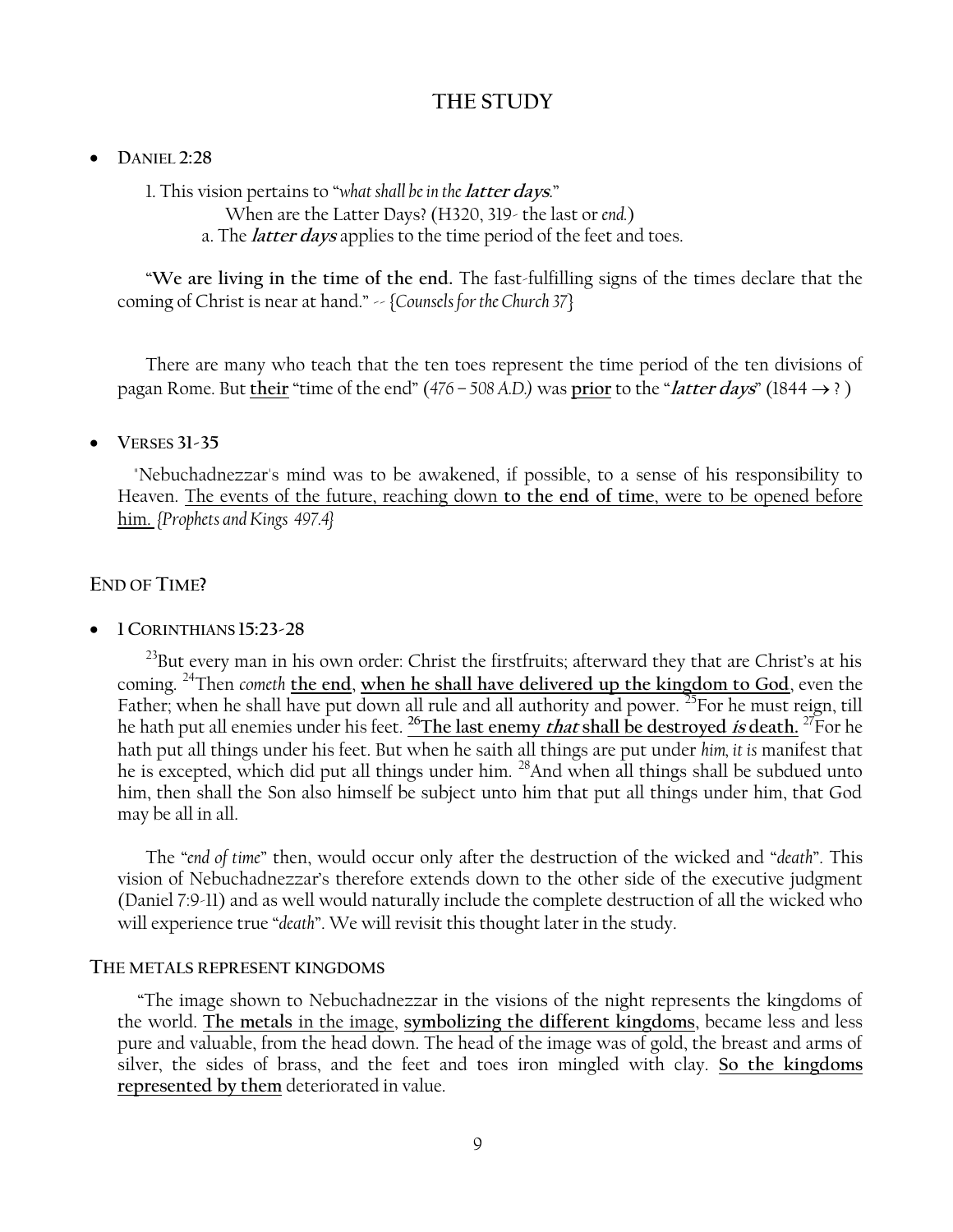#### **DETERIORATION OF RELIGION**

 ―The result of **making void the law of God** may be seen in the increasing immorality of these several kingdoms. If the inhabitants had kept the fear of God ever before them, they would have been given wisdom and power, which would have bound them together, and kept them strong..."

―In spite of the warning he received, Nebuchadnezzar went on in his own strength, till God took from him the talent of wisdom, that he might be led to see and acknowledge that the God of Israel was able to create and to destroy. The kings who succeeded him failed to profit by his experience, and the kingdom of Babylon passed away because, in their prosperity, **her rulers forgot God, and ascribed her honor and glory to human achievement**. So today, when men forget God and refuse to obey his law, they are humiliated. God tests them, and if they do not humble their hearts and confess their sins, they receive the penalty of transgression.

―The Medo-Persian kingdom was visited by the wrath of God **because in it his law was trampled underfoot**. The fear of God possessed no power among the people. Wickedness, blasphemy, and corruption were the prevailing influences in this kingdom; and the kingdoms that followed were even more base and corrupt. **They deteriorated because they cast off God**. Forgetting him, they sank lower and lower in the scale. The vast empire of Rome crumbled into pieces. The church of Rome boasts of her infallibility, and of the power of her hereditary religion. But this religion is a horror to all who are acquainted with the secrets of the mystery of iniquity. The priests of this church maintain their ascendency by keeping the people in ignorance of the will of God.

 ―While representing the kingdoms of this earth, the image that was revealed to Nebuchadnezzar also fitly represented deterioration of religion. **We grow weak morally and spiritually, just in proportion as we forget God**.‖ -- *{RH, February 6, 1900}*

This study will attempt to show how the image of Daniel two is a vertical timeline. And that timeline is to include the history from Nebuchadnezzar's reign as the head of gold down through the stream of time to the stone filling the whole earth.

We will also see as we move through this study, that Daniel's primary focus is on the *metals* within the image and not the actual *anatomy* of the image. This is one of the reasons why so many stumble and fall when it comes to correctly identifying the ten toes of the image. This focus of Daniel's becomes very apparent when we get to verse forty-one.

**1. Verse 38** - Head of Gold = **Babylon** *(605 B.C. – 539 B.C.)*

**2. Verse 39** - Breast and Arms of Silver = **Medo-Persia** *(539 B.C. – 331 B.C.)*

**3. Verse 39** - Belly and Thighs of Brass = **Greece** *(331 B.C. – 168 B.C.)*

**4. Verse 40** - Legs of Iron = **Pagan Rome** *(168 B.C.-508 A.D.)*

1. An all iron kingdom-

a. **Iron** = civil authority with political and military might. (*Deuteronomy 4:20; Micah* 4:13; Revelation 2:27; 12:5; 19:15)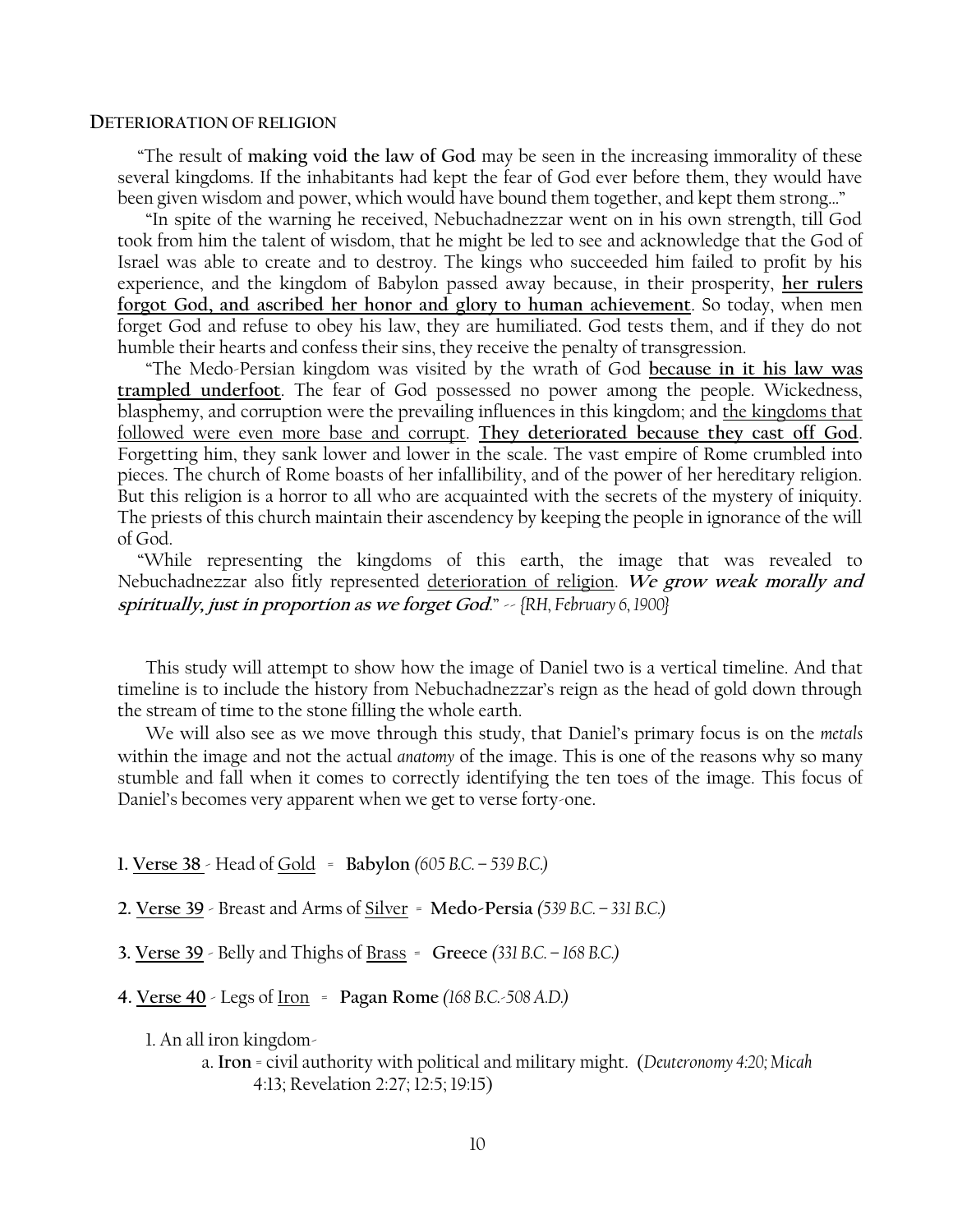2. "...breaketh in pieces"

This is describing the physical force commonly employed by the armies of pagan Rome in order to subdue the entire known world.

NOTE: Papal Rome has never created or maintained her own military might.

**5. Verse 41**- Feet of Iron and (*miry*) Clay = **Papal Rome** (496 A.D.–1798 A.D.)

Division occurs when **clay** is introduced into this **all iron** kingdom and **not** when the toes and feet arrive on the scene. We can be certain of this as we see Daniel intentionally pointing us to the iron's presence: "BUT there shall be in it of the strength of the IRON"! His focus is on the METALS and not the ANATOMY. Do the scriptures portray the all iron kingdom of pagan Rome being divided and weakened as the "*miry clay*" or papal church was being introduced?

# **DANIEL 11:31**

<sup>31</sup>And arms (*military might*) shall stand on his (*papal Rome's*) part, and they (*pagan Rome*) shall pollute the sanctuary of strength (*Rome-Pantheon theater*), and shall take away the daily *sacrifice*  (*Paganism*), and they (*pagan Rome*) shall place the abomination that maketh desolate (*Papal Rome 496a.d. - 538a.d.*).

From 496-508 a.d. paganism was yielding to Papalism and by 538 a.d. *papal* Rome had been ―*placed‖* upon the world throne by the seven remaining *pagan* kings, as three had been plucked up by the roots (Dan. 7:8). Through this combination of church and state (*iron and clay*) we see the weakening influence of the "miry" or "dirty" clay entering in. The all iron kingdom of *pagan* Rome yielded to the entrance of "*miry clay*", *papal* Rome, and subsequently a measure of strength was lost. As a result, Daniel was intent on you and I understanding that the strength of the iron was still present.

> a. **Clay** = church/people of God. Isa. 64:8; Jer. 18:1-6; Ps. 40:2 b. **Miry clay** – H2917 and H2916 = dirty, muddy clay (*Corrupt people/church* having "spot" and "wrinkle")

# **A MIRY CLAY**

Miry clay is to represent a dirty or corrupt church:

―When the early church **became corrupted** by departing from the simplicity of the gospel and accepting heathen rites and customs, she lost the Spirit and power of God; and in order to control the consciences of the people, **she sought the support of** the secular power. The result was **the papacy**, a **church** that controlled the power of **the state** and employed it to further her own ends, especially for the punishment of 'heresy.'" *The Great Controversy (1888) p443*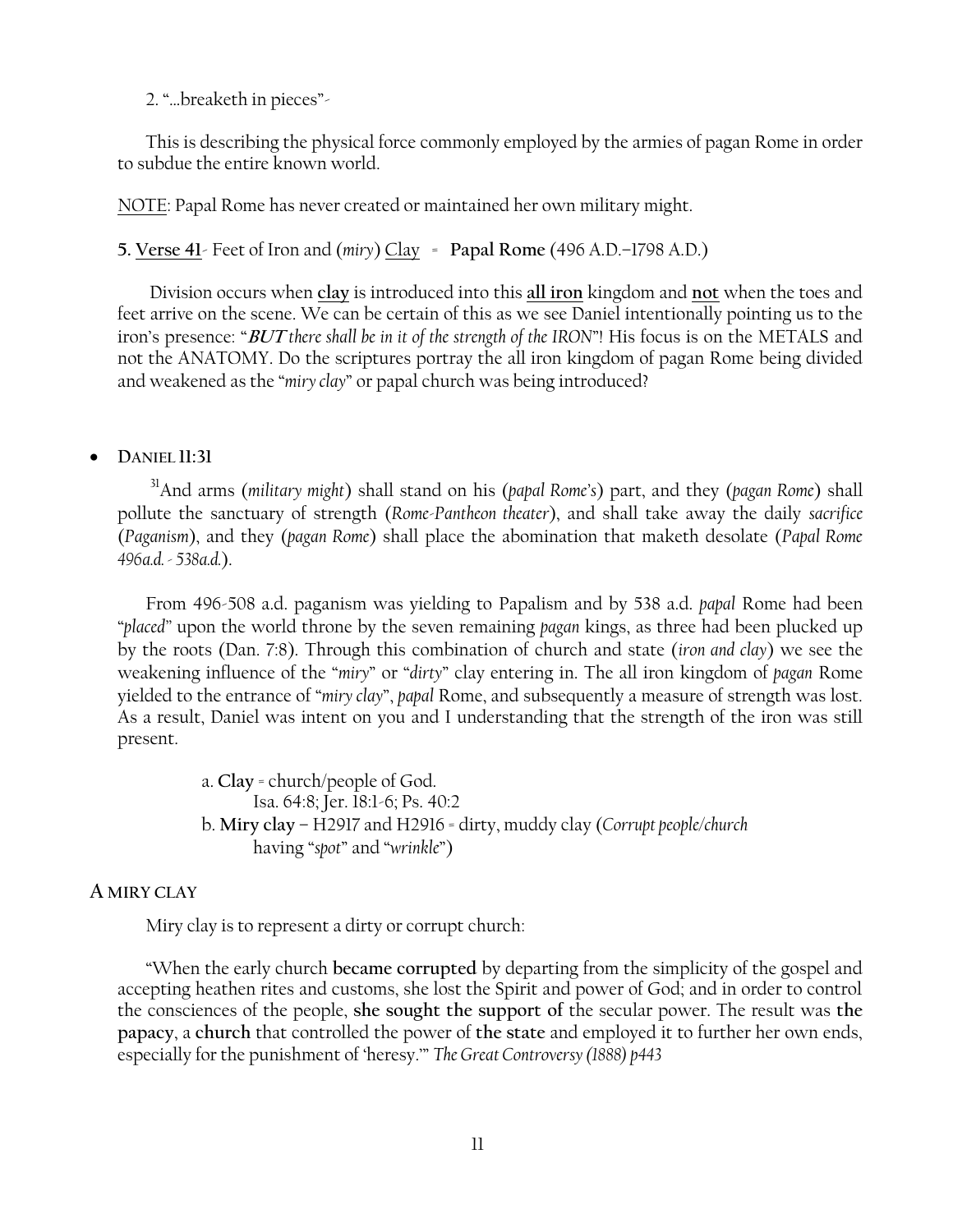c. **Iron** = **Pagan Rome:** civil authority with political and military might. (Deuteronomy 4:20; Micah 4:13; Revelation 2:27; 12:5; 19:15)

# d. **Iron/clay** = **Pagan/Papal Rome (**churchcraft/statecraft)

―We have come to a time when God's sacred work is represented by the feet of the image in which the iron was mixed with the miry clay....**The mingling of churchcraft and statecraft is represented by the iron and the clay**. (MS 63, 1899).

# **LATTER HISTORY OF IRON AND CLAY!**

# **6. Verse 42**- The Ten Toes  $\rightarrow$  (Spiritual Manifestation) = Partly Strong or Weakened

At this point in the final history of world kingdoms as represented by the toes of the image, we are made aware of a "partly strong" or weakened condition as a result of combining the "iron" with the "*clay*" and creating a church/state condition with the church in control.

―We have come to a time when God's sacred work is represented by the feet of the image **in**  which the iron was mixed with the miry clay....The mingling of churchcraft and statecraft is represented by the iron and the clay. This union **is weakening** all the power of the churches. This investing the church with the power of the state will bring evil results. Men have almost passed the point of God's forbearance. They have invested their strength in politics, and have united with the papacy". (MS 63, 1899).

**6. Verse 42**- The Ten Toes  $\rightarrow$  (Political Manifestation) = *Confederate Powers* 

# **DANIEL 2:42**

<sup>42</sup>And *as* **the toes** of the feet *were* part of iron, and part of clay, *so* **the kingdom** shall be partly strong, and partly broken.

We are told in verse forty-two that the (ten) "toes"- *plural*, are a "kingdom"- *singular*. This kingdom is also represented as being in a church/state relationship represented by the iron/clay.

**A second testimony** which should better help you and I to put this complete picture together is found in Revelation 17:12, 13. Here we will find the same story being told again only with greater light. But isn't this exactly what Sister White tells us we can expect?

―In the Revelation all the books of the Bible meet and end. Here is the complement of the book of Daniel. One is a prophecy; the other a revelation.‖-- *{AA 585.1}*

―It was my idea to have the two books bound together, Revelation following Daniel, as **giving fuller light on the subjects dealt with in Daniel**. The object is to bring these books together, showing that **they both relate to the same subjects**.‖-- *{TM 117.2}*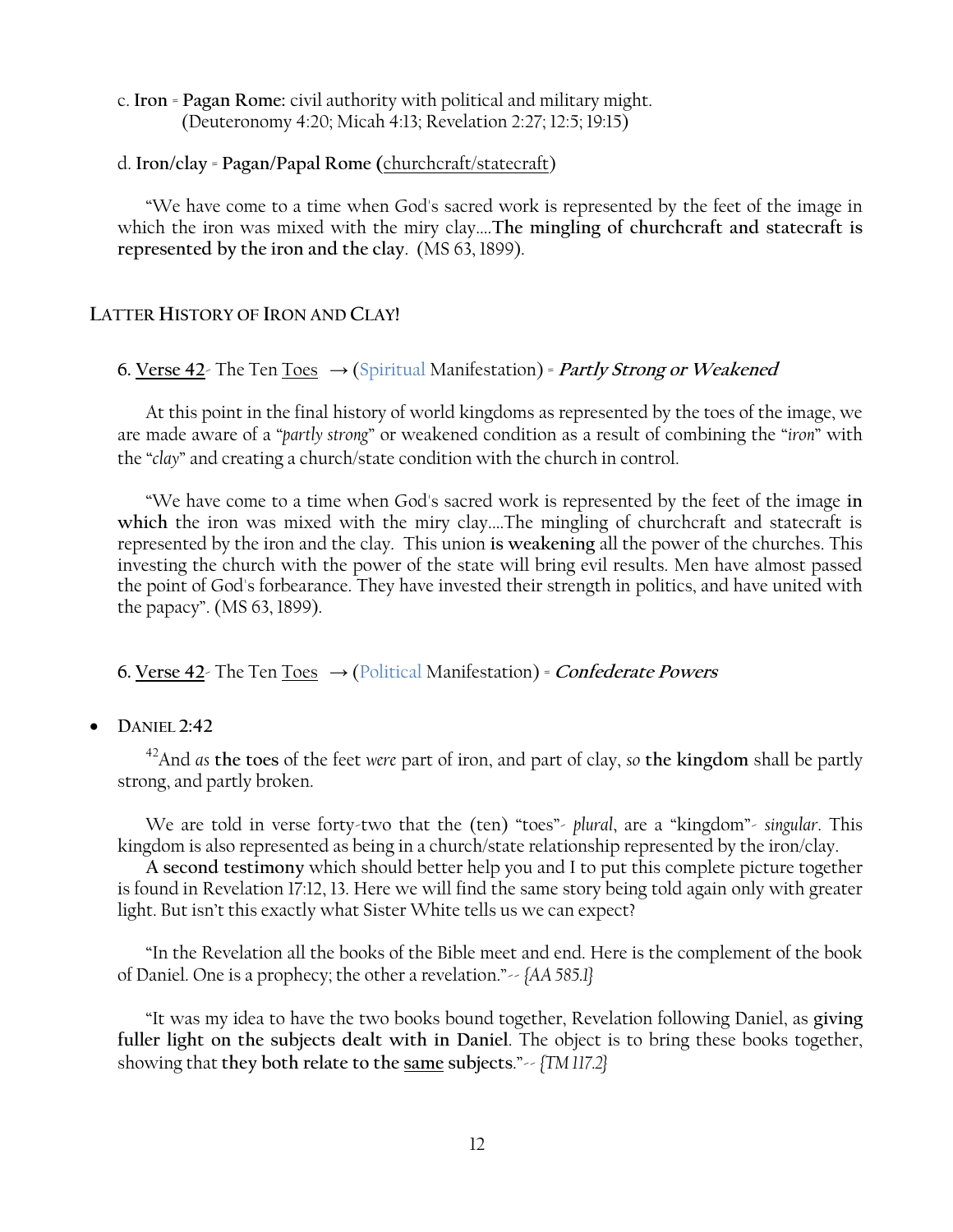# **REVELATION 17:12,13**

<sup>12</sup>And the **ten horns** which thou sawest are **ten kings** (*plural*), which have received no **kingdom** (*singular*) as yet; but receive power as kings one hour with the beast. <sup>13</sup>These **have one mind** (*are confederate*), and shall give their power and strength unto the beast.

In the reference above we can see, as in Daniel two, that there are "ten kings"- *plural*, who are kings over a "kingdom" *singular*. But in this passage we can see "fuller light on the subjects dealt with in *Daniel*‖… ―*the same subjects‖*.

### **FULLER LIGHT: A CONFEDERACY**

The **ten toes** of Daniel two are representing a kingdom and according to the timeline of world kingdoms, as represented by the anatomy of the image, they are the final *kingdom* just before the *―stone‖* kingdom arrives.

Not only do these ten kings give their kingdom over to the beast- the papacy, but "these have one *mind*" or are said to be confederate! When referencing the same verse notice what the pen of inspiration says:

# **A CONFEDERACY**

"**These have one mind**, and shall give their power and strength unto the beast. These shall make war with the Lamb, and the Lamb shall overcome them: for he is Lord of lords, and King of kings: and they that are with him are called, and chosen, and faithful" (Revelation 17:13, 14).

―‗These have one mind.' There will be a universal bond of union, one great harmony, **a confederacy of Satan's forces**. ‗And shall give their power and strength unto the beast.' Thus is manifested the same arbitrary, oppressive power against religious liberty, freedom to worship God according to the dictates of conscience, as was manifested by the papacy, when in the past it persecuted those who dared to refuse to conform with the religious rites and ceremonies of Romanists.‖-- *{3SM 392.3}*

### **SPOKE MORE FOR OUR TIME**

So, as has already been established, all of the prophets were speaking more to our time than their own. We therefore can read their words as applying to our time.

- **PSALM 83:1- 8**
	- <sup>1</sup> Keep not thou silence, O God: hold not thy peace, and be not still, O God.
	- 2 For, lo, thine enemies make a tumult: and **they that hate thee** have lifted up the head.
	- 3 They have taken crafty counsel against thy people, and consulted against thy hidden ones.

4 They have said, Come, and **let us cut them off from being a nation**; that **the name of Israel** may be no more in remembrance.

- 5 For they have consulted together with one consent: **they are confederate against thee**:
- 6 The tabernacles of **Edom**, and the **Ishmaelites**; of **Moab**, and the **Hagarenes**;
- <sup>7</sup> **Gebal**, and **Ammon**, and **Amalek**; the **Philistines** with the inhabitants of **Tyre**;

<sup>8</sup> **Assur** also is joined with them: they have holpen the children of Lot (**Ammon** and **Moab** are *the children of Lot*‖). *Selah*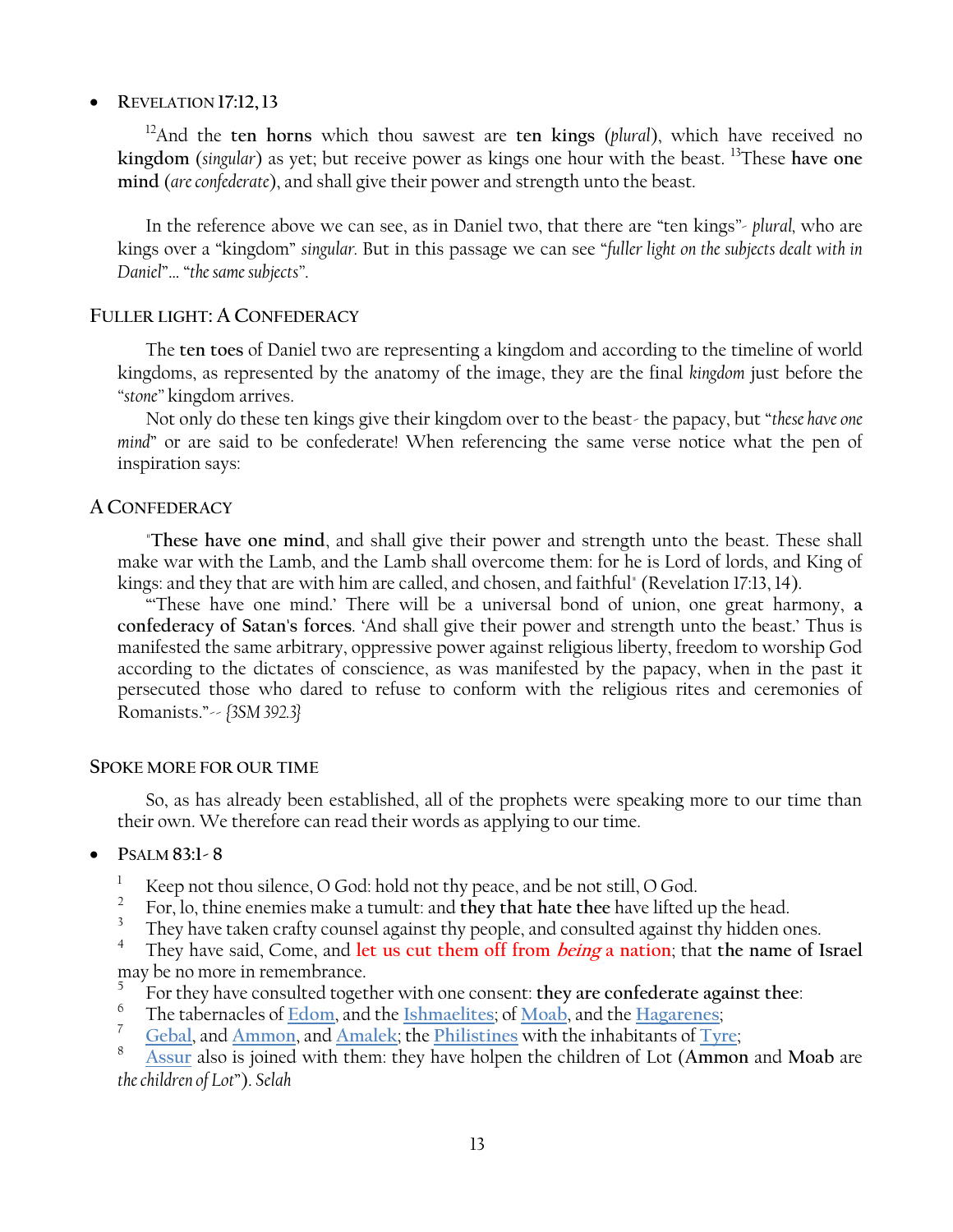Prophecy reveals that there will be ten kings who "have one mind" or are *confederate* against God's people-the ―*hidden ones*‖ (Psalms 83:3) in an attempt to prevent them from becoming the final nation or "kingdom" because when they do prevail against the kingdom of the confederacy of ten, "it shall *stand forever*‖!

# **7. Verse 43:**

<sup>43</sup>And whereas thou sawest iron mixed with miry clay, **they** shall mingle themselves with the seed of men: but *they shall not cleave one to another*, even as iron is not mixed with clay.

The objective of the ten kings, following the example and recommendations of apostate Protestantism in America, will primarily be to seek global unity among the nations of the world through a "one world government", represented by the iron/clay condition of the toes kingdom, and by enforcing national Sunday laws across the globe. Through these laws, they will seek "*a universal bond of union, one great harmony*,‖ ―*with the seed of men*: *but they shall not cleave one to another*‖. When we read that "they shall not *cleave* one to another", it is paralleling verse forty-one of chapter eleven when it states:

―…but **these shall escape out of** his hand, even Edom, and Moab, and the chief of the children of Ammon."

# **CLEAVE**

### **H1693, H1692**

A primitive root; properly to *impinge*, that is, *cling* or *adhere*; **figuratively to catch by pursuit**:—abide, fast, cleave (fast together), **follow close (hard, after)**, be joined (together), keep (fast), **overtake, pursue hard**, stick, **take**.

As the global Sunday laws are becoming a test for each country around the world, as represented by the "mingling" aspect, many will not "*cleave*" (To be "*caught*" or "*taken*" by pursuit.) because of these requirements and "shall *escape* out of" the hand of the papacy.

### **THEIR UNITY INVITES COMPROMISE!!!**

―The so-called **Christian world** (*whole Christian world*) is to be the theater of great and decisive actions. **Men in authority** will enact laws (*statecraft)* controlling the conscience, **after the example of the papacy** (*churchcraft*). Babylon (*apostate Protestantism*) will make all nations (*Rev. 13:12*) drink of the wine of the wrath of her fornication (*Global National Sunday Laws*). **Every nation** (*ten kings/toes*) will be involved (*Rev. 13:12*).‖ {3SM 392.2} (Italics supplied)

Even though through the apostate protestant churches in America (*church/statecraft*) Rome will seek to ensnare all mankind in her spiritual dragnet by encouraging a compromise in beliefs and a coming together "on common points of doctrine", the Word of God reveals that there will be many that refuse to receive her "*mark*" of ecclesiastical authority; namely Sunday sacredness. In refusing this mark they will have *escaped* out of the Papacy's "hand". But where then do they escape to?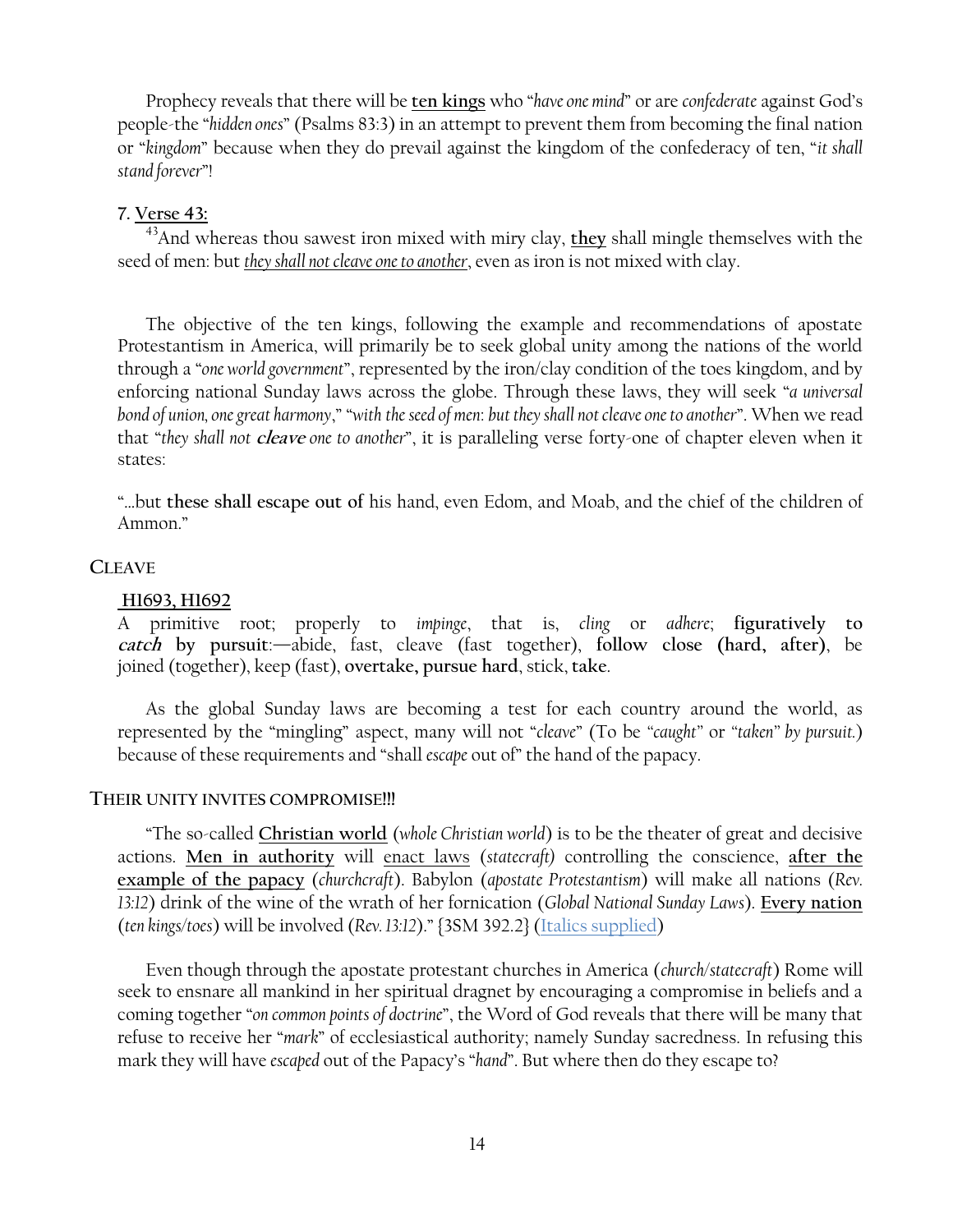### **TIME OF MERCY**

―The broken ranks will be filled up by those represented by Christ as coming in at the eleventh hour. There are many with whom the Spirit of God is striving. The time of God's destructive judgments is the time of mercy for those who [now] have no opportunity to learn what is truth. Tenderly will the Lord look upon them. His heart of mercy is touched, **His hand** is still stretched out to save, while the door is closed to those who would not enter. Large numbers will be admitted who in these last days hear the truth for the first time.--Letter 103, 1903."-- *{LDE 182.2}* 

When the king of the North, the papacy, enters the United States, America will have completely formed an image to the beast. A national Sunday law will have been employed by apostate Protestantism and there will be those who, having rejected the mark of the beast, "shall *escape out of his hand*". As they escape the "hand" of the papacy, they will then flee to the only other position that is available to them and that is to the "hand" of Christ that is stretched out to save because there are only two classes of people in this world; the gold and the dross, the wheat and tares, the sheep and the goats, the wise and the foolish etc.

### **8. Verse 44-**

 $\overline{\phantom{a}}$ 

1. "In the days of" = Signifies that the ten toes are present when the Kingdom is set up!

2. "These kings" (plural) = the "toes" or "confederate powers" of verse 42.

3. "Shall the God of heaven" = Christ

4. ―Set up a kingdom‖ = **…**

―When the four angels let go (*at the close of probation-see Rev. 7:1-3*), **Christ** will **set up** His kingdom. None receive the **latter rain** but those who are doing all they can. *{Spalding Magan Collection 3.2}*

Christ is the "God of heaven" who is to "set up" a kingdom. Please notice that He is not being represented as the kingdom. Allow me to elaborate:

This kingdom Christ will set up is attributed with the same characteristics as the "stone" in verses thirty-four and forty-five. Therefore, this kingdom that Christ sets up is the stone kingdom and cannot be Christ himself. We can't help but conclude that the stone is a kingdom... and Christ is clearly NOT a kingdom.

Many feel that the stone of Daniel two is to represent Christ at His second coming and that the striking of the image is to represent the destruction of the wicked with His brightness. This is not possible if we accept what the verse states the "kingdom" is... the "stone", and Christ is the "King of kings". Christ is not the King and "*kingdom*".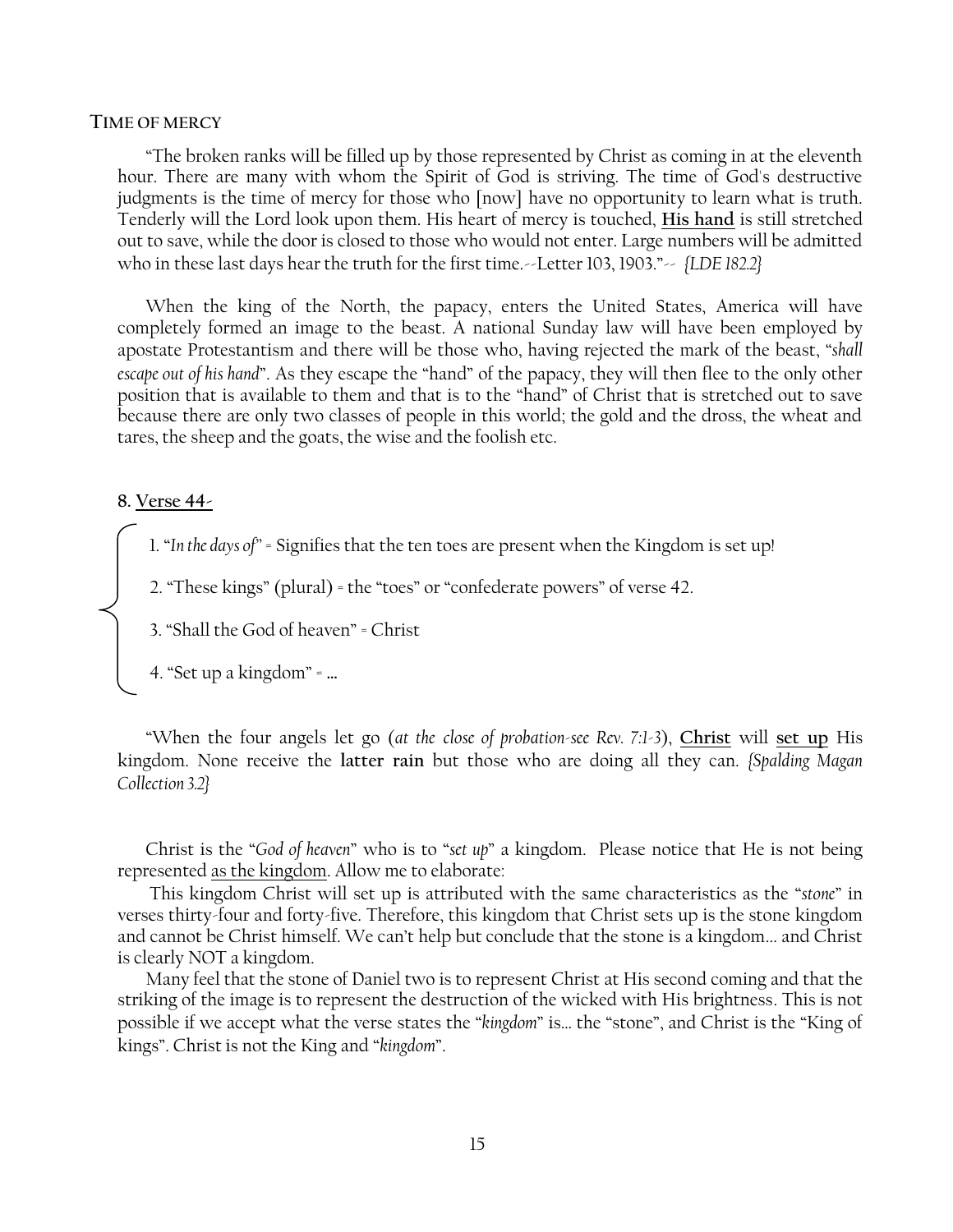### **RECIEVES DOESN'T BECOME A KINGDOM**

### **DANIEL 7:13-14**

<sup>13</sup>I saw in the night visions, and, behold, *one* like the Son of man came with the clouds of heaven, and came to the Ancient of days, and they brought him near before him. <sup>14</sup>And there *was* **given him** dominion, and glory, and **a kingdom**, that all people, nations, and languages, should serve him: his dominion *is* an everlasting dominion, which shall not pass away, **and his kingdom** *that* which shall not be destroyed.

### **WHEN THE KINGDOM IS RECEIVED**

―[DAN. 7:13,14 quoted.] ‗The coming of Christ here described is not his second coming to the earth. He comes to the Ancient of days in Heaven to receive dominion, and glory, and a kingdom, **which will be given him at the close of his work as a mediator**. It is this coming, and not his second advent to the earth, that was foretold in prophecy to take place at the termination of the 2300 days, in 1844. Attended by heavenly angels, our great High Priest enters the holy of holies, and there appears in the presence of God, to engage in the last acts of his ministration in behalf of man,—to perform the work of investigative Judgment, and to make an atonement for all who are shown to be entitled to its benefits. "~ *{GC88 479.3}* 

In verse forty-four we are told that (1) The stone is a kingdom, (2) and this stone or kingdom shall "break in pieces and consume all these kingdoms". Christ, as revealed in the above verses, came to RECEIVE a kingdom on October 22, 1844, therefore He personally cannot BE the final kingdom that is to ―*break in pieces*‖!

### **WHAT IS A KINGDOM?**

*―Seer of Patmos‖* 138 by: S.N. Haskell

 ―And the seventh angel sounded; and there were great voices in heaven, saying, The kingdoms of this world are become the kingdoms of our Lord and of His Christ; and He shall reign forever and ever." A kingdom can never be truly said to pass into the hands of another power, while either the **territory**, the **capital**, or the **subjects**, are beyond its control. It takes the three: subjects, capital, and territory, to make the full kingdom.

 The work of the investigative judgment, is Christ making up **the number of the subjects**, or in other words, taking one-third part of His kingdom; **when the judgment is ended, then is given**  to Him the Holy City, the capital of the kingdom,  $\sim$  the second third part. When He comes to the earth, **He takes possession of the territory,** and possesses the kingdom in all its fullness forever"

It is only the "subjects" of the stone "kingdom" that God can literally employ to accomplish His will. Therefore the stone accurately represents His people at the end of the world as we'll see as we proceed.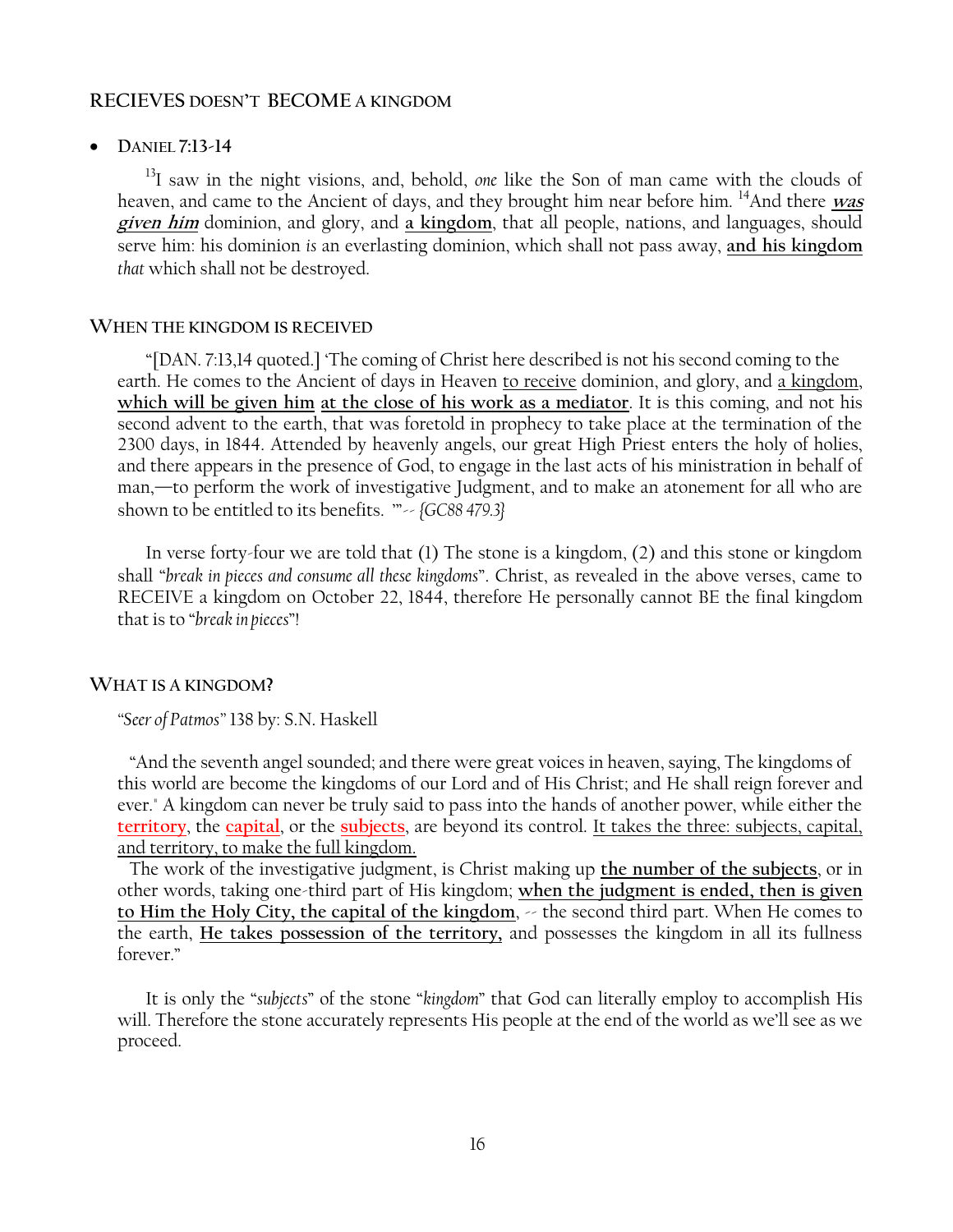### **SETTING UP IS PROGRESSIVE!**

―The announcement which had been made by the disciples in the name of the Lord was in every particular correct, and the events to which it pointed were even then taking place. "The time is fulfilled, and **the kingdom of God is at hand**" (Mark 1:15), had been their message. . . . And the "kingdom of God" which they had declared to be at hand was **established** by the death of Christ. This kingdom was not, as they had been taught to believe, an earthly empire. Nor was it that future, . . . everlasting kingdom, in which "all dominions shall serve and obey him" (Dan. 7:27). As used in the Bible, the expression "**kingdom of God**" is employed to designate **both the kingdom of grace and the kingdom of glory**. . . .

 ―The kingdom of grace was **instituted** (*set up*) immediately after the fall of man. . . . Yet it was not actually established until the death of Christ." {AG 19.4}

 ―So the throne of glory represents the kingdom of glory, and this kingdom is referred to in the Saviour's words, "When the Son of man **shall come** in his glory, and all the holy angels with him, **then shall he sit upon the throne of his glory**; and before him shall be gathered all nations." [MATT. 25:31, 32.] This kingdom is yet future. **It is not to be set up until the second advent of Christ**. {GC88 347.1}

# **WHEN IS KINGDOM SET UP?**

"This kingdom is yet future. It is not to be set up until the second advent of Christ." $\sim$  {GC88} 347.1}

At His second coming when all three components of the kingdom are in place: The subjects, the territory and the capital.

# **KINGDOM IS SET UP WHERE?**

―The Jewish leaders thought themselves too wise to need instruction, too righteous to need salvation, too highly honored to need the honor that comes from Christ. The Saviour turned from them to entrust to others the privileges they had abused and the work they had slighted. **God's glory** must be revealed, **His word established**. **Christ's kingdom must be set up in the world**.‖ {AA 16.1}

**9. Verse 44** 

# **THE STONE?**

**1 PETER 2:4, 5**

4 To whom coming, *as unto* **a living stone**, disallowed indeed of men, but chosen of God, *and* precious,

**<sup>5</sup>Ye also**, as **lively stones**, are built up **a spiritual house**, **an holy priesthood**, to offer up spiritual sacrifices, acceptable to God by Jesus Christ.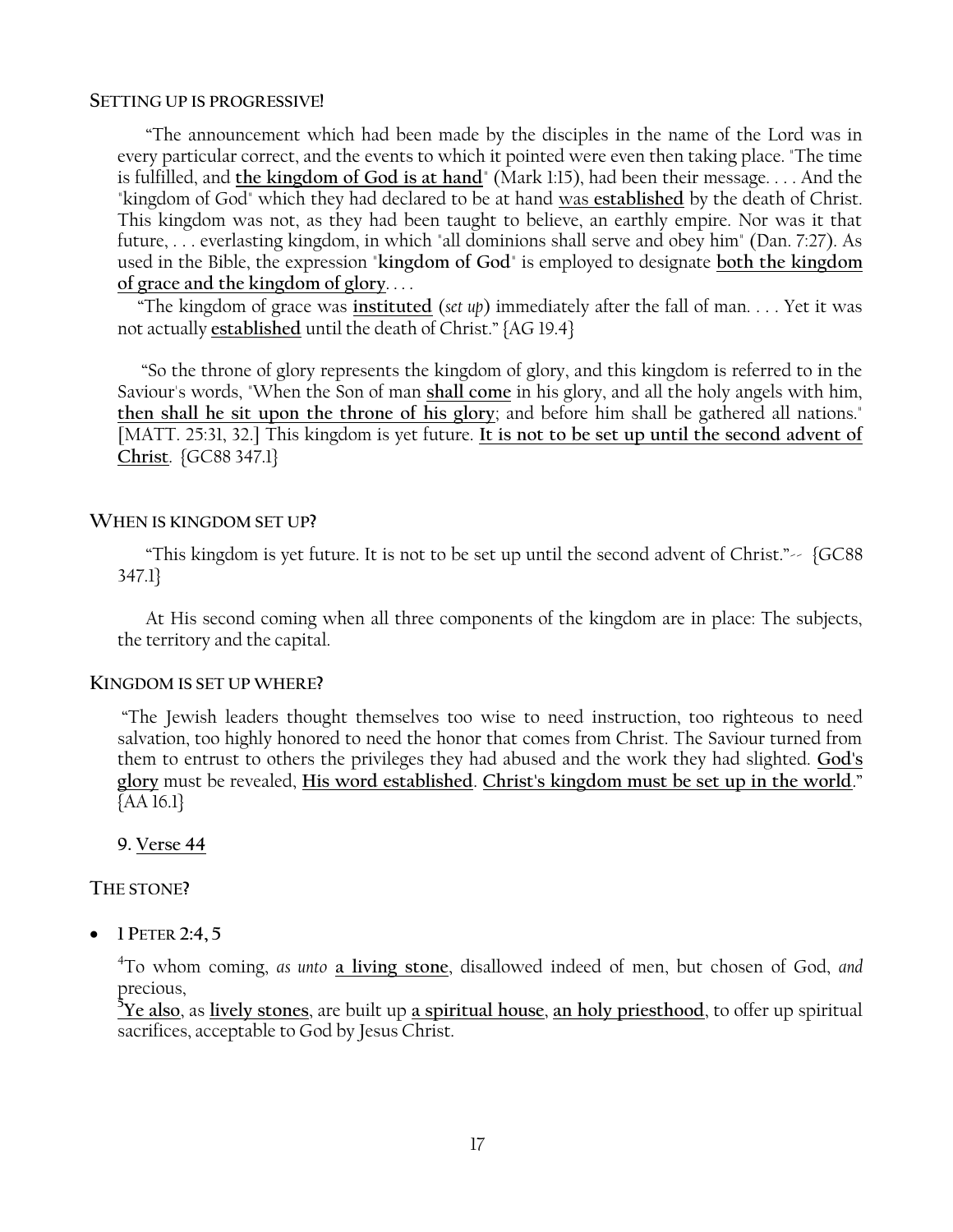# **EPHESIANS 2:19-21**

<sup>19</sup>Now therefore ye are no more strangers and foreigners, but fellowcitizens with the saints, and of the household of God;

<sup>20</sup>And are built upon the foundation of the apostles and prophets, Jesus Christ himself being **the chief corner stone**; <sup>21</sup>In whom all the building fitly framed together groweth unto an holy temple in the Lord: <sup>22</sup>In whom **ye also are builded together for an habitation of God through the Spirit**.

# **PERFECTLY REPRODUCED**

"When the fruit is brought forth, immediately he putteth in the sickle, because the harvest is come." Christ is waiting with longing desire for the manifestation of Himself **in His church** (*The church are the* **people** *not the organized structure*). When the character of Christ shall be **perfectly reproduced in His people**, then He will come to claim them as His own. {COL 69.1}

# **LIVING STONES**

―A working church is a living church. **We** are built up as **living stones**, and every stone is to emit light. **Every Christian is compared to a precious stone** that catches **the glory of God** and **reflects it**.‖-- *{6T 435}*

# **CUT OUT WITHOUT HANDS - THE INVESTIGATIVE JUDGMENT**

―The Jewish Temple was built of hewn stones, and at great expense of time and money and labor these stones were **cut out of the mountain** and fitted for their places in the building before they were collected together, so that when the building was completed there was not the sound of an ax or hammer heard in its upbuilding. The stones which are in God's sacred temple are not collected from the mountains of Judea but gathered from **the nations, kindreds and tongues and people**. They are not lifeless material that must be prepared with hammer and chisel, but **living stones which emit light**. The great **cleaver of truth** (*Present truth*) has taken them from the quarry of the world and placed them under the hand of the great Master Builder, the Lord of the temple, and He is polishing them in His workshop, which is this world, that all the rough edges and crookedness may be removed and they hammered and chiseled and squared by the truth of God, polished and refined, ready to fill their place in God's spiritual temple, that they may grow up a holy temple for God." {UL 373.3}

 ―Now we are in the workshop of God, and the process is going on **in these hours of probation** to fit us for the glorious temple. We cannot now be indifferent and negligent and careless, and refuse to depart from sin, but **we must be dying to our defects of character and expect to become pure and holy** and fashioned in character after the similitude of a palace. When Christ shall come, it is then . . . too late to obtain a holy character. **Now is the day of preparation; now is the time when we can have our defects removed; now is the time when our sins must go beforehand to judgment, be confessed and repented of and pardon written off against our names.**-- {UL 373.4}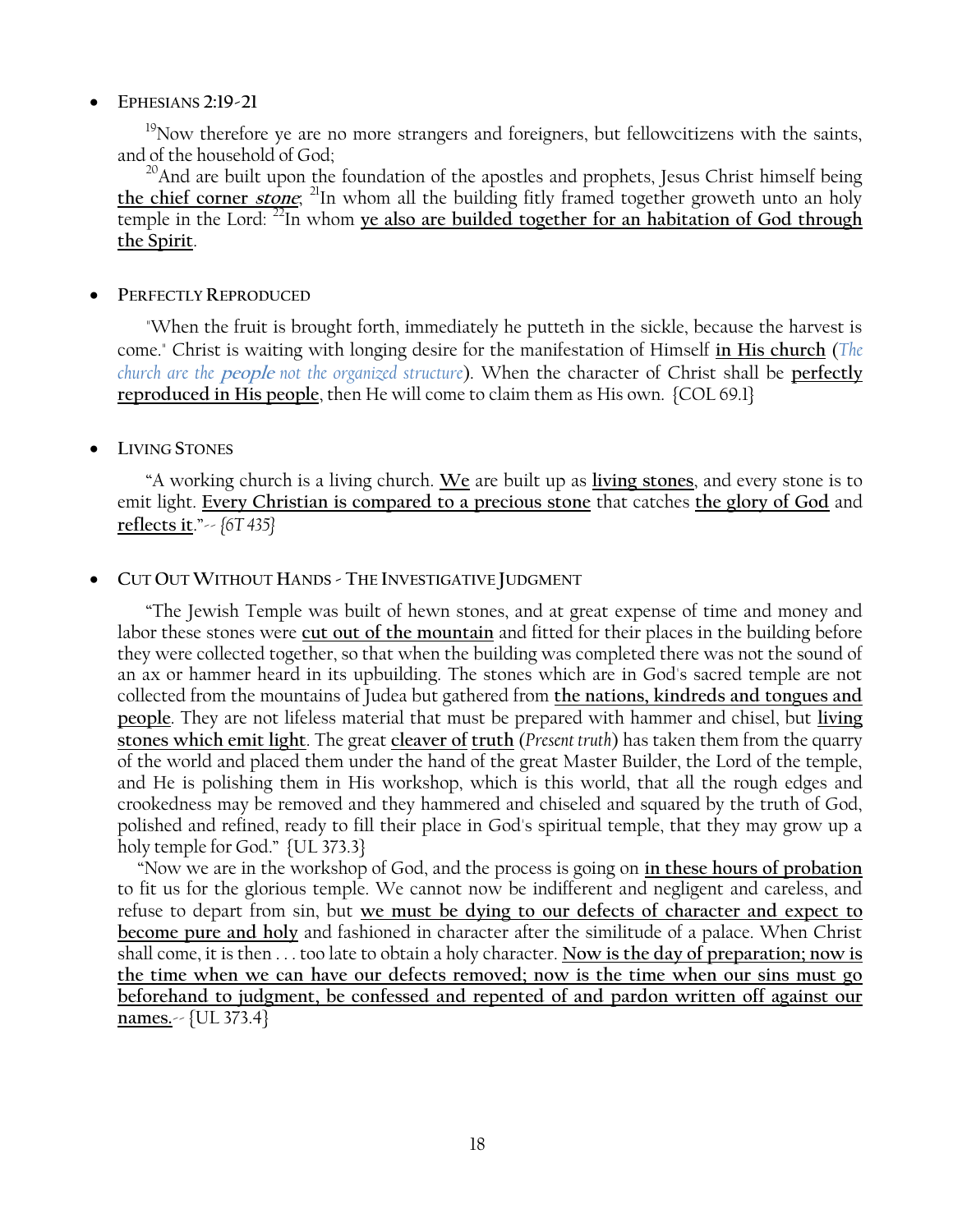The "*stone*" being cut out of the "*mountain*" without hands is representative of the work of the investigative judgment; the work of the angel with the writer's inkhorn in Ezekiel nine, specifically the work of carving out the one hundred and forty-four thousand with the "cleaver of truth".

As a result of the investigative judgment the one hundred and forty-four thousand are to be separated from the "*mountain*" of professing SDA's at the Sunday law test because of having settled "into the truth, both intellectually and spiritually, so they cannot be moved" {4BC 1161.6}.

Every reform movement reveals that it is the "cleaver of truth" that separates into ONLY two classes, the "wise" and the "foolish", the wheat and the tares, the gold and the dross, the sheep and the goats and so on. The one hundred and forty-four thousand are the only ones in the then existing SDA church who will immerge from the trial of the Sunday law test victorious; having the seal of God! Remembering that there are only two classes in the world, the others will take **their** stand under the black banner of Satan and become our greatest enemies.

#### **TWO CLASSES**

―There are only two classes in the world today, and only two classes will be recognized in the judgment--those who violate God's law and those who obey it. Christ gives the test by which to prove our loyalty or disloyalty. "If ye love Me," He says, "keep My commandments. . ." $\sim$  {COL} 283.3}

#### **URGED UPON US**

―The time is not far distant when the test will come to **every** soul. The mark of the beast will be urged upon **us**. Those who have step by step yielded to worldly demands and conformed to worldly customs will not find it a hard matter to yield to the powers that be, rather than subject themselves to derision, insult, threatened imprisonment, and death." $\sim$  {5T 81.1}

### **THEN WHY NOT STONE'S (PLURAL)**

―Said the angel, ‗Look ye!' My attention was then turned to the company I had seen, who were **mightily shaken**. I was shown those whom I had before seen weeping and praying in agony of spirit. The company of guardian angels around them had been doubled, and they were clothed with an armor from their head to their feet. **They moved in exact order**, like a company of soldiers. Their countenances expressed the severe conflict which they had endured, the agonizing struggle they had passed through. Yet their features, marked with severe internal anguish, now shone with the light and glory of heaven. **They had obtained the victory**, and it called forth from them the deepest gratitude and holy, sacred joy… {EW 270.4}

 ―I heard those clothed with the armor speak forth the truth with great power. It had effect… I asked what had made this great change. An angel answered, "It is the latter rain, the refreshing from the presence of the Lord, the loud cry of the third angel…"

 ―Great power was with these chosen ones. Said the angel, ‗Look ye!' My attention was turned to the wicked, or unbelievers. **They were all astir**. The zeal and power with the people of God had aroused and enraged them. Confusion, confusion, was on every side. I saw measures taken against the company who had the light and power of God. Darkness thickened around them; yet they stood firm, approved of God, and trusting in Him. {EW 271.2}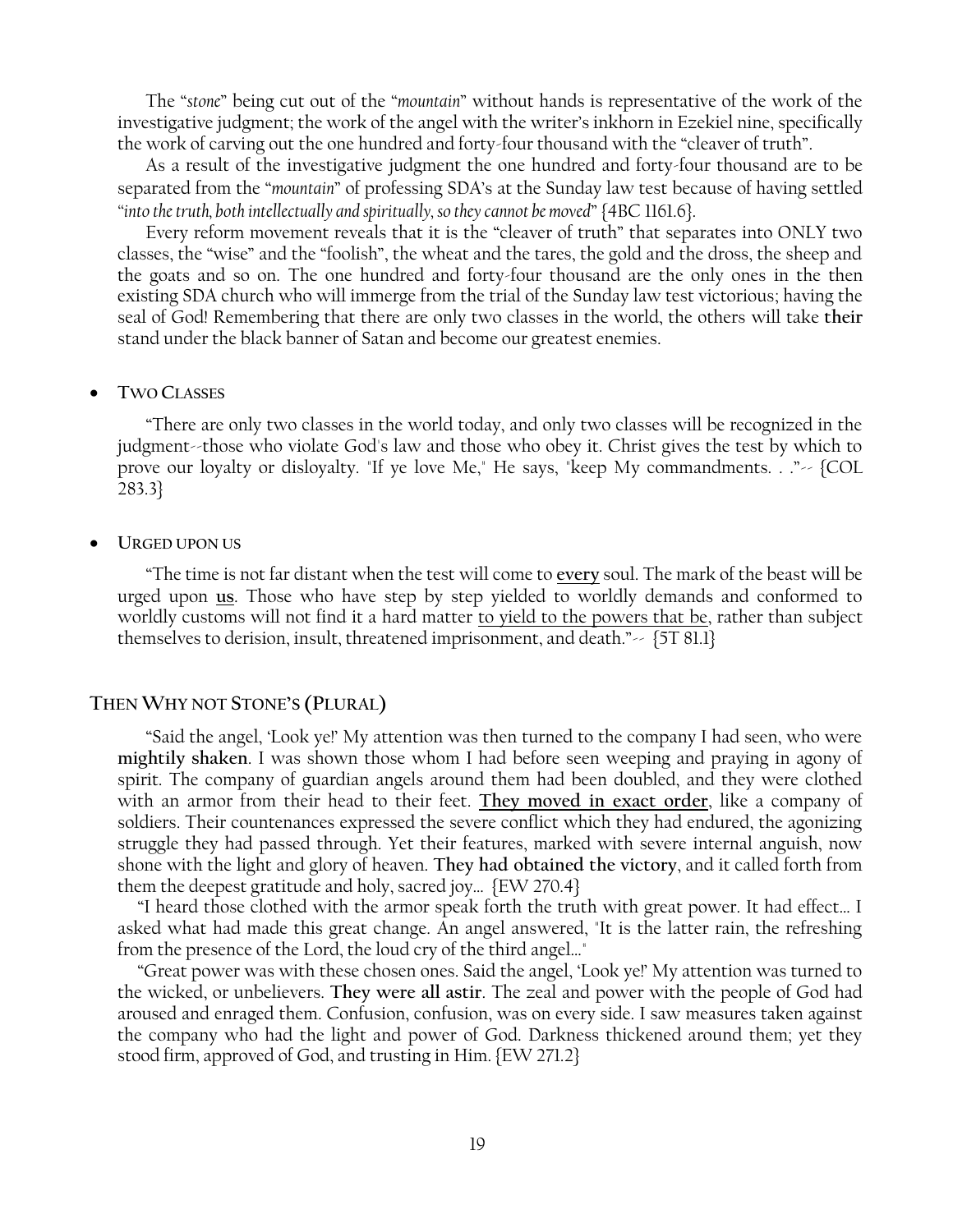The reason that these "*living stones*" are referred to as a "*stone*" in the singular sense is due to the unity that God will have finally accomplished in His people at the Sunday law test when the church moves from church militant to church triumphant as the result of the testing messages He has sent that will have separated the wheat from the tares.

In this *Early Writings* passage we can see that they have come through a mighty ―*shaking*‖ and a ―*severe conflict*‖ resulting in the unification of His people which is necessary in order that Christ may accomplish His final work through the one hundred and forty-four thousand during the "loud cry" message: "*come out of her my people*". Christ must have unity and this is represented by the living stones being depicted as one stone! They are perfectly reflecting the character of the "*true chief cornerstone*‖.

# **UNITY!**

**REVELATION 14:4**

"These are they which follow the Lamb whithersoever he goeth."

**JOHN 17:20-23**

 $20$ Neither pray I for these alone, but for them also which shall believe on me through their word; <sup>21</sup>That **they all may be one**; as thou, Father, *art* in me, and I in thee, **that they also may be one in us**: *that the world may believe* that thou hast sent me. <sup>22</sup>And the **glory** which thou gavest me I have given them; **that they may be one, even as we are one**: *<sup>23</sup>I in them, and thou in me*, that they may be **made perfect in one**; and **that the world may know** that thou hast sent me, and hast loved them, as thou hast loved me.

**EPHESIANS 4:11-14**

 $11$ And he gave some, apostles; and some, prophets; and some, evangelists; and some, pastors and teachers; <sup>12</sup>For the perfecting of the saints, for the work of the ministry, for the edifying of the body of Christ: **<sup>13</sup>Till we all come in the unity of the faith**, and of the knowledge of the Son of God, unto a perfect man, unto the measure of the stature **of the fulness of Christ**: <sup>14</sup>That we *henceforth* be no more children, tossed to and fro, and carried about with **every wind of doctrine**, by the sleight of men, *and* cunning craftiness, whereby they lie in wait to deceive;"

Unity testifies to the world that it is nothing less than the power of God that is at work in His people. Jesus is lifted up!

Another reason for the use of the word "stone" in a singular sense is because you and I as individual stones are to be brought together to collectively form a single building, the spiritual temple!

**BUILT UP**

―A working church is a living church. We are **built up** as living stones, and **every stone** is to **emit light**. Every Christian **is compared to a precious stone that catches the glory of God and reflects it.**‖-- *{Testimonies, vol. 6, p. 435.}*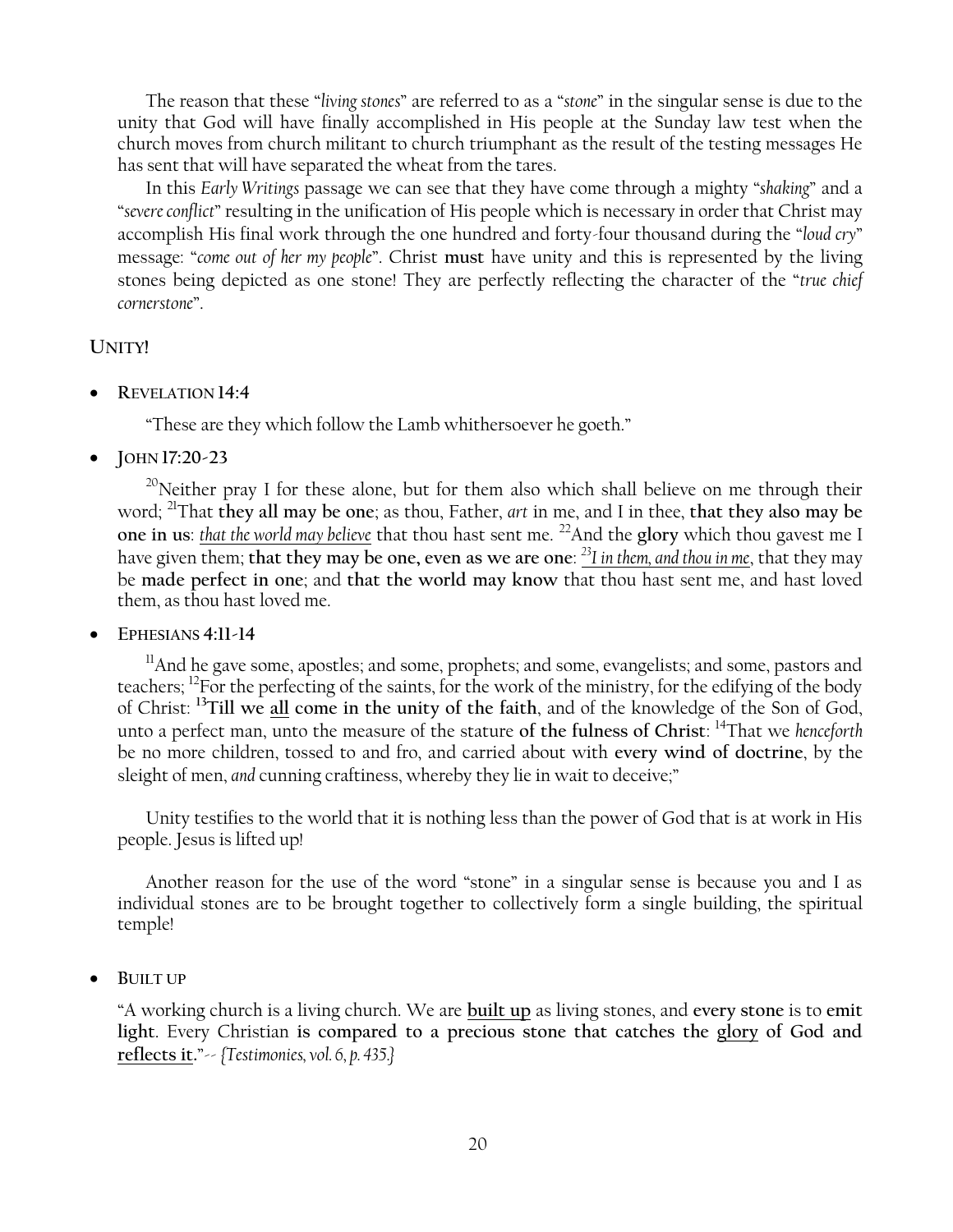# **SPIRITUAL TEMPLE**

―We are to occupy some place in the Lord's spiritual temple, and the important question is not as to whether you are a large or a small stone, but whether you have submitted yourself to God that He may polish **you** and **make you emit light for His glory**. If we are in the Lord's temple **we must emit light**. Are we permitting the heavenly Builder to hew and square and polish us? Have we faith to rest in Him?‖-- *{RH, May 19, 1891 par. 13}*

# **ONENESS**

―Now our history shows that there were hundreds teaching from the same chronological charts that William Miller was, all of one stamp. Then **it was the oneness of the message** all on one theme, the coming of the Lord Jesus at a certain time,  $1844."$   $\sim$   $\{1849$  Joseph Bates, SLG 17.2}

# **MOUNTAIN?**

What is the mountain that this stone or people are to be cut out of?

**DANIEL 9:16**

 $16$ O Lord, according to all thy righteousness, I beseech thee, let thine anger and thy fury be turned away from thy city Jerusalem, **thy holy mountain**: because for our sins, and for the iniquities of our fathers, Jerusalem and thy **people** *are become* a reproach to all *that are* about us.

**DANIEL 9:20**

<sup>20</sup>And whiles I *was* speaking, and praying, and confessing **my** sin and the sin of my **people Israel**, and presenting **my** supplication before the LORD my God for **the holy mountain** of my God;

The mountain that the stone is to be cut out of is accurately representing God's church today or *spiritual* Israel.

There are approximately seventeen million nominal Adventist in the world today that profess to belong to the body of Christ. All are drawn, many of us are called, but few will be chosen! Because every reform movement is ever the same we need to see that this last reform movement, as with all before it, will result in only a small portion being found faithful when the testing time arrives. In the past sacred history we see that only eight got on the ark after one hundred and twenty years of preaching; only four escaped with their life from Sodom. Of approximately three million men, women and children only two of the original group actually stepped over into Canaan. And in the Millerite history fifty-thousand claimed to be prepared to meet Jesus on October 22, 1844 yet only fifty remained faithful after the passing of the time. And so, here at the end of the world, we can expect again, upon the testimony of two or three, that the overwhelming majority will not be willing to walk in the "*old paths*" that bring "rest" as Jer. 6:16 portrays nor will they be willing to ―*hear*‖ the latter rain message that Isaiah 28:12 also says is to bring ―*rest*‖. It is the ―*narrow*‖ way that Christ has called us into but it is the ―*broad… path*‖ that many do and will prefer.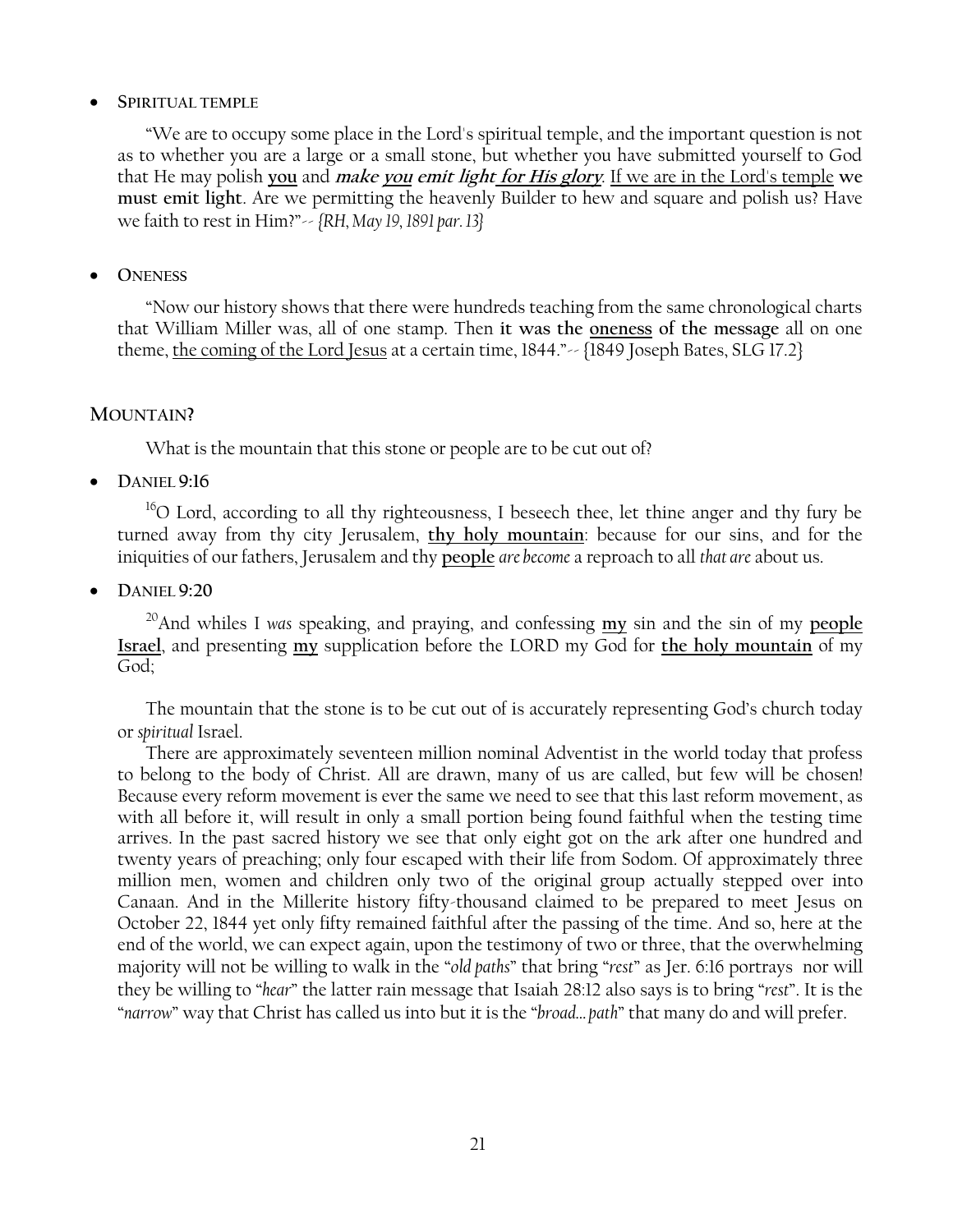### **CUT OUT OF THE MOUNTAIN?**

As was previously referenced in "The Upward Look 373" it is the cleaver of "truth" that cleaves or separates God's professing people into one of two categories; the "wise" and the "wicked" (Dan. 12:4, *10*) here at the end of the world. So, essentially we either refuse the "truth," the "increase of knowledge‖ for our time when it comes and remain a part of the mountain - *spiritual*, OR we embrace the "increase of knowledge" when it comes, which is "to ripen the grain and prepare it for the *harvest*" (*TM 506.1*), and are cut out of or set apart from the "mountain" *- spiritual Israel*; filling our place in Christ's spiritual temple.

The stone being cut out of the mountain "without hands" is to represent the work that the Holy Spirit accomplishes by applying cutting truths to the heart, silently so that not "*the sound of an axe or hammer is heard*‖ in the **cutting process**. I would point you to 2 Thess. 2:10-12 for consideration as well concerning the work of "Truth". We cannot afford to choose the popular views simply because they are popular. If we do we most likely will find ourselves the supporters of the teachings of men!

# **WHO IS BREAKING WHAT?**

Will God actually employ **His** people to "*break in pieces*"?

**JEREMIAH 51:19-24**

<sup>19</sup>The portion of Jacob *is* not like them; for he *is* the former of all things: and **Israel** *is* the rod of his inheritance: the LORD of hosts *is* his name.

<sup>20</sup>Thou *art* my battle axe *and* weapons of war: for (1) **with thee will I break in pieces** the **nations**, and (2) with thee will I destroy **kingdoms**;

<sup>21</sup>And (3) **with thee will I break in pieces** the horse and his rider; and (4) **with thee will I break in pieces** the chariot and his rider;

(5) With thee also **will I break in pieces** man and woman; and (6) **with thee will I break in pieces** old and young; and (7) **with thee will I break in pieces** the young man and the maid;

<sup>23</sup>I will also (8) **break in pieces with thee** the shepherd and his flock; and (9) **with thee will I break in pieces** the husbandman and his yoke of oxen; and (10) **with thee will I break in pieces** captains and rulers.

<sup>24</sup> And I will render unto Babylon and to all the inhabitants of Chaldea all their evil that they have done in Zion in your sight, saith the LORD.

Our Father clearly has no problem employing His people to accomplish His will! And notice that **ten times** he spells out how He will destroy the wicked confederacy of ten we find in Revelation 17:12.

Is it by chance that there is a ten-fold confederacy at the end of the world whose purpose it is to prevent God's people from becoming a nation... the final "kingdom"? Yet we are informed in verse fourteen that the victory over this confederacy of ten is **certain**! And a second testimony to this is found in Isaiah.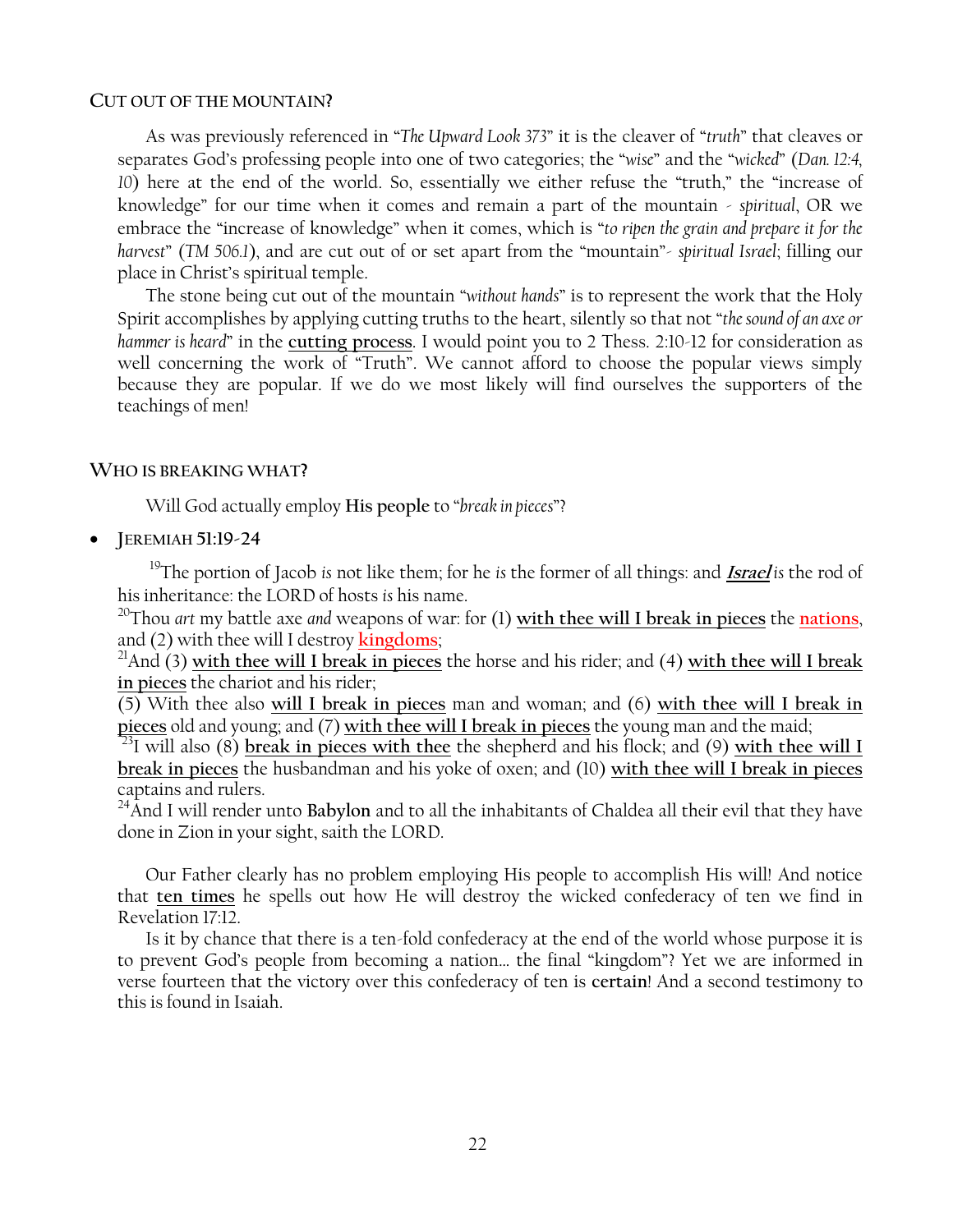# **ISAIAH 8:9-12**

Associate yourselves, O ye people, **and ye shall be broken in pieces**; and give ear, all ye of far countries: gird yourselves, **and ye shall be broken in pieces**; gird yourselves, **and ye shall be broken in pieces**. <sup>10</sup>Take counsel together, and it shall come to nought; speak the word, and it shall not stand: for God *is* with us. <sup>Il</sup>For the LORD spake thus to me with a strong hand, and instructed me that I should not walk in the way of this people, saying, <sup>12</sup>Say ye not, A **confederacy**, to all *them to* whom this people shall say, A **confederacy**; neither fear ye their fear, nor be afraid.

# **WHAT IS BROKEN?**

**MASTERPIECE**

―This compromise between paganism and Christianity resulted in the development of the ‗man of sin' foretold in prophecy as opposing and exalting himself above God. **That gigantic system of false religion** is **a masterpiece of Satan's power**,--a **monument** of his efforts to seat himself upon the throne to rule the earth according to his will." {GC88 50.1}

What's broken is this system of false worship and the <u>influence</u> of the threefold union of the **dragon** (*confederacy of ten- the UN*), the **beast** (*modern Rome-Papacy*) and the **false prophet** (*apostate Protestantism-America*). It is in this threefold union that we see the final tremendous effort of Satan to exalt his throne above the stars of God! It is this union that ―*shall make war with the Lamb‖* in an effort to prevent them from becoming ―*a nation‖* but *―the Lamb shall overcome them:*‖ or grind them to a powder.

We can see in the last six verses of Daniel eleven the same outcome; the king of the North "shall *come to his end, and none shall help him.*‖ It is the ―*gigantic system of false religion*‖ that will be ground to a powder and "no place was found for them".

The image of Daniel 2 represents to us a linier history of false worship, of an attempt by Satan to exalt his throne "above the stars of God" and to "sit also upon the mount of the congregation, in the sides of the north:" Beginning with Babylon, the "*head of gold*" and extending down to the tenfold *confederacy* found in the toes of "*iron and clay*" we may trace his accomplishments.

Throughout the entire history of the image, self-exaltation and forgetting God was increasingly prominent and grew in strength as is represented by the metals becoming baser and morally ―weaker‖ in each succeeding kingdom until we arrive at the iron and clay mixture of the feet and toes.

The threefold union of the dragon, beast and false prophet will initiate the grand climax, that *"masterpiece"* of "self-exaltation" as they place the papacy upon the world throne once more and, at the Sunday-Law, we will have "forgotten God" completely, exalted the created above the Creator and formed an image to the beast. Then the stone strikes through the cry: "Come out of her my people‖ and the waters of the river Euphrates are dried up as a result of being diverted!!! More on this just ahead.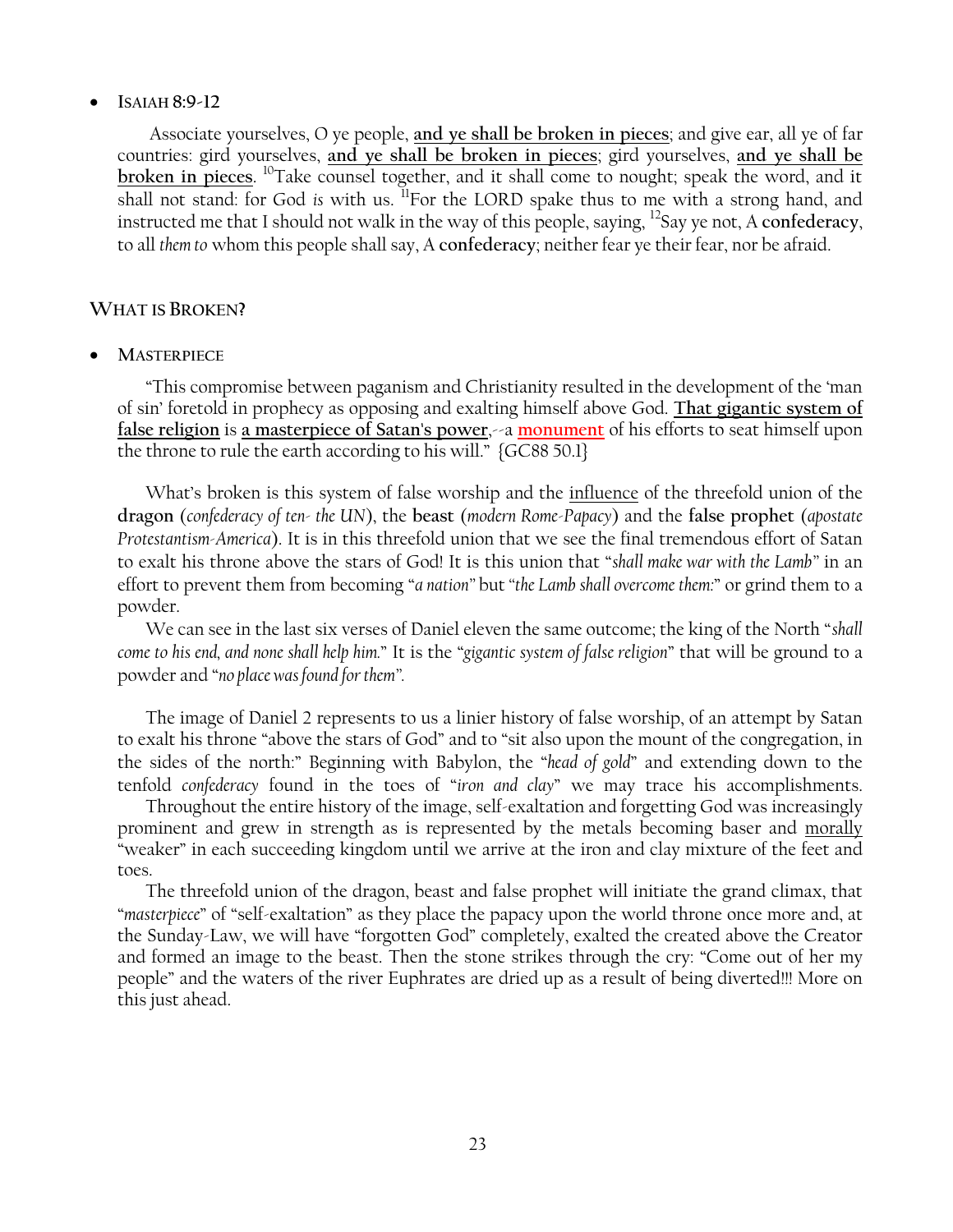### **PERIOD OF TRIAL**

 ―Hundreds of years before certain nations came upon the stage of action, the Omniscient One looked down the ages, and predicted through His servants the prophets the rise and fall of the universal kingdoms. The prophet Daniel, when interpreting to the king of Babylon the dream of the great image, --an image symbolic of the kingdoms of the world,--declared to Nebuchadnezzar that his kingdom should be superseded. His greatness and power in God's world would have their day, and a second kingdom would arise, which also would have its period of trial **as to whether it would exalt the one Ruler, the only true God**. **Not doing this**, its glory would fade away, and a third kingdom would occupy its place. Proved by **obedience** or **disobedience**, this also would pass away; and a fourth, strong as iron, would subdue the nations of the world." -- *The Youth's Instructor*, *September 29, 1903, pp. 6, 7.*

# **PURPOSE**

So when the stone strikes spiritually through the proclamation of the three angel's messages giving emphasis to the fourth commandment, its purpose will be **to bring to an end** this ―*masterpiece*‖ of Satan's **efforts** to deceive mankind and to exalt his throne ―*above the stars of God*‖. The support of Babylon begins to dry up as a result!

### **HOW WAS ANCIENT BABYLON DESTROYED?**

―There was no entrance for him into that city except he could find it where the River Euphrates entered and emerged, passing under its walls. He resolved to make the channel of the river his own highway into the stronghold of his enemy. To do this, the water must be turned aside from its channel through the city."-- {Uriah Smith "Daniel and the Revelation" p45}

The ancient waters of the Euphrates were **diverted** out of their course and dried up to make a way for Cyrus, a type of Christ, and his men to destroy Babylon. During the "loud cry" message the great river Euphrates which flows into modern Babylon, will be diverted and dried up in order to make a way for "*the kings of the east*", Christ in the personage of His saints-the 144,000, to conquer her.

# **MICAH 4:1, 2**

1 But in the last days it shall come to pass, *that* **the mountain of the house of the LORD** shall be established in the top of the mountains, and it shall be exalted above the hills; and **people shall flow unto it.** <sup>2</sup>And **many nations** shall come, and say, Come, and let us go up to the mountain of the LORD, and to the house of the God of Jacob; and he will teach us of his ways, and we will walk in his paths: for **the law shall go forth of Zion**, and the word of the LORD **from Jerusalem**.

### *Mountain*

As was previously established, a mountain often represents a religious power. The fact that *"the mountain of the house of the LORD*", spiritual Israel, is "to be established in the top of the mountains, and it shall be "exalted above the hills" speaks to the victory that Christ will accomplish through the stone, His people here at the end of the world who are following the Lamb "whithersoever He goeth".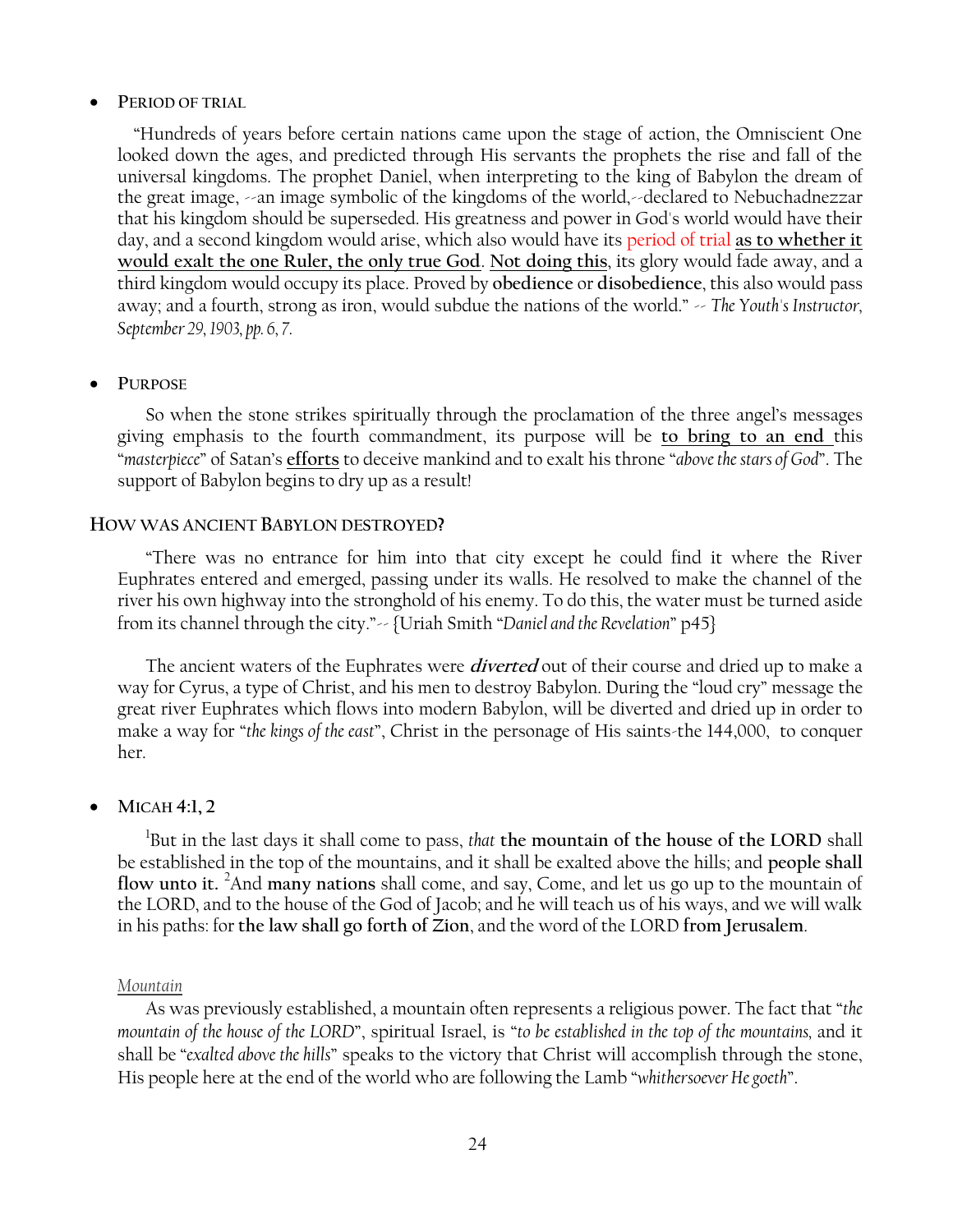### *Waters diverted*

Just as ancient Babylon was destroyed when the "*waters*" of the Euphrates, Babylon's support, were diverted out of their course, so in like manner modern Babylon will be destroyed as a result of diverting the "waters" of the Euphrates, her support, out of their course. When Revelation 18:4 is fulfilled and the "*loud cry*" goes forth: "come out of her my people", the "waters" or the people (*Rev. 17:15*) who are the life blood that support modern Babylon will be diverted or "*dried up*".

If you are somewhat familiar with the last six verses of Daniel eleven, this is paralleling verses forty-four and forty-five. The "tidings out of the east" are to represent the loud cry message that troubles the king of the North, or the papacy. But notice that his efforts to stop the message are futile and he comes to his end, or is conquered, and no one is able to help him (*see also: Rev. 18:7-23*).

#### *Flow unto*

The diverted waters, or people coming out of Babylon during the loud cry, are flowing unto Mount Zion because of God's Holy law that is issuing forth. The *Sabbath* is being proclaimed more fully. Only those who have a genuine love for the Truth are willing to walk in His "*paths*". Remember how in Jeremiah 6:16, 17 the people of God were called to walk in the "old paths" and "the *good way*‖ but they refused? Here are a people that ARE willing and these are the ones who will replace the masses of SDA's that have refused the old paths and find themselves standing on the side of antichrist!

**REVELATION 16:12**

"And the sixth angel poured out his vial upon the great river Euphrates; and the water thereof **was dried up**, that **the way of the kings of the east might be prepared**.‖

As in the history of ancient Babylon when the waters were diverted it made a way for Cyrus' troops to bring down ancient Babylon, so too, when the modern day Euphrates is dried up it makes way for "the kings of the east", the 144,000 who are to bring down modern Babylon as a result of the "*loud cry*" message.

### **KINGS OF THE EAST?**

**REVELATION 1:5, 6**

And from Jesus Christ, [who is] the faithful witness, [and] the first begotten of the dead, and the **prince of the kings** of the earth. Unto him that loved us, and washed us from our sins in his own blood, And **hath made us kings** and priests unto God and his Father; to him [be] glory and dominion for ever and ever. Amen.

The "kings of the east" is referring to Christ and the one hundred and forty-four thousand. Christ who is leading them in the final conflict of the great controversy is the "King of kings" and the one hundred and forty-four thousand have been made "kings and priests" and they have determined to surrender their will to Christ and "follow the Lamb whithersoever He goeth".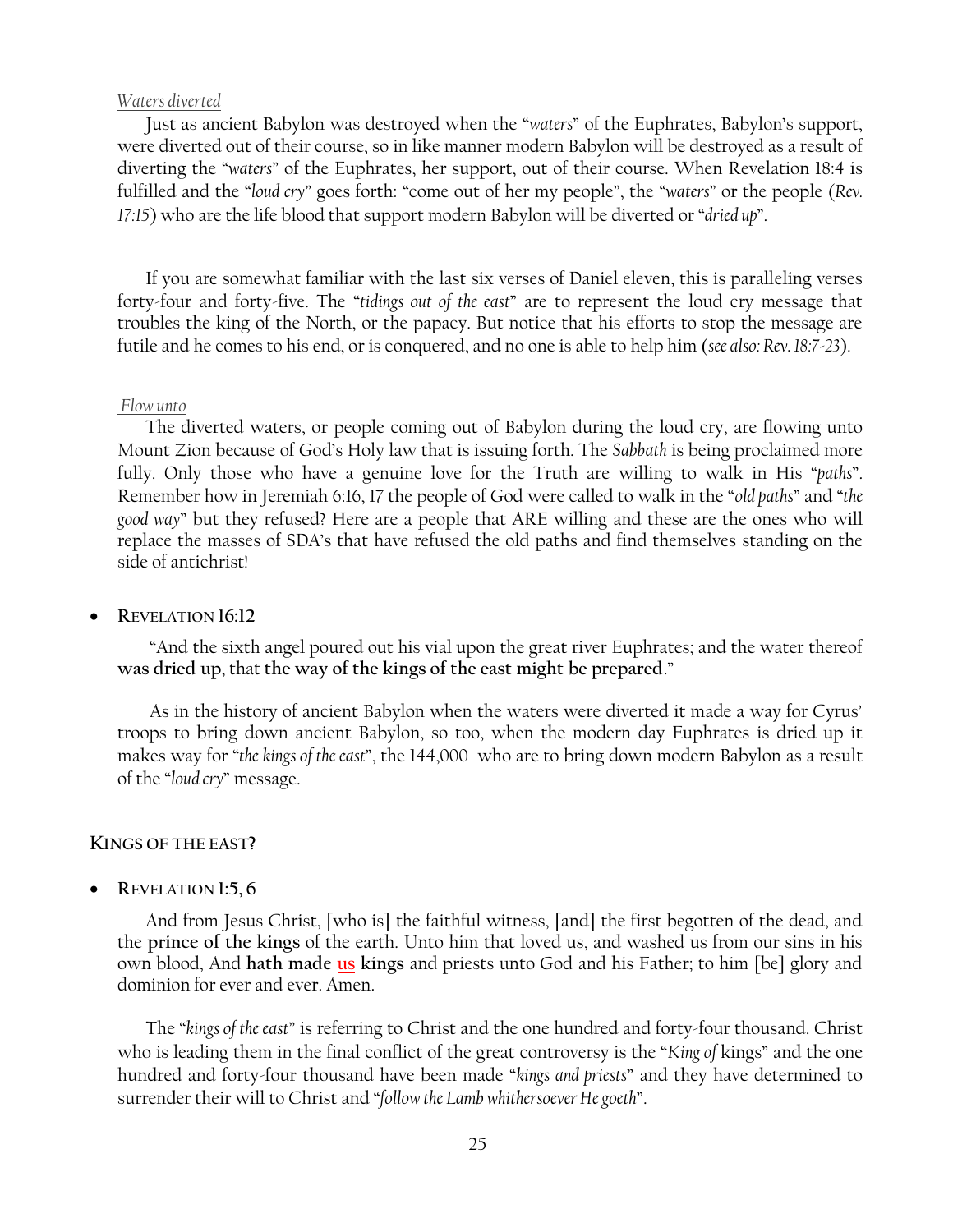# **REVELATION 17:14**

 $14$ These shall make war with the Lamb, and the Lamb shall overcome them: for he is Lord of lords, and **King** of kings: and **they that are with him** *are* called, and chosen, and faithful.

### **WATERS DIVERTED?**

### **PROMPT DECISIONS**

"Prepare to meet thy God" is the message we are everywhere to proclaim. The trumpet is to give a certain sound. Clearly and distinctly the warning is to ring out: "Babylon the great is fallen, is fallen. . . . **Come out of her, My people**, that ye be not partakers of her sins, and that ye receive not of her plagues." Revelation 18:2-4. The words of this scripture are to be fulfilled. Soon the last test is to come to all the inhabitants of the earth. **At that time prompt decisions will be made**. Those who have been convicted under the presentation of the word **will range themselves under the blood-stained banner of Prince Immanuel.** They will see and understand as never before they have missed many opportunities for doing the good they ought to have done. They will realize that they have not worked as zealously as they should, to seek and save the lost, to snatch them, as it were, out of the fire.‖-- *{9T 149.2}*

### **WILL SHINE FORTH**

―Among earth's inhabitants, scattered in every land, there are those who have not bowed the knee to Baal. Like the stars of heaven, which appear only at night, these faithful ones will shine forth **when darkness covers the earth and gross darkness the people**. In heathen Africa, in the Catholic lands of Europe and of South America, in China, in India, in the islands of the sea, and in all the dark corners of the earth, God has in reserve **a firmament of chosen ones that will yet shine forth amidst the darkness**, revealing clearly to an apostate world the transforming power of obedience to His law. Even now they are appearing in every nation, among every tongue and people; and **in the hour of deepest apostasy**, when Satan's supreme effort is made to cause "all, both small and great, rich and poor, free and bond," to receive, under penalty of death, the sign of allegiance to **a false rest day**, these faithful ones, "blameless and harmless, the sons of God, without rebuke," will "shine as lights in the world" (Revelation 13:16; Philippians 2:15). The darker the night, the more brilliantly will they shine."-- *{Prophets and Kings, pp. 187-189}* 

Water is to represent "*peoples, and multitudes, and nations, and tongues*" (Rev. 17:15). When we see waters diverted we can see that people will be diverted or turned aside... how? When the "loud cry" goes forth from the one hundred and forty-four thousand "*come out of her my people*", to warn those who are in Babylon against receiving the mark of the beast and they lift up the true Sabbath, then many hearts and minds will be diverted from the support of Babylon.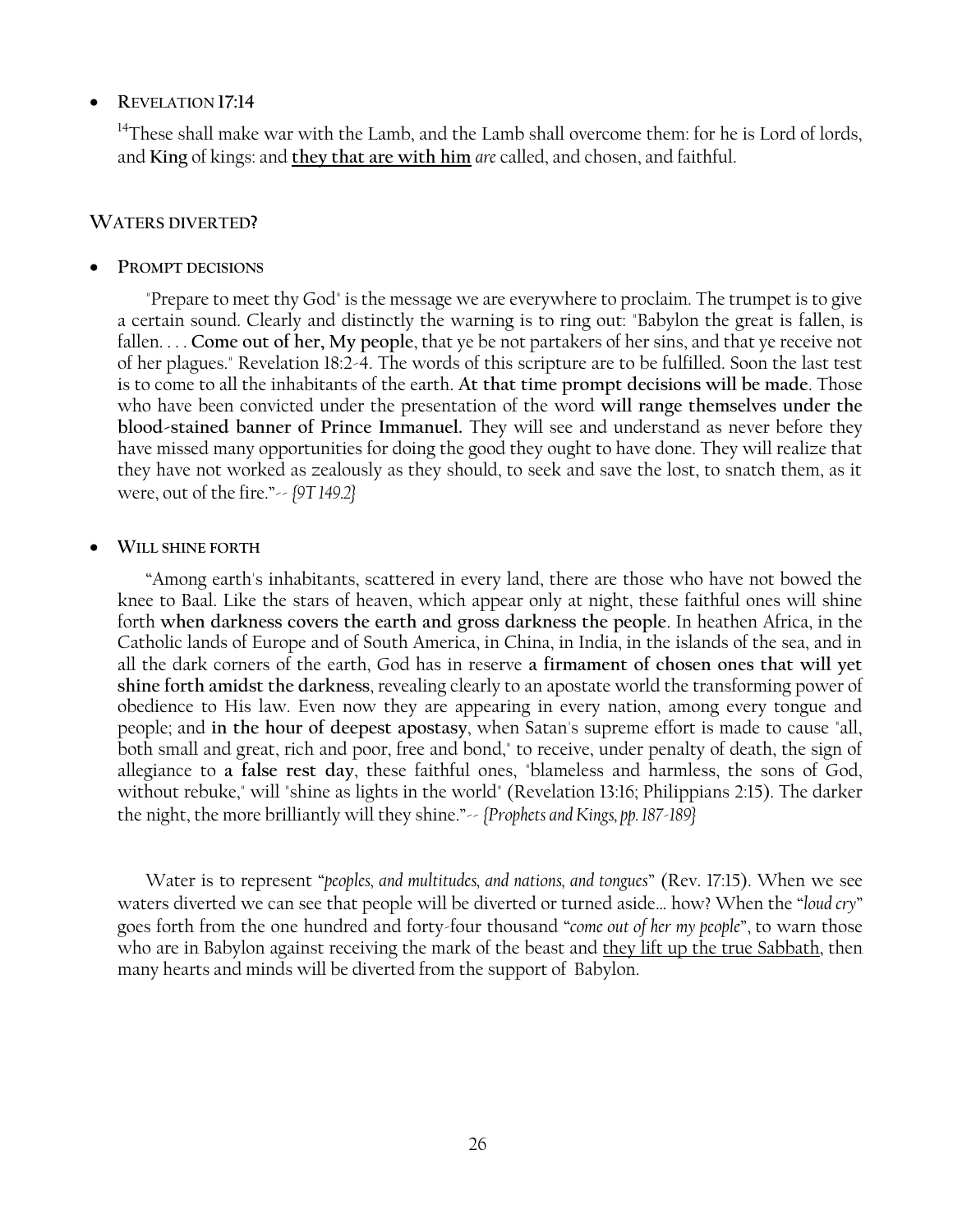# **…AND THE CONFEDERACY OF 10?**

**ISAIAH 8:9-12**

<sup>9</sup>Associate yourselves, O ye people, and ye shall be **broken in pieces**; and give ear, all ye of far countries: gird yourselves, and ye shall be **broken in pieces**; gird yourselves, and ye shall be **broken in pieces.** <sup>10</sup>Take counsel together (*confederate*), and it shall come to nought; speak the word, and it shall not stand: for God *is* with us. <sup>11</sup>For the LORD spake thus to me with a strong hand, and instructed me that I should not walk in the way of this people, saying, <sup>12</sup>Say ye not,  $\tilde{A}$ confederacy, to all *them to* whom this people shall say, A confederacy; neither fear ye their fear, nor be afraid.

The end time confederacy of ten (*Dan. 2:42; Rev. 17:12*) that join together to prevent God's people, spiritual Israel, from becoming a nation (*Psalm 83:4*) will be overcome by "the Lamb"-the 144,000 (*Rev. 17:14*). They (*ten toes/confederacy*) shall "speak the word" but "it shall not stand" or cleave to the seed of men.

# **MAN OF SIN REVEALED**

**MATTHEW 24:14**

<sup>14</sup>And this gospel of the kingdom shall be preached in all the world for a witness unto all nations; and **then** shall the end come.

When the loud cry of the third angel begins to sound and the Sabbath test is brought before the whole world, beginning first with the SDA church, then the false will be distinguished from the true. At that time the mother of harlots will be seen in her true light and the man of sin will be completely revealed to the hearts and minds of those that sincerely love the Truth!

# **SAME STORY OF DESTRUCTION**

**ISAIAH 41:11-12**

<sup>11</sup>Behold, all they that were incensed against thee shall be ashamed and confounded: they shall be as nothing; and <u>they that strive with thee shall perish</u> ("…and the wind carried them away"). <sup>12</sup>Thou shalt seek them, and shalt not find them ("...that no place was found for them"), even them that contended with thee: they that war against thee shall be as **nothing**, and as a thing of nought.

Notice the same language as employed in Daniel two. Jesus makes known what is to happen to those who oppose God's people in Isaiah just as He did in Daniel. And rightly so because all the prophets spoke more for our time **than for their own**!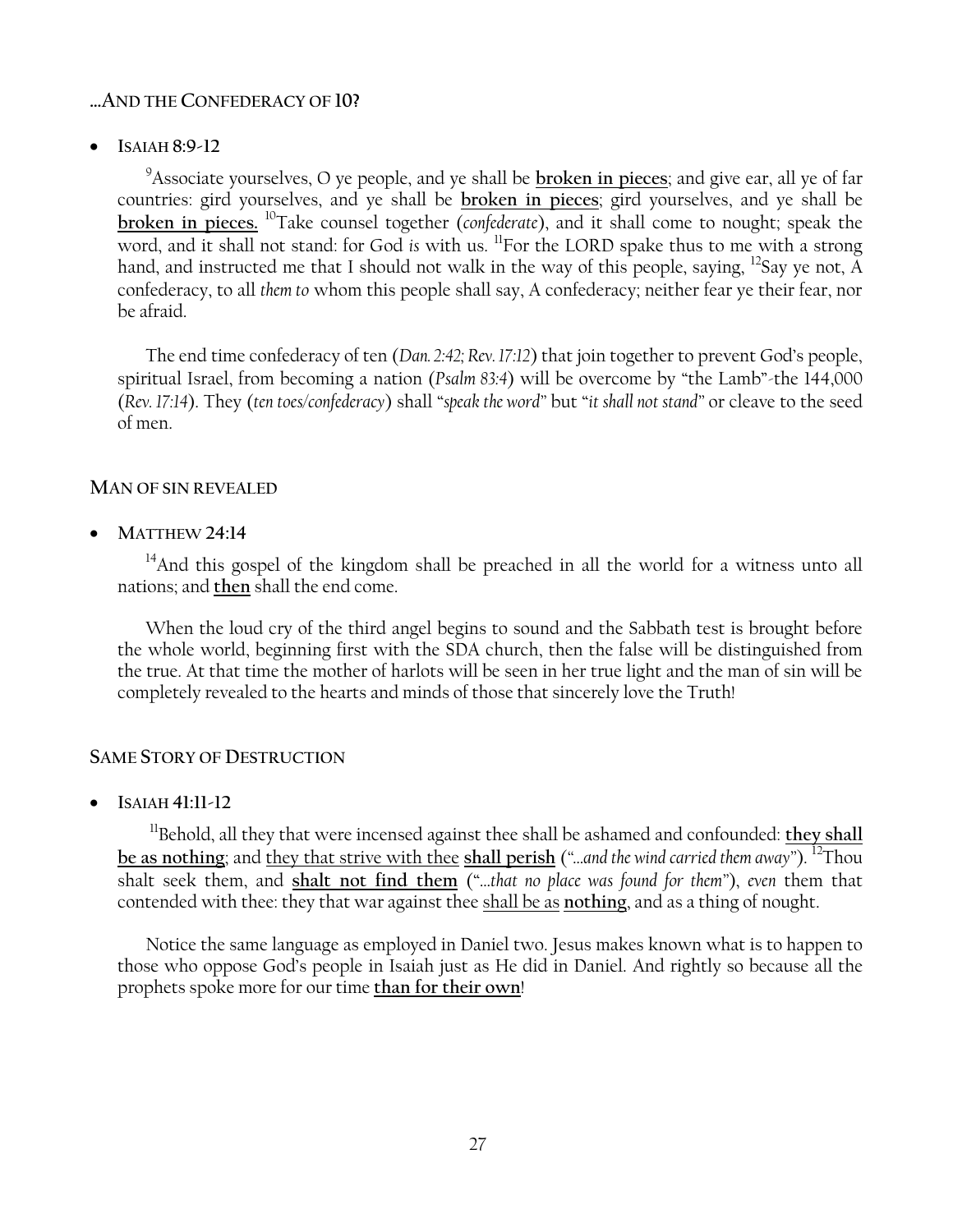# **THRESHING INSTRUMENT**

# **ISAIAH 41:15, 16**

<sup>15</sup>Behold, **I** will make **thee** (*spiritual Israel*) a new sharp **threshing instrument** having **teeth** (*mouth's*: margin reference): **thou shalt thresh the mountains** (*other religious institutions*), and beat *them* small, and shalt make **the hills** (*less prominent religious institutions*) as chaff. <sup>16</sup>Thou shalt fan them, and the wind shall **carry them away**, and the whirlwind shall scatter them: and thou shalt rejoice in the LORD, *and* shalt glory in the Holy One of Israel.

Remember that it's the groves on top of these "*other*" mountains that were destroyed whenever there was to be a reform movement by the kings of Israel.

# **H4173 ―Threshing‖**

From an unused root meaning **to triturate**; a threshing **sledge***:—*threshing instrument.

**Triturate** - **to** rub, crush, or **grind into** very fine particles or **powder**; pulverize. (Online medical dictionary)

# **THE OUTCOME**

**ISAIAH 14:13-15**

 $13$ For thou hast said in thine heart, I will ascend into heaven, I will exalt my throne above the stars of God: I will sit also upon the mount of the congregation, in the sides of the north: <sup>14</sup>I will ascend above the heights of the clouds; I will be like the most High. <sup>15</sup>Yet **thou shalt be brought down to hell**, to the sides of the pit.

The image of Daniel 2 represents the history of the "great controversy" in which Satan has sought to seat himself "upon the mount of *the congregation*, in the sides of the north:"; to exalt his throne "above the stars of God", yet he shall "be brought down to hell, to the sides of the pit".

It also accurately portrays a history where the setting aside of God's *law* for the "*teachings of men*" grew even more prevalent with each passing kingdom. But notice their destiny:

**DANIEL 2:34,35**

<sup>34</sup>Thou sawest till that a stone was cut out without hands, which smote the image upon his feet *that were* of iron and clay, and brake them to pieces. <sup>35</sup>Then was the iron, the clay, the brass, the silver, and the gold, broken to pieces together, and became like the **chaff** of the summer **threshingfloors**; and the **wind** carried them away, **that no place was found for them**: and the stone that smote the image became a great mountain, and **filled the whole earth**.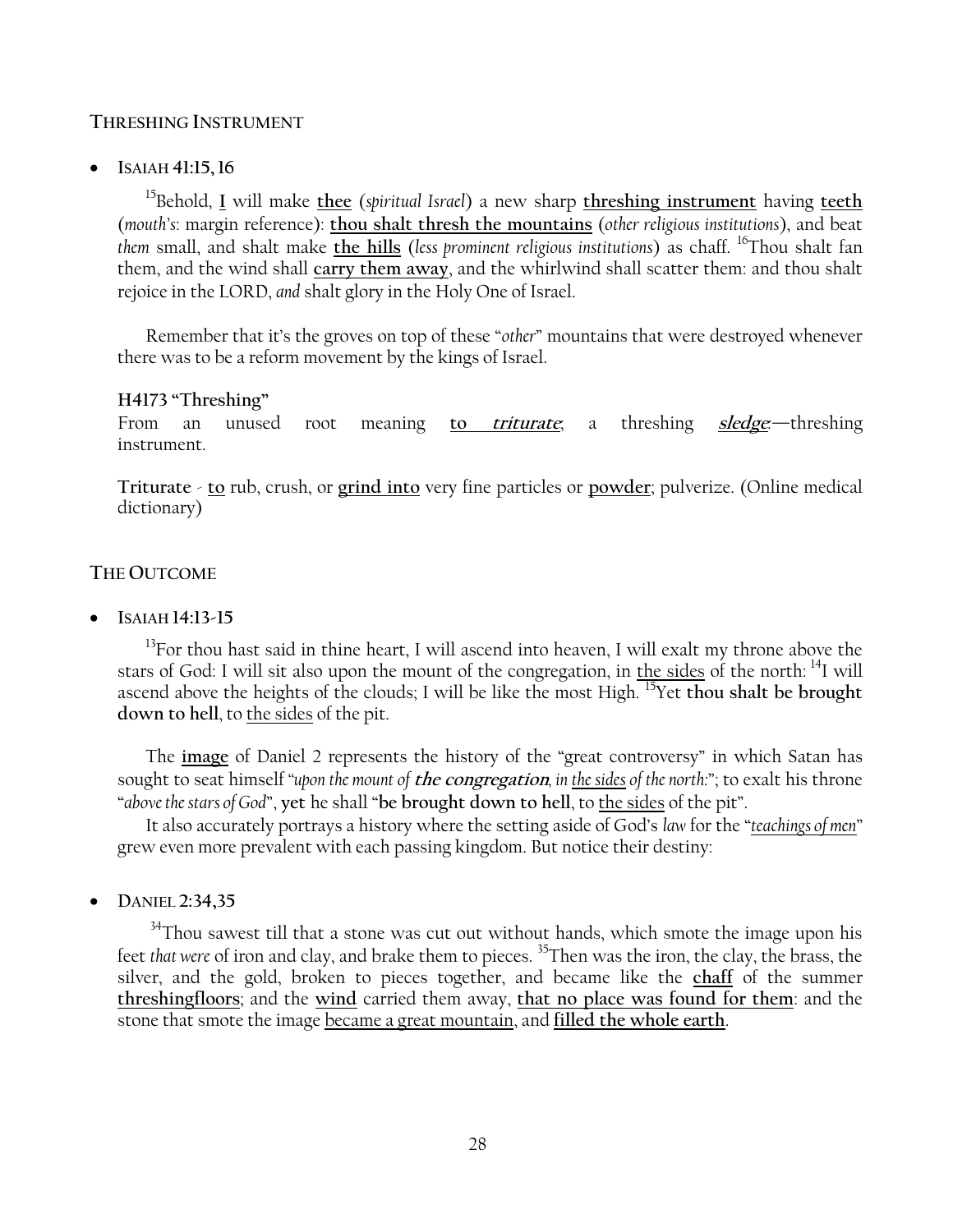**Important**: Please notice that the above verses do not say: "Thou sawest till that a stone was cut out without hands, which smote the image upon his feet…Then was the head, the arms and chest, the belly and thighs, the legs, and the feet, broken to pieces together, and became like the chaff of the summer *threshingfloors*;". IT IS NOT the ANATOMY that Daniel is trying to draw our attention to but rather the "*metals*" within the anatomy; representing their spiritual condition.

# **THE CHAFF**

"...and became like the chaff of the summer threshingfloors;"

# **MAN'S UTTERANCE**

―Christ must come to utter words which should be clearly and definitely understood. He, the author of **truth**, must separate truth from **the chaff of man's utterance**, which had made it of no effect.‖-- *{Desire of Ages 34.1}*

# **VANITY**

―Brethren, take heed to these words, for they are of deep importance to every soul connected with the great work to be accomplished in these last days. Unless our eyes, our ears, our tongues, are under the control of the Holy Spirit, and guided by divine power, they cannot be trusted. They will surely mingle the thread of selfishness and **the chaff of vanity** with the work of God, and commingle with it that which is marred by unsanctified and ambitious projects, and the work will not bear the signature of Heaven; for it will not represent the principles of the law of God, which is a transcript of his character.‖-- *{RH, August 13, 1895 par. 4}*

# **ERROR WITH TRUTH**

―The knowledge of God is not to be gained without mental effort, without prayer for wisdom in order that you may separate from the pure grain of truth the chaff with which men and Satan have misrepresented the doctrines of truth. Satan and his confederacy of human agents have endeavored to mix the chaff of error with the wheat of truth."-- {Fundamentals of Christian Education 307.2}

# **THE UNGODLY AND JUDGMENT**

# **Psalms 1:1-6**

<sup>1</sup>Blessed is the man that walketh not in the counsel of the ungodly, nor standeth in the way of sinners, nor sitteth in the seat of the scornful. <sup>2</sup> But his delight *is* in the law of the LORD; and in his law doth he meditate day and night. <sup>3</sup>And he shall be like a tree planted by the rivers of water, that bringeth forth his fruit in his season; his leaf also shall not wither; and whatsoever he doeth shall prosper. **<sup>4</sup>The ungodly** *are* not so: but *are* **like the chaff** which **the wind driveth away**. 5 Therefore the ungodly shall not stand in the judgment, nor sinners in the congregation of the righteous. <sup>6</sup>For the LORD knoweth the way of the righteous: but **the way of the ungodly shall perish.**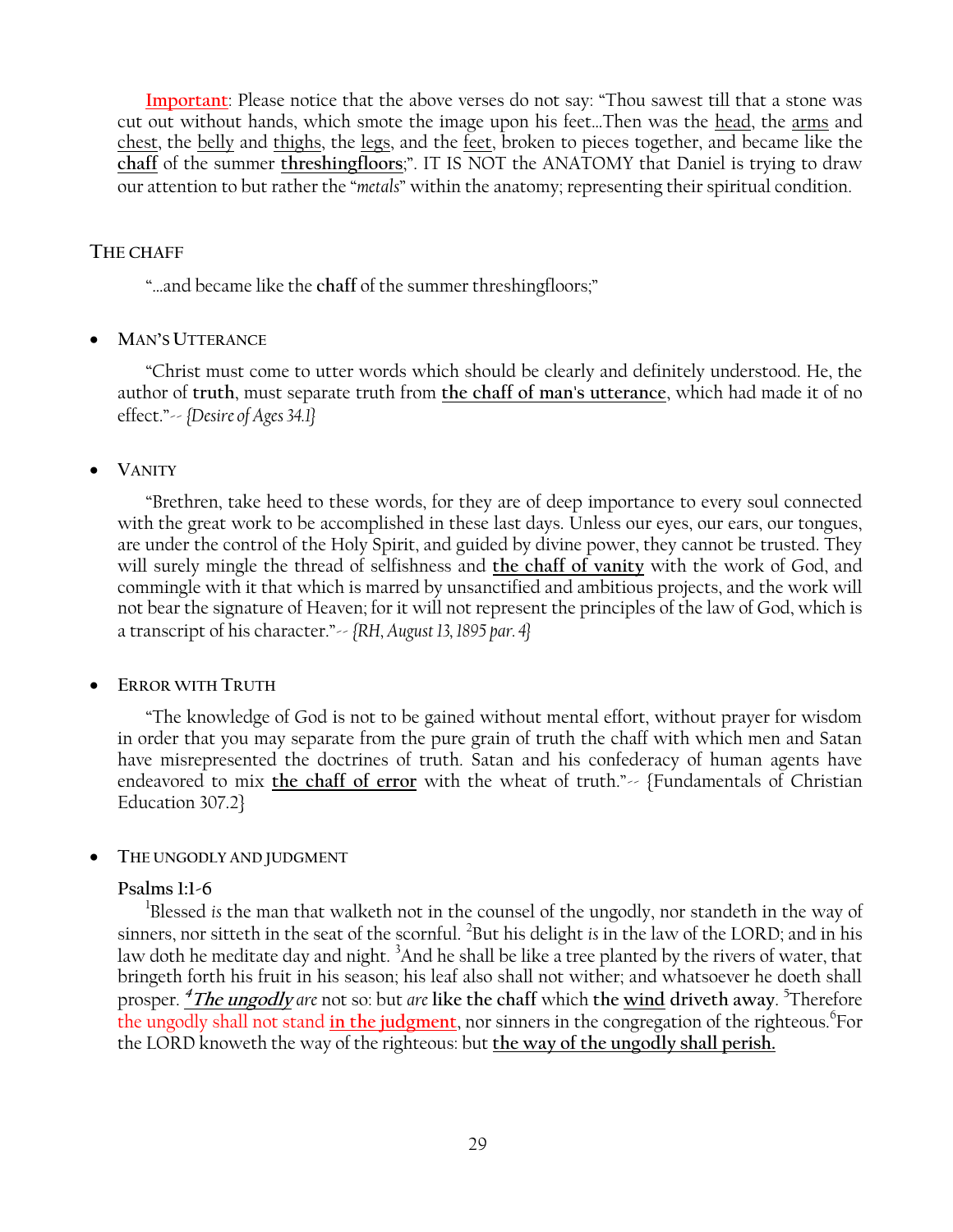# **JOB 21:17,18**

<sup>17</sup>How oft is the candle of the **wicked** put out! and *how oft* cometh **their** destruction upon them! *God* distributeth sorrows in his anger. <sup>18</sup>They are as stubble before the **wind**, and as **chaff** that the **storm carrieth away**.

All of the kingdoms as represented by the metals "*became*" like the chaff. In other words, they were discovered to be an empty husk when the testing "wind" began to blow and as a result were carried away. They were minus the fruit. Void of the fruits of the Spirit. Outwardly they appeared to be wheat but when the testing "wind" was brought forth they were found to be a liar.

When the stone strikes, representing the giving of the loud cry message, it will be seen by the choices made who are the ―*wicked*‖ and who are not. During this time it will become evident that the chaff, professing that they are wheat, are in reality only an empty husk, void of the fruits of the Spirit. As well, all of the teachings and traditions of these "ungodly" men were then seen to be fruitless.

The references above in Psalms and Job where the chaff is removed by a wind, are telling the same story we see in Daniel 2:35, with the added understanding "that no place was found for them". We will qualify that in a moment.

Also notice that the chaff being driven away is connected with **the judgment** of verse five. What is it that carries these "*vain*", "*ungodly*" and "*wicked*" people away who "*mix the chaff of* **error** with the wheat of truth"?

### **THE WIND**

"...and the wind carried them away,"

Based on the following scripture and SOP quotes, I have concluded at this point that the wind that "carried away" in Daniel two or "drives away" in Psalms one, the "ungodly" men and their teachings and traditions, is the breath of God, His Spirit, as manifested in the "words" or "speech" of the **one hundred and forty-four thousand** during the loud cry of the three angels messages in Revelation 18:1-4.

It is the presence and power of the Holy Spirit as it attends the messages of the 144,000 during the loud cry that is the "*wind*" which "*carries away*" the chaff or the "*ungodly*" along with their teachings and traditions that have led to the false worship and turning from God.

# **ACTS 2:1-4**

And when the day of Pentecost was fully come, they were all with one accord in one place. And suddenly there came a sound from heaven as of a rushing **mighty wind**, and it filled all the house where they were sitting. And there appeared unto them cloven tongues like as of fire, and it sat upon each of them. And they were all **filled with the Holy Ghost**, and began to speak with other tongues, **as the Spirit gave** them utterance.

The Spirit of God is represented as a wind. The Greek rendering of this word "*wind*" is also ―breath‖.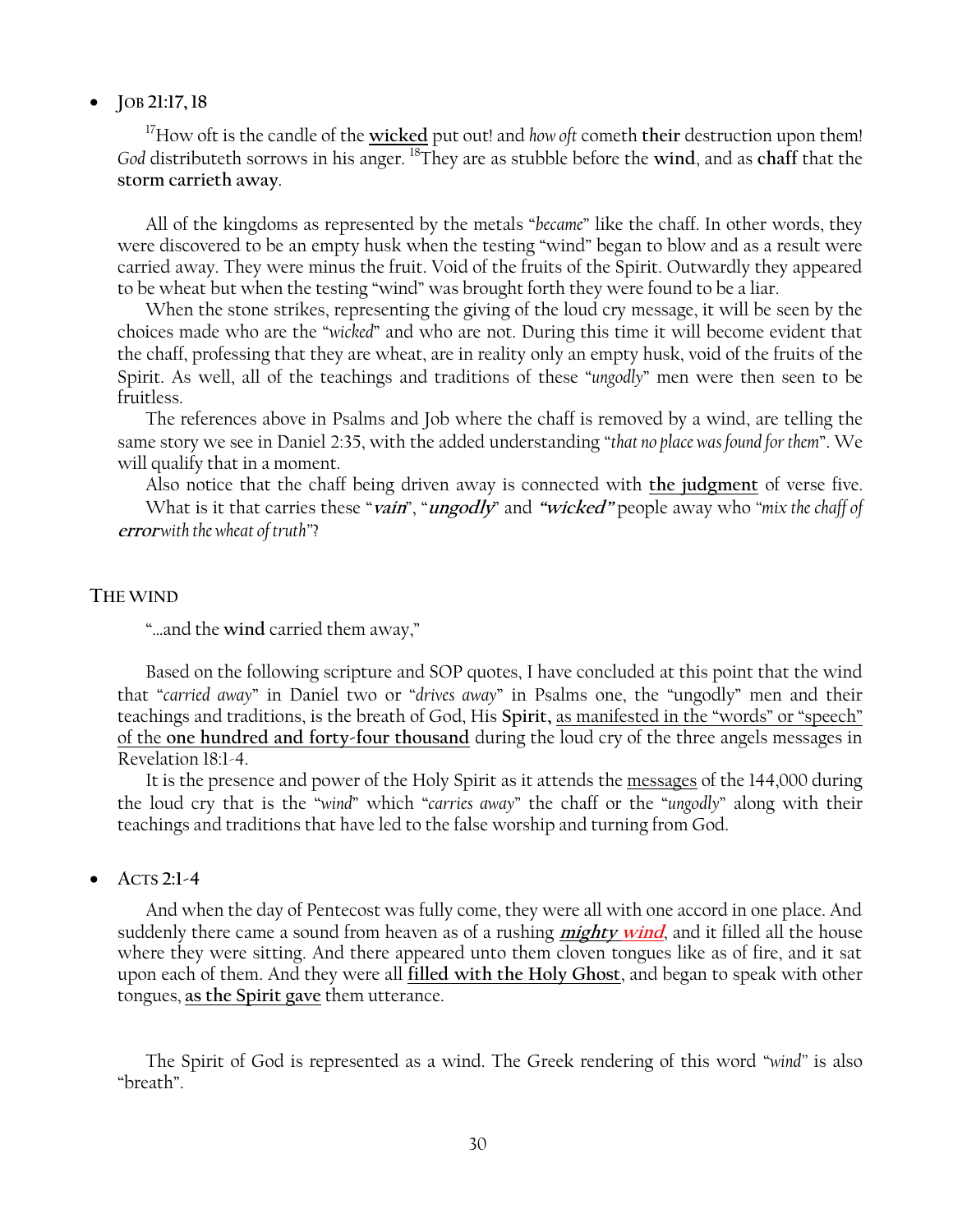# **G4157** (Wind)

From G4154; *respiration*, a *breeze:*—**breath**, wind. G4154-A primary word; **to breathe hard**, that is, *breeze*:—**blow**. Compare G5594.

Understanding that *wind* is also accurately translated as "*breath*" and upon the testimony of two, we will see that "breath" is to represent "speech" or "words".

**JOB 6:26**

Do ye imagine to reprove **words**, and **the speeches** of one that is desperate, **which are as wind**?

**JOB 8:2**

How long wilt thou speak these [things]? and [how long shall] **the words of thy mouth** [be like] a **strong wind**?

### **CHRIST BREATHED**

―The act of Christ in **breathing** upon His disciples **the Holy Ghost**, and in imparting His peace to them, was as a few drops before the plentiful shower to be given on the day of Pentecost."-{5BC 1151.1}

We should see that just as Christ, before Pentecost, breathed upon His disciples the Holy Ghost in the form of a "message" that when given convicted the world of sin, so too the same God who changeth not will in the future, prior to the "loud cry", breathe upon His disciples, the 144,000, the Holy Ghost in the form of a "message" that when given will convict the world of sin.

We also need to see that just as the former rain was "progressive"; to the church first and then to the **Gentiles**, so too the ―latter rain‖ will be progressive; to the **church** first and then to the **Gentiles**.

And what came on Pentecost? A **message** that was attended by the mighty power of God's Spirit- the "breath" of God, and accomplished the beginning of His three-step work as found in John sixteen and that being the conviction of sin!

**JOHN 16:7-8**

<sup>7</sup>Nevertheless I tell you the truth; It is expedient for you that I go away: for if I go not away, the Comforter will not come unto you; but if I depart, I will send him unto you. <sup>8</sup>And when he is come, he will reprove the world of **sin**, and of **righteousness**, and of **judgment**:

So when we see in Daniel 2:35 that the "*chaff*", representing the iron, the clay, the brass the silver and the gold, is carried away by the **wind** (*The loud cry message of the 144,000*), we are being shown what happens to the "*wicked*" during the final warning message that is to convict of sin, the last great **test** that all of God's people must have before they are sealed. And that test, the Sabbath test, will decide their eternal destiny. (2SM 80.4) To be "carried away" is to be removed or "taken away".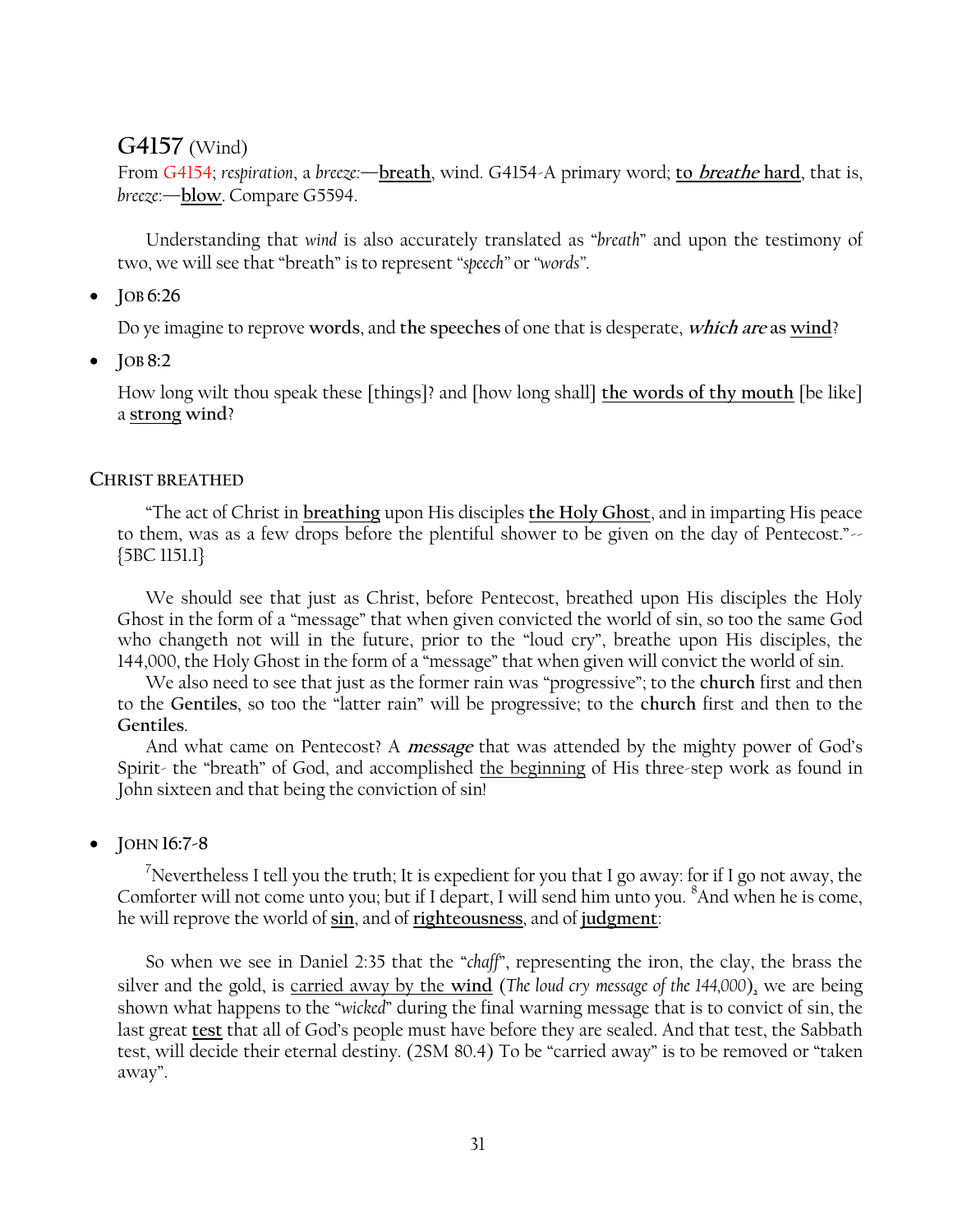As the "vain", "wicked" liars are refusing the true Sabbath and embracing and exalting "the child of the Papacy" along with the teachings and traditions of men during the "loud cry" message, they are being removed by the "breath" or message of the 144,000.

# **THE JUDGMENT**

At the close of the loud cry, when the investigative judgment is concluding, it will become evident that there is "no place... found for them"- the "wicked", in God's eternal kingdom and Michael stands and announces "it is finished"! It is here that we see the results of the "wind" and its connection with the judgment in Psalms 1:5, 6:

5 Therefore the ungodly shall not stand **in the judgment** (*investigative*), nor sinners in the congregation of the righteous. 6 For the LORD knoweth the way of the righteous: but **the way of the ungodly shall perish.**

When Michael stands up in Daniel 12:1 and the investigative judgment has concluded, the wicked will never again congregate with the righteous. There is a line of demarcation and separation forever drawn.

# **THE BREATH**

The "breath" of man is the "Spirit" of God, and it returns to Him when we die. Therefore we shouldn't have a problem understanding that God's last day people, the 144,000, are NOT going to be speaking their own words but instead it will be the breath or "message" of God!

**JOB 27:3**

<sup>3</sup>All the while my **breath** *is* in me, and **the spirit of God** *is* in my nostrils;

**ECCLESIASTES 12:7**

7 Then shall the dust return to the earth as it was: and **the spirit** shall return unto God who gave it.

And who really does the grinding?

# **IN THE PERSON OF THE SAINTS**

―Christ will be represented in the person of those who accept the truth, and who identify their interest with that of their Lord. The world will be enraged at them in the same way that they were enraged at Christ, and the disciples of Christ will know that they are to be treated no better than was their Lord. But Christ will surely identify His interest with that of those who accept Him as their personal Saviour. Every insult, every reproach, every false accusation made against them by those who have turned their ears away from the truth and are turned unto fables, will be charged upon the guilty ones as done to Christ in the person of His saints"  $\sim$  (RH April 14, 1896).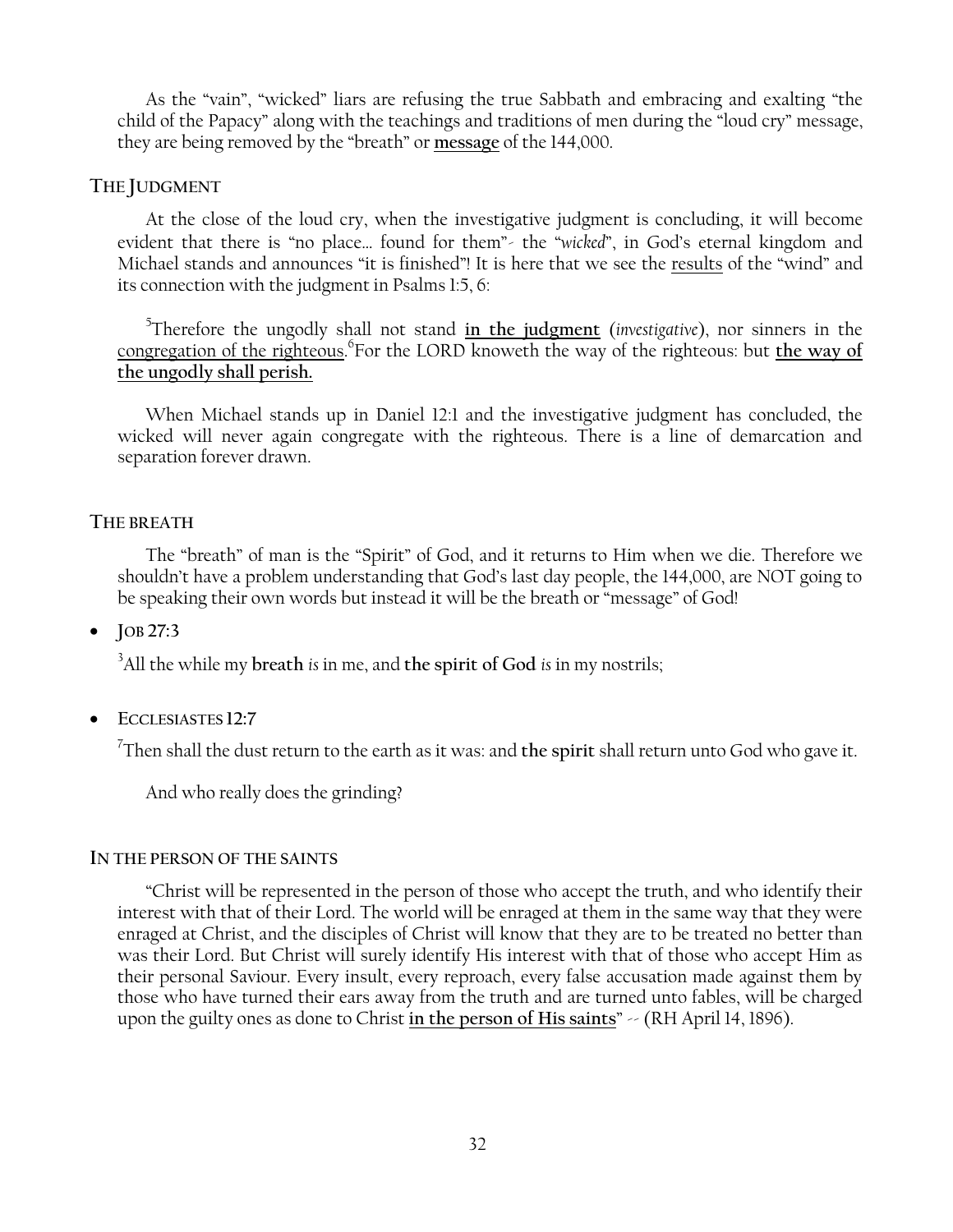### **THE ROCK THAT GRINDS**

―Solemnly and regretfully Christ asked, "Did ye never read in the scriptures, The stone which the builders rejected, the same is become the head of the corner; this is the Lord's doing, and it is marvelous in our eyes? Therefore say I unto you, The kingdom of God shall be taken from you, and given to a nation bringing forth the fruits thereof. **And whosoever shall fall on this stone shall be broken; but on whomsoever it shall fall, it will grind him to powder."**

 ―Christ would have averted the doom of the Jewish nation if the people had received Him. But envy and jealousy made them implacable. They determined that they would not receive Jesus of Nazareth as the Messiah. **They rejected the Light of the world**, and thenceforth their lives were surrounded with darkness as the darkness of midnight. The doom foretold came upon the Jewish nation. Their own fierce passions, uncontrolled, wrought their ruin. In their blind rage they destroyed one another**. Their rebellious, stubborn pride brought upon them the wrath of their Roman conquerors.** Jerusalem was destroyed, the temple laid in ruins, and its site plowed like a field. The children of Judah perished by the most horrible forms of death. Millions were sold, to serve as bondmen in heathen lands."-- *Christ Object Lessons* 295

Christ fell on the Jewish nation and ground them to a powder through the use of the pagan Roman armies.

#### **CHRIST GROUND**

―And on ‗whomsoever it shall fall, it will grind him to powder.' The people who rejected Christ were soon to see their city and their nation destroyed. Their glory would be broken, and scattered as the dust before the wind. And what was it that destroyed the Jews? It was the rock which, had they built upon it, would have been their security."~ *{DA 600.2}* 

God clearly employed the armies of pagan Rome to grind to a powder all of those who would not "fall on the rock and be broken" or "die to self" (*The Paulson Collection 394*). So then, is it so strange to see Him working through the 144,000 in the last days, who perfectly reflect **His** character, to ―*spiritually*‖ grind to a powder all that will have joined themselves to a false system of worship that seeks to exalt itself above God.

It is Christ in the personage of the 144,000 that "*spiritually*" grinds the wicked into a powder in the last days!

**MICAH 4:13**

 $13$ Arise and thresh, O daughter of Zion: for I will make thine horn iron, and I will make thy hoofs brass: and **thou shalt beat in pieces many people**: and I will consecrate their gain unto the LORD, and their substance unto the Lord of the whole earth. (*see also*: Isa. 60:12)

**REVELATION 17:14**

<sup>14</sup>These shall make war with the Lamb, and the Lamb shall overcome them: for he is Lord of lords, and King of kings: and they that are with him *are* called, and chosen, and faithful.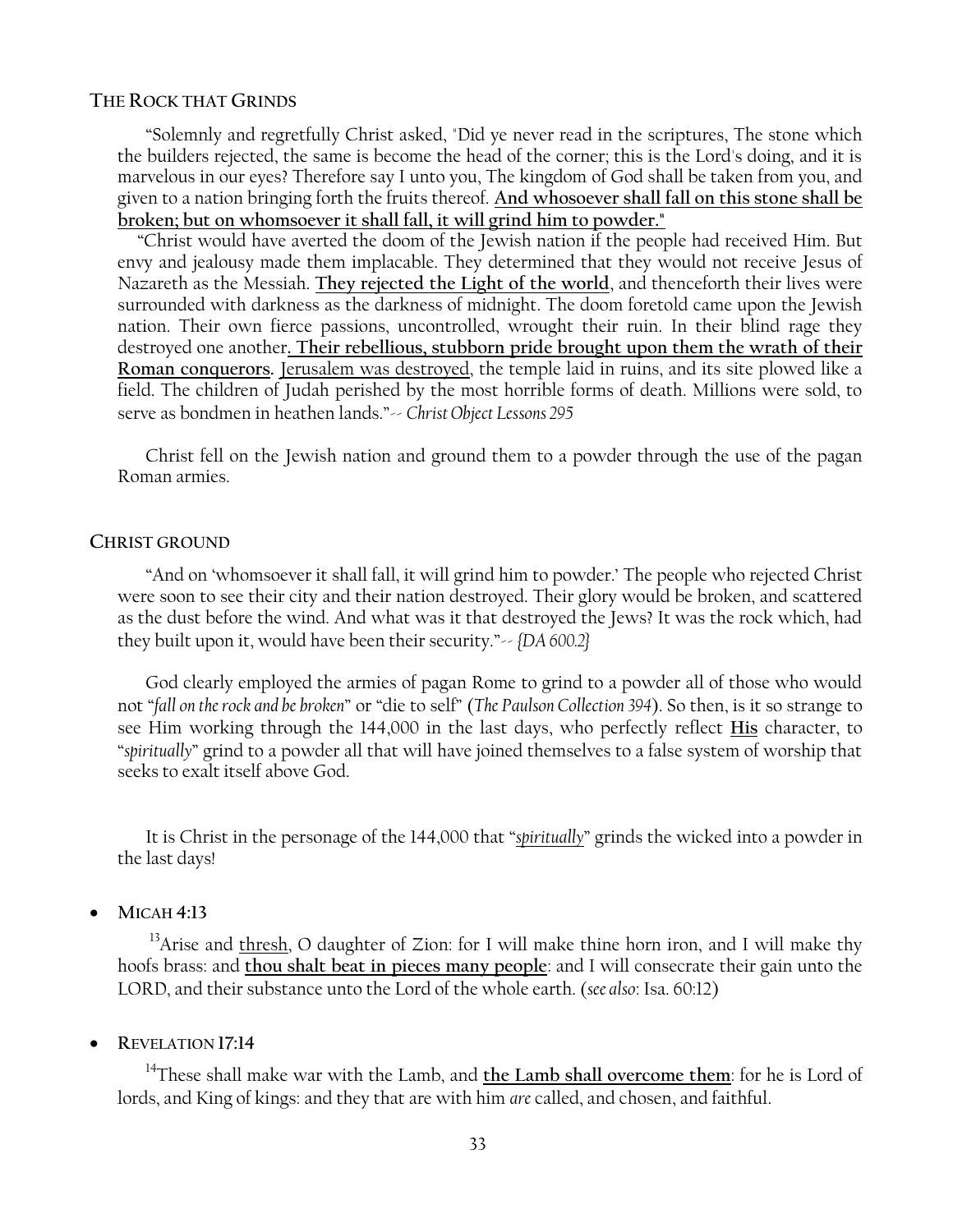Jesus tells us in John 10:16 "And other sheep I have, which are not of this fold: them also I must bring, and they shall hear my voice (loud cry); and there shall be one fold, [and] one shepherd."

During the "loud cry" message when the call "come out of her my people" is heard, these sheep that have wandered "from mountain to hill" will hear the voice of Jesus in the personage of His saints that are perfectly reflecting His character and following Him "whithersoever he goeth". They will also be issuing forth the law, with special emphasis given to the true Sabbath.

The false shepherds have exalted the teachings of men and their false Sabbath for so long that they have turned them away on the mountains and caused His sheep to go astray.

### **ISAIAH 51:1**

<sup>1</sup>Hearken to me, ye that follow after righteousness, ye that seek the LORD: look unto the rock *whence* **ye** are hewn, and to the hole of the pit *whence* ye are digged.

We need to understand that Jesus is earnestly trying to recreate His image within us before it is too late. We must have surrendered our will and put away sin now, in His strength, before the Sunday law test arrives and we are found wearing our own garments of righteousness with the words: "Thou art weighed in the balances and found wanting" written upon them.

### **―BECAME A GREAT MOUNTAIN‖**

**DANIEL 2:35**

"...and the stone that smote the image *became a great mountain*, and filled the whole earth."

As was set forth earlier in this study, a *mountain* is to represent an organized religious body of believers. We also established that the stone is representative of the **unified body** of believers that have been cut out of that mountain by the cleaver of Truth and comprise the ones who will receive the seal of God and give the final warning message to the world.

We then read that the *stone* becomes "*a great mountain*" and fills "the whole earth". We are seeing Revelation 17:14 and Daniel 11:45 being fulfilled. We are told that God's true church will "overcome" the confederacy of ten kings in Revelation 17:14. And we are also told that the king of the north, the papacy, in Daniel 11:45 ―*shall plant the tabernacles of his palace between the seas in the* **glorious** *holy mountain*‖ and yet **―he shall come to his end***, and none shall help him*‖; the king of the North shall be *overcome* as well due to the "tidings out of the east and out of the north".

But it is Micah 4:1 that we see the best depiction of the stone becoming a mountain. The final kingdom will be a religious entity as well but we discover that it will surpass all other mountains or religious entities and establish itself as eternally supreme.

**MICAH 4:1**

1 But in the last days it shall come to pass, *that* the mountain of the house of the LORD shall be established **in the top of the mountains**, and **it shall be exalted above the hills**; and people shall flow unto **it**.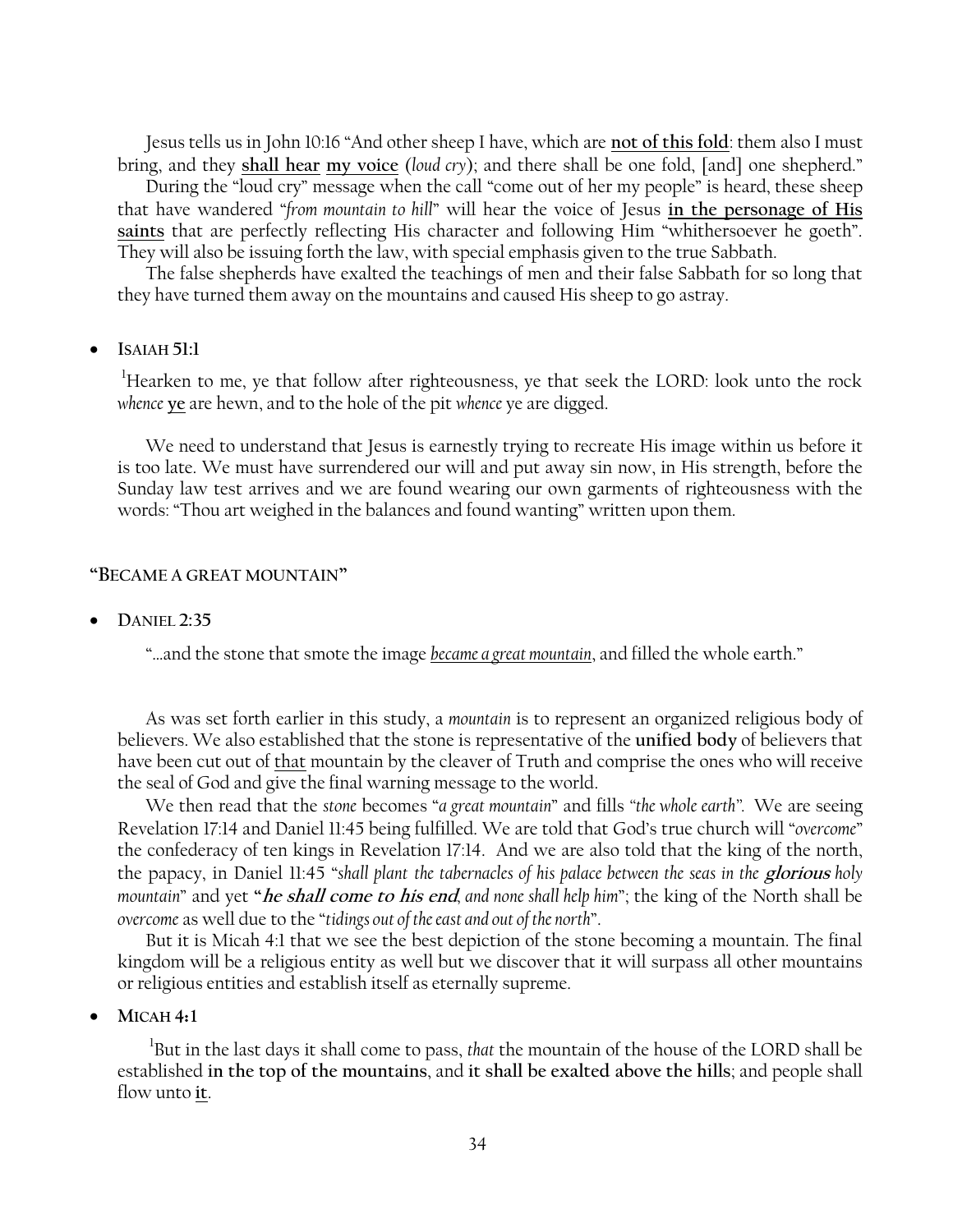We are seeing set forth a description of God's "faithful" being set apart from all of the other religious institutions of the day and ascending the world throne as the **final world kingdom** that ―*shall never be destroyed: and the kingdom shall not be left to other people, but it shall* **break in pieces and consume** *all these* **kingdoms***, and it shall stand forever*‖ (Daniel 2:44).

# **FILLED THE WHOLE EARTH**

**REVELATION 18:1**

<sup>1</sup>And after these things I saw another angel come down from heaven, having great power; and **the earth was lightened with his glory**.

The pen of inspiration, referencing this passage in Revelation, informs us that God's "glory shall fill the whole earth<sup>"</sup>.

―The time of test is just upon us, for the loud cry of the third angel has already begun in the revelation of the righteousness of Christ, the sin-pardoning Redeemer. This is the beginning of the light of the angel whose **glory shall fill the whole earth**.‖-- *{1SM 362.4}*

The "mountain" of Daniel 2:35 is also said to fill "the whole earth". And this "mountain" is what the "stone" is said to grow into and it represents the "*living stones*" or "wise" that are found "faithful" in the Sunday law testing time, and having received the seal of God they are to occupy a place in God's spiritual temple *(1 Peter 2:5; Dan. 12:4; Rev.17:14).*

Just as the "mountain" is to fill the whole earth, the glory or "character" of God (Exodus 33:18-34:7), as represented by the "light", is to fill the whole earth. This light is progressive. It will begin with God's church and will encompass the whole world.

What I have concluded and therefore will endeavor to show is that the "*mountain of the house of the Lord*‖ being ―*established in the top of the mountains*,‖ and ―*exalted above the hills*‖ in Micah 4:1 is the same theme as we find in Revelation 18:1.

**REVELATION 18:1**

<sup>1</sup>And after these things I saw another **angel** come down from heaven, having great power; and the earth was lightened with his glory.

### **ANGEL**

The **angel** of Revelation eighteen-one is representing **the work** the people of God accomplish under the leading and direction of His Spirit.

―I have had an experience in the first, second, and third angels' messages. The angels are represented as flying in the midst of heaven, proclaiming to the world **a message of warning**, and having a direct bearing upon the people living in the last days of this earth's history. No one hears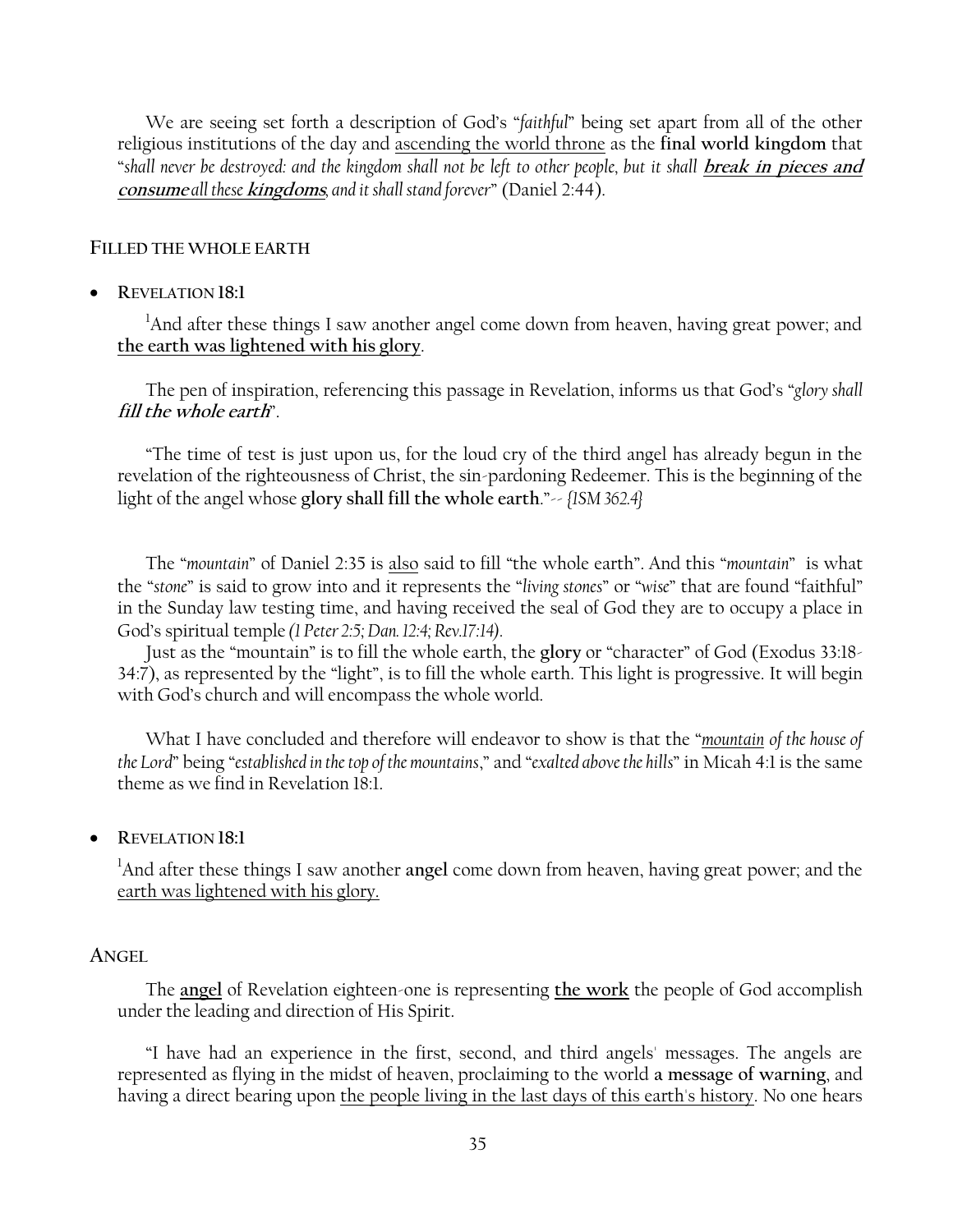the voice of these angels, for they **are a symbol to represent the people of God** who are working in harmony with the universe of heaven. Men and women, enlightened by the Spirit of God, and sanctified through the truth, proclaim the three messages in their order."-- {Life Sketches 429.1}

―The prophecies in the eighteenth of Revelation will soon be fulfilled. During the proclamation of the third angel's message, "another angel" is to "come down from heaven, having great power," and the earth is to be "**lightened with his glory**." The Spirit of the Lord will so graciously bless consecrated **human instrumentalities** that men, women, and children will open their lips in praise and thanksgiving, **filling the earth with the knowledge of God**, and with His unsurpassed glory, as the waters cover the sea." $\sim$  {7BC 983.9}

Doesn't the "mountain", which is simply a representation of the 144,000 and those that came out of Babylon during the last warning message, also accomplish this very work?

# **EARTH LIGHTENED**

**EVERY STONE**

―A working church is a living church. We are **built up** (*Grow into?*) as living stones, and **every stone** is to **emit light**. Every Christian **is compared to a precious stone that catches the glory of God and reflects it.**‖-- *{Testimonies, vol. 6, p. 435.}*

# **LIGHT FOR HIS GLORY!**

―We are to occupy some place in the Lord's spiritual temple, and the important question is not as to whether you are a large or a small stone, but whether you have submitted yourself to God that He may polish **you** and **make you emit light for His glory**. If we are in the Lord's temple **we must emit light**. Are we permitting the heavenly Builder to hew and square and polish us? Have we faith to rest in Him?‖-- *{RH, May 19, 1891 par. 13}*

God's church triumphant or "mountain" will not only be exalted above every other religious entity and take its place as the final "kingdom" but it will, in so doing, also fill the whole earth with the "light" of His character as it is reflected through them.

God's objective, if we will allow it, is to polish you and I after the similitude of a palace that His character is perfectly reflected through us. That His glory might shine forth to a world shrouded in the darkness of deception and ignorance. This is the work that is under way even as you consider these truths.

# **SHOW FORTH**

**1 PETER 2:9,10**

9 But ye *are* a chosen generation, a royal priesthood, an holy nation, a peculiar people**; that ye should show forth** the praises of him who hath called you out of darkness **into his marvellous**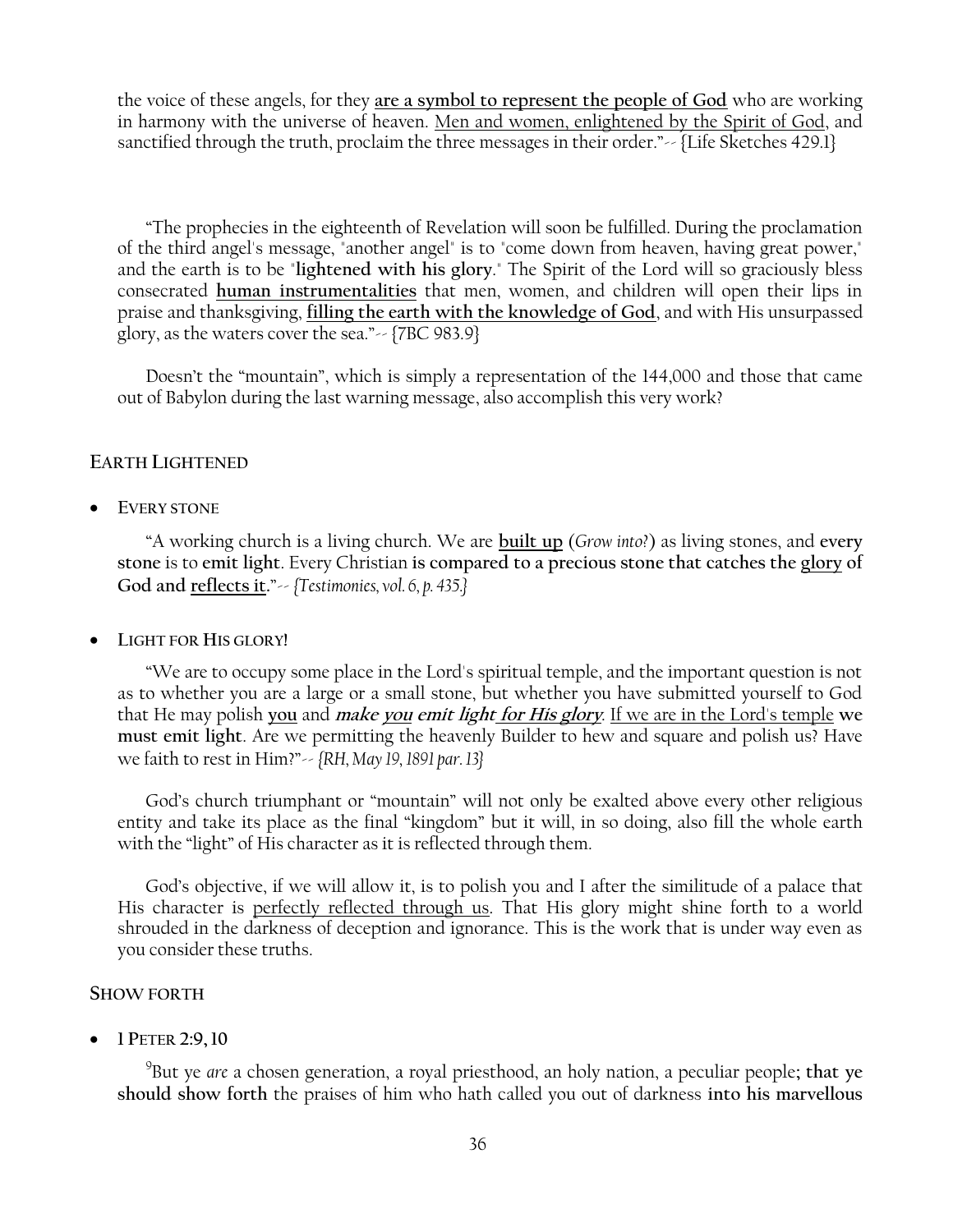**light:** <sup>10</sup>Which in time past *were* not a people, but *are* now the people of God: which had not obtained mercy, but now have obtained mercy.

The mountain fills "the whole earth" with the glory of God by allowing Him to perfectly reflect His character in and through us!

Even though I have carefully qualified each principle set forth in this study to the best of my finite ability, it is not presented as being flawless. I recognize that our understanding of God's word is ever increasing, as is the "increase of knowledge" for our time, and welcome any sincere input that would help shed greater light upon these subjects. His richest blessings and to God be the glory!

Wesley E. Smith Jr. **[w7thday@toast.net](mailto:w7thday@toast.net)**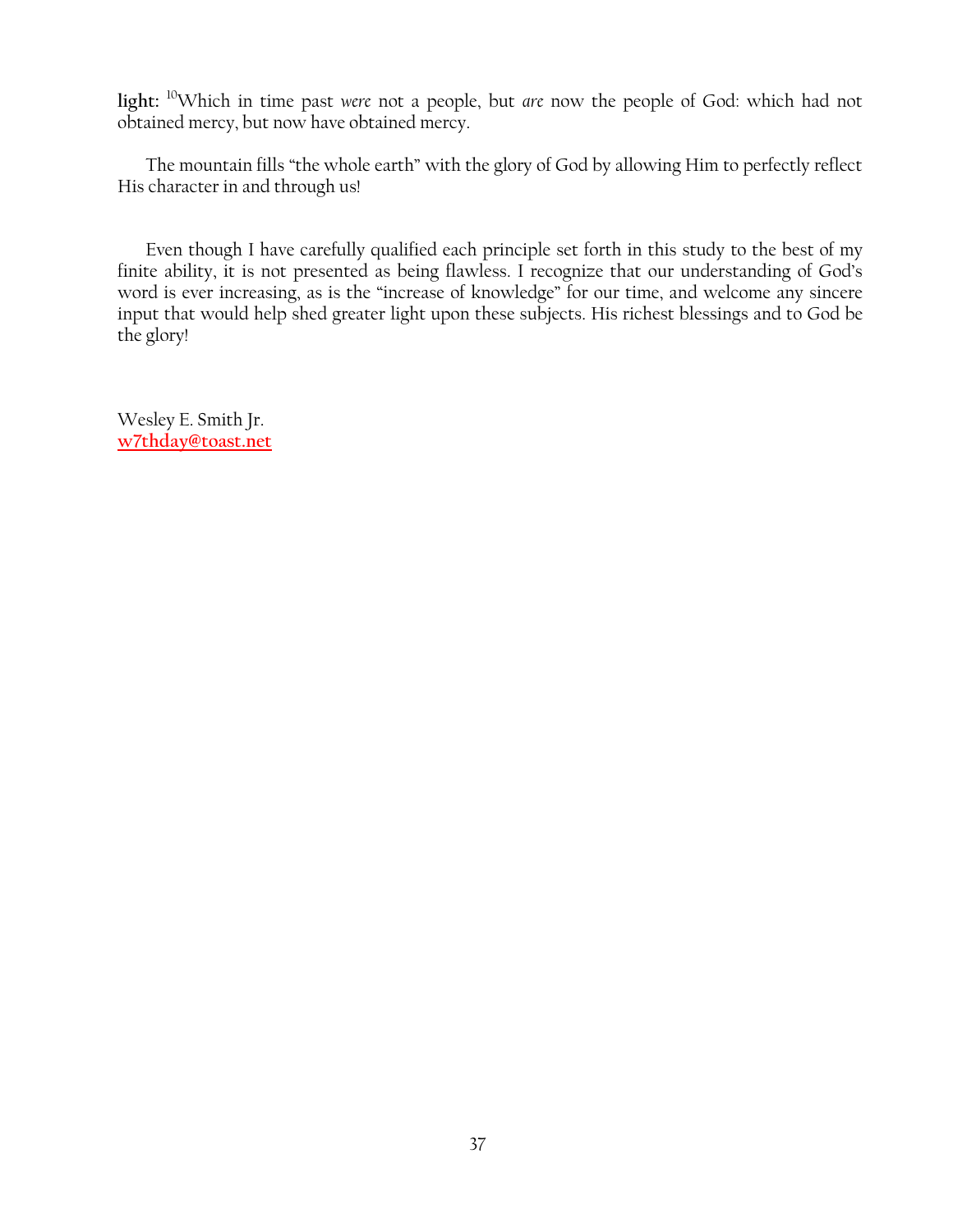In an effort to substantiate my belief that the 144,000 are a "type" of Christ, I have compiled a side-byside comparison for a clearer view of this understanding. This may be a new thought for you but I feel the evidence speaks for itself.

# **GALATIANS 2:20**

<sup>20</sup>I am crucified with Christ: nevertheless I live; **yet not I, but Christ liveth in me**: and the life which I now live in the flesh I live **by** the faith of the Son of God, who loved me, and gave himself for me.

| Jesus' Day<br>Christ                                                                                                                       | $\Rightarrow$ Parallel $\Rightarrow$<br>History | Last Day's<br>144,000 / Remnant                                                                                                          |
|--------------------------------------------------------------------------------------------------------------------------------------------|-------------------------------------------------|------------------------------------------------------------------------------------------------------------------------------------------|
| Jesus cleansed the temple @ the beginning of<br>His ministry. (His day). (John. 2:13-16)                                                   |                                                 | - Jesus cleansed the temple @ the beginning of His<br>ministry. (Last day) (1844-The Great Disappointment)                               |
| - High Priest (Hebrews)                                                                                                                    |                                                 | -Teaching Priests (Ex. 19:5, 6; 18:20)                                                                                                   |
| - Lamb of God (John 1:29)                                                                                                                  |                                                 | -Lamb's of God (John 21:15)                                                                                                              |
| - Light of the world (John 9:5)                                                                                                            |                                                 | -Light of the world (Matt. 5:14)                                                                                                         |
| - Chief Corner Stone (1 Peter 2:6)                                                                                                         |                                                 | -Living Stones (laid upon the Corner Stone Peter 2:5)                                                                                    |
| - Perfect Character (Heb. 4:15)                                                                                                            |                                                 | -Character perfection (Rev. 14:1-5)                                                                                                      |
| -Death penalty was sought (Matt. 26:59, 60)<br>He troubled Israel.                                                                         |                                                 | -Death penalty will be sought. (Rev.13:15) They will<br>trouble Israel.                                                                  |
| -Gethsemane experience (Testing weight brought<br>upon the Stone)                                                                          |                                                 | -Gethsemane (Jacob's TOT-Testing weight brought<br>upon "living" stones)                                                                 |
| -Stood without an intercessor (Matt. 27:46)                                                                                                |                                                 | -Will stand without an intercessor (GC 649)                                                                                              |
| -Christ's Message – Kingdom of heaven is at hand<br>(kingdom of Grace) (GC 347, 348)                                                       |                                                 | -144,000's Message - Kingdom of heaven is at hand<br>(Kingdom of Glory) (GC 347, 348)                                                    |
| -Vindicated the Father's name (character)                                                                                                  |                                                 | -Vindicate the Father's name (character)                                                                                                 |
| - Brought a saving message to <b>His</b> people first<br>(Jews) whose probation was soon to close.<br>(70 wk prophecy - stoning of Steven) |                                                 | -Bring a saving message to His people first (Adventist)<br>whose probation is soon to close.(National Sunday Law)                        |
| -Just before Christ ("The Word") was crucified, He<br>cleansed the temple the final time. (Matt. 21:12)                                    |                                                 | - Just before Christ is crucified, (God's law made void He<br>He cleanses His temple the final time. Rev.11:8; GC<br>273) (Eph. 5:25-27) |
|                                                                                                                                            |                                                 |                                                                                                                                          |